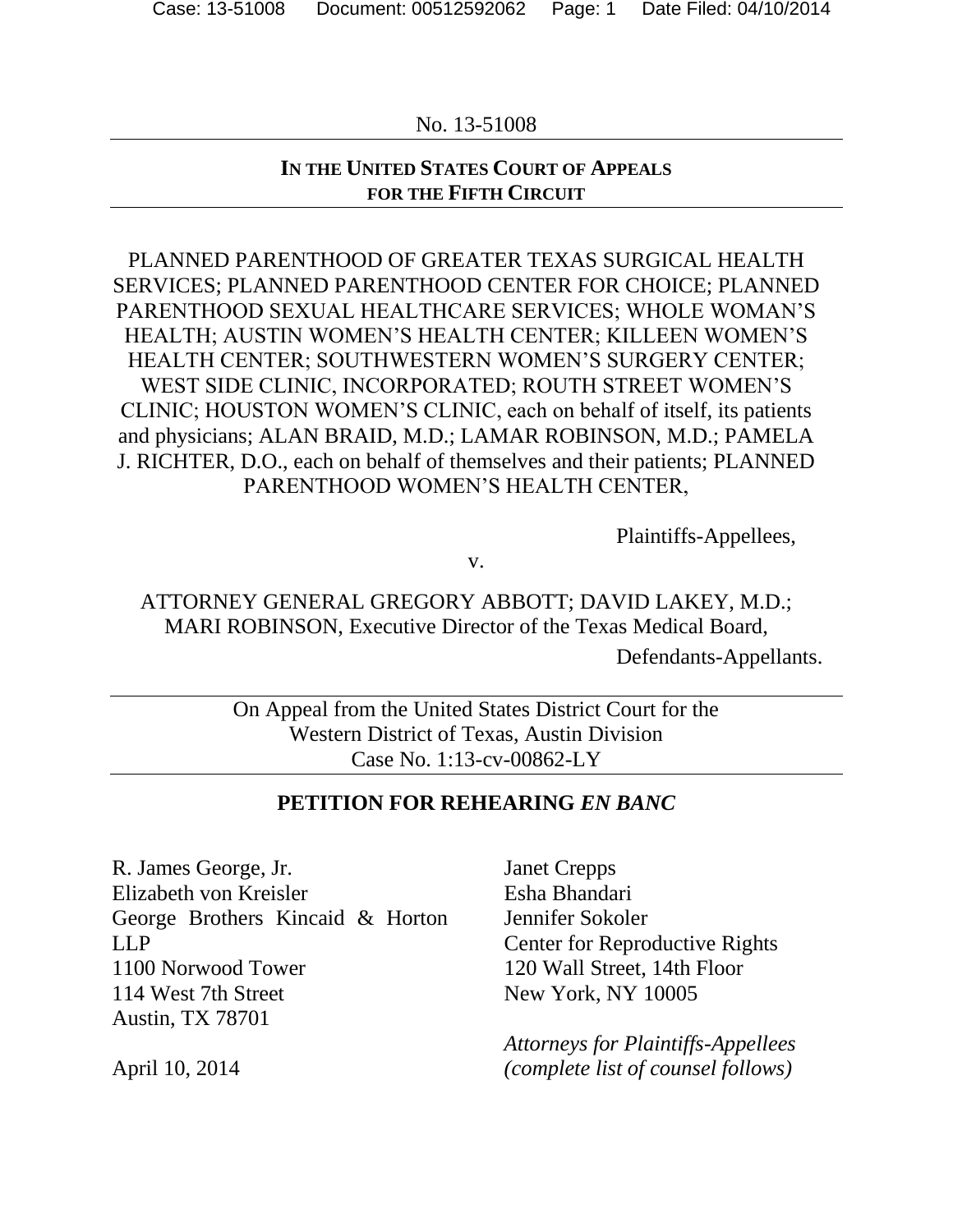R. James George, Jr. Elizabeth von Kreisler George Brothers Kincaid & Horton LLP 1100 Norwood Tower 114 West 7th Street Austin, TX 78701 (512) 495-1400 (512) 499-0094 jgeorge@gbkh.com evonkreisler@gbkh.com

*Attorneys for all Plaintiffs-Appellees*

Brigitte Amiri Renée Paradis American Civil Liberties Foundation Reproductive Freedom Project 125 Broad Street, 18th Floor New York, NY 10004 (212) 519-7897 bamiri@aclu.org rparadis@aclu.org

Rebecca L. Robertson American Civil Liberties Union of Texas 1500 McGowen Street, Suite 250 Houston, TX 77004 (713) 942-8146 rrobertson@aclutx.org

*Attorneys for Plaintiffs-Appellees Routh Street Women's Clinic, Houston Women's Clinic, and Southwestern Women's Surgery Center* 

Janet Crepps Esha Bhandari Jennifer Sokoler Center for Reproductive Rights 120 Wall Street, 14th Floor New York, NY 10005 (864) 962-8519 (Crepps) (917) 637-3600 (Bhandari & Sokoler) jcrepps@reprorights.org ebhandari@reprorights.org jsokoler@reprorights.org

*Attorneys for Plaintiffs-Appellees Whole Woman's Health, Austin Women's Health Center, Killeen Women's Health Center, Southwestern Women's Surgery Center, West Side Clinic, Inc., Alan Braid, M.D., Lamar Robinson, M.D., and Pamela J. Richter, D.O.*

> Helene T. Krasnoff Alice Clapman Planned Parenthood Federation of America 1110 Vermont Ave., N.W., Suite 300 Washington, D.C. 20005 (202) 973-4800 helene.krasnoff@ppfa.org alice.clapman@ppfa.org

*Attorneys for Planned Parenthood Plaintiffs-Appellees*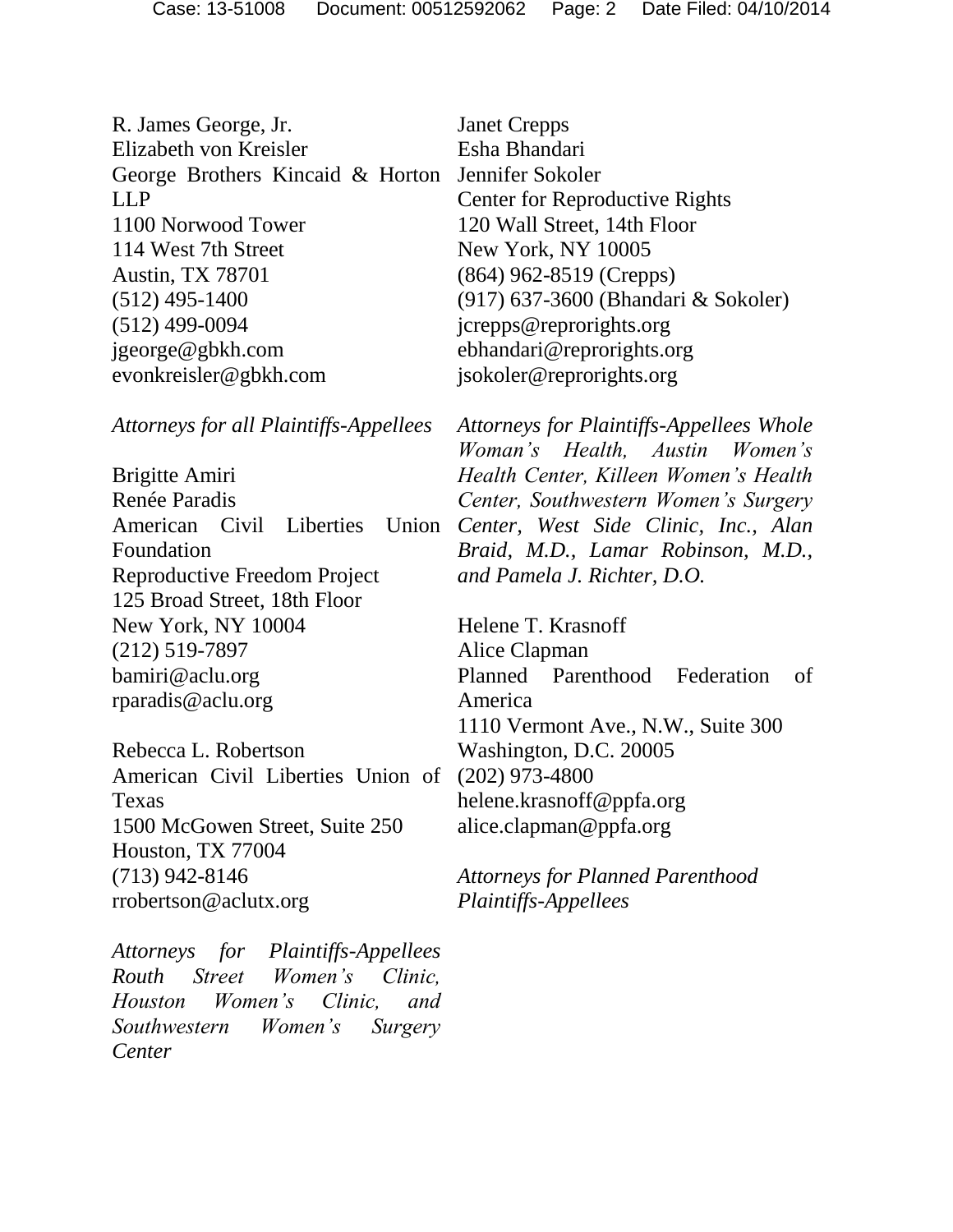# **CERTIFICATE OF INTERESTED PERSONS**

*Planned Parenthood, et al. v. Abbott, et al.*, No. 13-51008

The undersigned counsel of record certifies that the following listed persons and entities, as described in the fourth sentence of Rule 28.2.1, have an interest in the outcome of this case. These representations are made in order that the judges of this Court may evaluate possible disqualification or recusal.

|           | <b>Plaintiffs-Appellees</b>          | <b>Plaintiffs-Appellees' Counsel</b>    |
|-----------|--------------------------------------|-----------------------------------------|
|           | Planned Parenthood of Greater Texas  | Helene T. Krasnoff                      |
|           | <b>Surgical Health Services</b>      | Alice Clapman                           |
| $\bullet$ | <b>Planned Parenthood Center for</b> | <b>Planned Parenthood Federation of</b> |
|           | Choice                               | America                                 |
| $\bullet$ | <b>Planned Parenthood Sexual</b>     |                                         |
|           | <b>Healthcare Services</b>           |                                         |
| $\bullet$ | Planned Parenthood Women's           |                                         |
|           | <b>Health Center</b>                 |                                         |
| $\bullet$ | Whole Woman's Health                 | <b>Janet Crepps</b>                     |
| $\bullet$ | Austin Women's Health Center         | Esha Bhandari                           |
| $\bullet$ | Killeen Women's Health Center        | Jennifer Sokoler                        |
| $\bullet$ | Southwestern Women's Surgery         | <b>Center for Reproductive Rights</b>   |
|           | Center                               |                                         |
|           | West Side Clinic, Inc.               |                                         |
| $\bullet$ | Alan Braid, M.D.                     |                                         |
| $\bullet$ | Lamar Robinson, M.D.                 |                                         |
| $\bullet$ | Pamela J. Richter, D.O.              |                                         |
| $\bullet$ | Routh Street Women's Clinic          | Brigitte Amiri                          |
| $\bullet$ | Houston Women's Clinic               | Renée Paradis                           |
| $\bullet$ | Southwestern Women's Surgery         | <b>American Civil Liberties Union</b>   |
|           | Center                               | Foundation, Reproductive Freedom        |
|           |                                      | Project                                 |
|           |                                      |                                         |
|           |                                      | Rebecca L. Robertson                    |
|           |                                      | American Civil Liberties Union of TX    |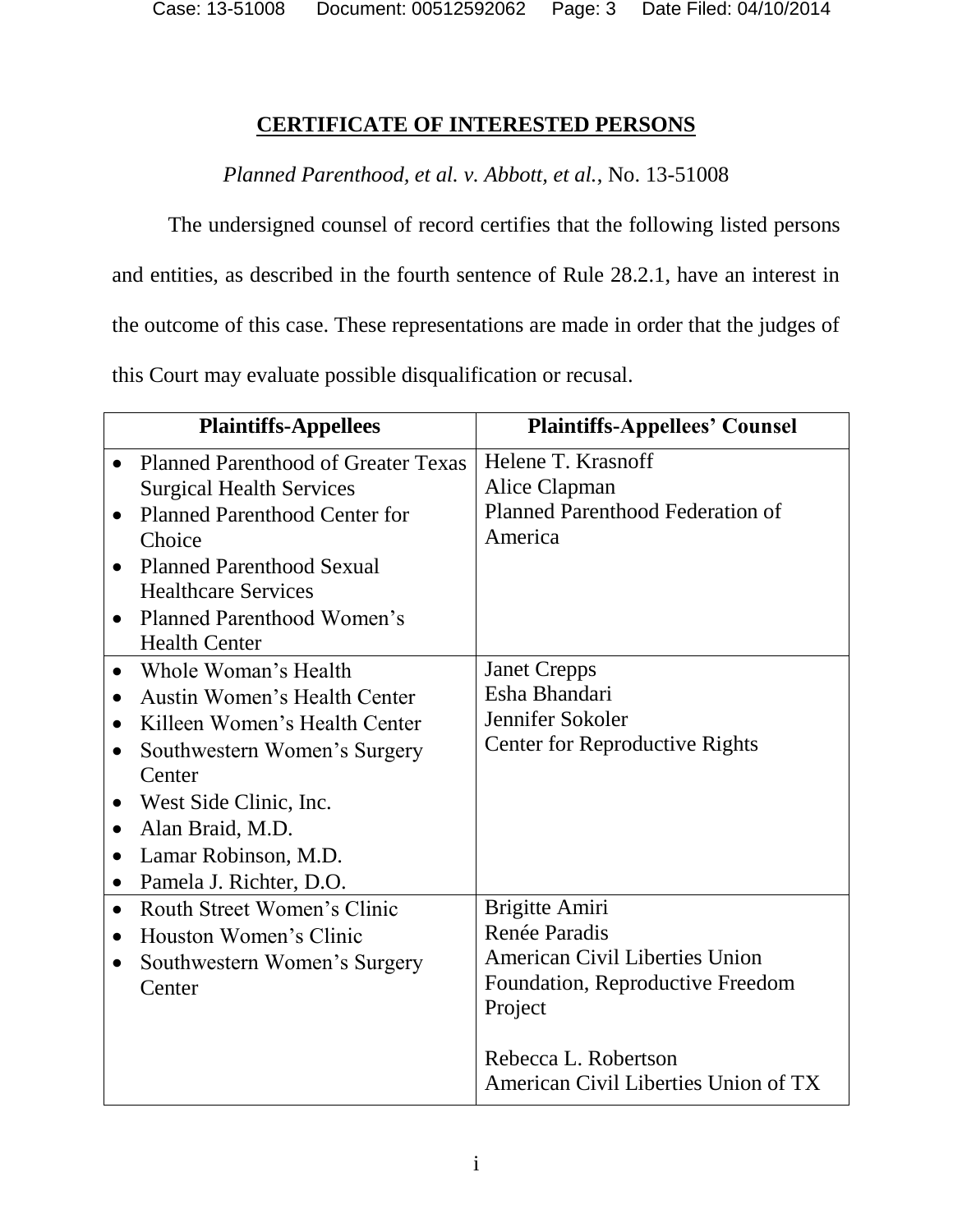| All Plaintiffs | R. James George, Jr.              |
|----------------|-----------------------------------|
|                | Elizabeth von Kreisler            |
|                | Rico Reyes                        |
|                | George Brothers Kincaid & Horton, |
|                |                                   |
|                |                                   |

| <b>Defendants-Appellants</b> | <b>Defendants-Appellants' Counsel</b> |
|------------------------------|---------------------------------------|
| • Greg Abbott                | Jonathan F. Mitchell                  |
| David Lakey, M.D.            | John B. Scott                         |
| Mari Robinson                | Adam W. Aston                         |
|                              | Andrew S. Oldham                      |
|                              | Arthur C. D'Andrea                    |
|                              | <b>Beth Klusmann</b>                  |
|                              | Philip A. Lionberger                  |
|                              | Michael P. Murphy                     |
|                              | Gunnar P. Seaquist                    |
|                              | Office of the Attorney General        |

| <b>Defendants in the District Court</b><br>dismissed from this action upon the | <b>Dismissed Defendants' Counsel</b> |
|--------------------------------------------------------------------------------|--------------------------------------|
| stipulation of the parties                                                     |                                      |
| • David Escamilla                                                              | Elaine A. Casas                      |
| Craig Watkins                                                                  | Dismissed prior to appearance of     |
| Devon Anderson                                                                 | counsel                              |
| <b>Matthew Powell</b><br>$\bullet$                                             |                                      |
| James E. Nichols                                                               |                                      |
| Joe Shannon, Jr.<br>$\bullet$                                                  |                                      |
| Rene Guerra<br>$\bullet$                                                       |                                      |
| Susan D. Reed<br>$\bullet$                                                     |                                      |
| Abelino Reyna                                                                  |                                      |
| Jaime Esparza                                                                  |                                      |

| <b>Amici Curiae</b>                     | <b>Amici Curiae's Counsel</b> |
|-----------------------------------------|-------------------------------|
| <b>American Association of Pro-Life</b> | Mailee Rebecca Smith          |
| Obstetricians & Gynecologists           | Americans United for Life     |
| • Christian Medical Association         |                               |
| • Catholic Medical Association          |                               |
| • Physicians for Life                   |                               |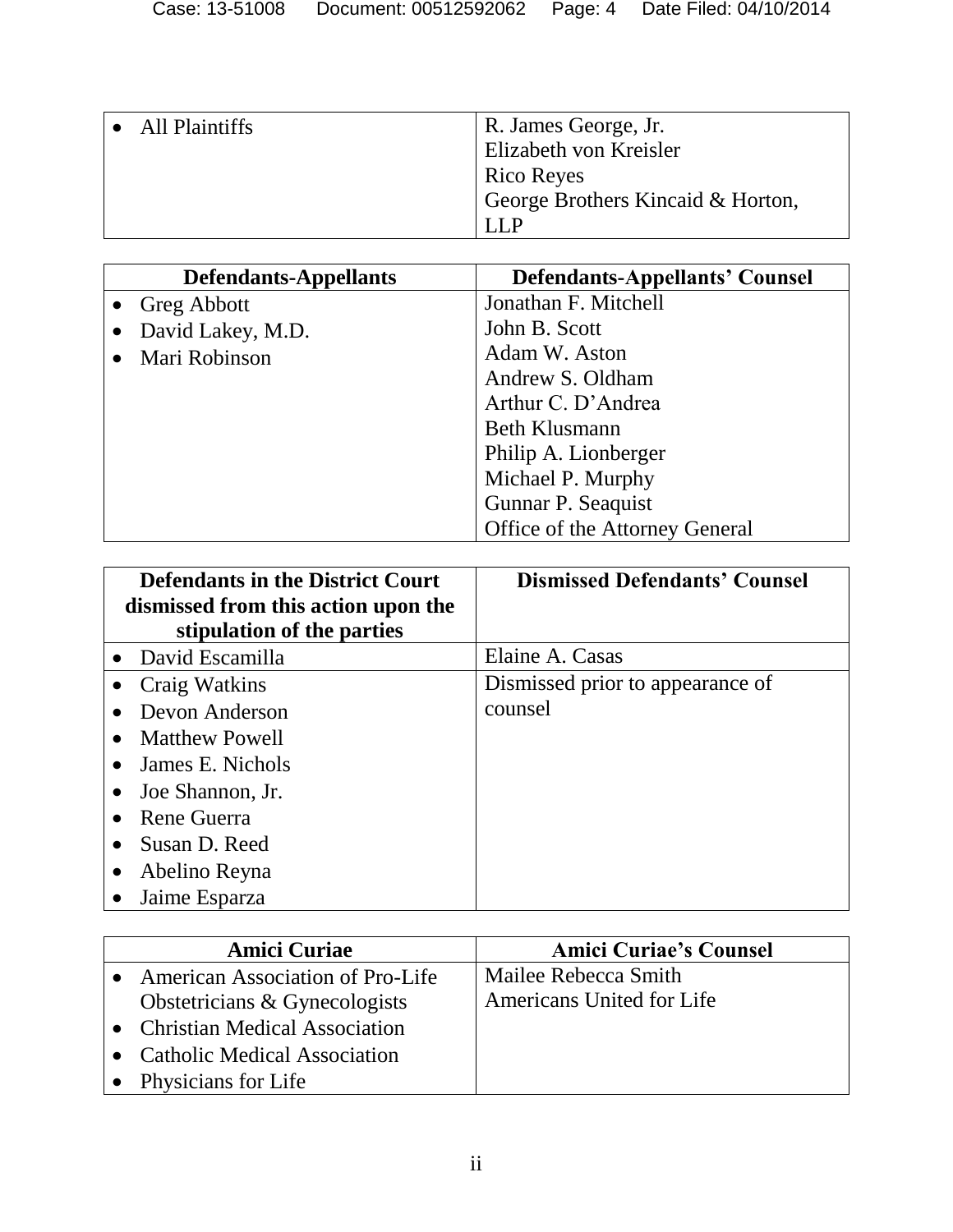| National Association of Pro-Life<br><b>Nurses</b><br><b>National Catholic Bioethics Center</b><br>$\bullet$<br>National Association of Catholic<br>$\bullet$<br><b>Nurses</b><br><b>Stephen Daniel Casey</b><br><b>Texas Alliance for Life Trust Fund</b><br>$\bullet$<br>Casey Law Office, P.C.<br>Texas Center for Defense of Life<br>$\bullet$<br>David Dewhurst<br>Lawrence John Joseph<br>$\bullet$<br><b>Association of American Physicians</b><br>& Surgeons<br><b>Texas Eagle Forum</b><br>$\bullet$<br>Texas Right to Life<br>$\bullet$<br>Eagle Forum Education & Legal<br>$\bullet$<br>Defense Fund<br><b>Texas State Representatives:</b><br>o Charles Anderson<br>o Cecil Bell, Jr.<br>o Dwayne Bohac<br>Dennis Bonnen<br>$\bigcirc$<br>Greg Bonnen, M.D.<br>$\bigcirc$<br>$\circ$ Cindy Burkett<br>Bill Callegari<br>$\circ$<br>Giovanni Capriglione<br>$\circ$<br><b>Tony Dale</b><br>$\circ$<br>John E. Davis<br>$\bigcirc$<br><b>Gary Elkins</b><br>$\bigcirc$<br>Pat Fallon<br>$\circ$<br>Allen Fletcher<br>∩<br>Dan Flynn<br>O<br><b>James Frank</b><br>$\circ$<br>Craig Goldman<br>O<br>Linda Harper-Brown<br>$\circ$<br><b>Bryan Hughes</b><br>$\circ$<br><b>Jason Isaac</b><br>$\bigcirc$<br>Philip King<br>$\circ$<br><b>Stephanie Klick</b><br>$\circ$<br><b>Matt Krause</b><br>$\bigcirc$<br>Jodie Laubenberg<br>$\circ$<br>George Lavender<br>$\circ$ |  |  |
|---------------------------------------------------------------------------------------------------------------------------------------------------------------------------------------------------------------------------------------------------------------------------------------------------------------------------------------------------------------------------------------------------------------------------------------------------------------------------------------------------------------------------------------------------------------------------------------------------------------------------------------------------------------------------------------------------------------------------------------------------------------------------------------------------------------------------------------------------------------------------------------------------------------------------------------------------------------------------------------------------------------------------------------------------------------------------------------------------------------------------------------------------------------------------------------------------------------------------------------------------------------------------------------------------------------------------------------------------------------------------------|--|--|
|                                                                                                                                                                                                                                                                                                                                                                                                                                                                                                                                                                                                                                                                                                                                                                                                                                                                                                                                                                                                                                                                                                                                                                                                                                                                                                                                                                                 |  |  |
|                                                                                                                                                                                                                                                                                                                                                                                                                                                                                                                                                                                                                                                                                                                                                                                                                                                                                                                                                                                                                                                                                                                                                                                                                                                                                                                                                                                 |  |  |
|                                                                                                                                                                                                                                                                                                                                                                                                                                                                                                                                                                                                                                                                                                                                                                                                                                                                                                                                                                                                                                                                                                                                                                                                                                                                                                                                                                                 |  |  |
|                                                                                                                                                                                                                                                                                                                                                                                                                                                                                                                                                                                                                                                                                                                                                                                                                                                                                                                                                                                                                                                                                                                                                                                                                                                                                                                                                                                 |  |  |
|                                                                                                                                                                                                                                                                                                                                                                                                                                                                                                                                                                                                                                                                                                                                                                                                                                                                                                                                                                                                                                                                                                                                                                                                                                                                                                                                                                                 |  |  |
|                                                                                                                                                                                                                                                                                                                                                                                                                                                                                                                                                                                                                                                                                                                                                                                                                                                                                                                                                                                                                                                                                                                                                                                                                                                                                                                                                                                 |  |  |
|                                                                                                                                                                                                                                                                                                                                                                                                                                                                                                                                                                                                                                                                                                                                                                                                                                                                                                                                                                                                                                                                                                                                                                                                                                                                                                                                                                                 |  |  |
|                                                                                                                                                                                                                                                                                                                                                                                                                                                                                                                                                                                                                                                                                                                                                                                                                                                                                                                                                                                                                                                                                                                                                                                                                                                                                                                                                                                 |  |  |
|                                                                                                                                                                                                                                                                                                                                                                                                                                                                                                                                                                                                                                                                                                                                                                                                                                                                                                                                                                                                                                                                                                                                                                                                                                                                                                                                                                                 |  |  |
|                                                                                                                                                                                                                                                                                                                                                                                                                                                                                                                                                                                                                                                                                                                                                                                                                                                                                                                                                                                                                                                                                                                                                                                                                                                                                                                                                                                 |  |  |
|                                                                                                                                                                                                                                                                                                                                                                                                                                                                                                                                                                                                                                                                                                                                                                                                                                                                                                                                                                                                                                                                                                                                                                                                                                                                                                                                                                                 |  |  |
|                                                                                                                                                                                                                                                                                                                                                                                                                                                                                                                                                                                                                                                                                                                                                                                                                                                                                                                                                                                                                                                                                                                                                                                                                                                                                                                                                                                 |  |  |
|                                                                                                                                                                                                                                                                                                                                                                                                                                                                                                                                                                                                                                                                                                                                                                                                                                                                                                                                                                                                                                                                                                                                                                                                                                                                                                                                                                                 |  |  |
|                                                                                                                                                                                                                                                                                                                                                                                                                                                                                                                                                                                                                                                                                                                                                                                                                                                                                                                                                                                                                                                                                                                                                                                                                                                                                                                                                                                 |  |  |
|                                                                                                                                                                                                                                                                                                                                                                                                                                                                                                                                                                                                                                                                                                                                                                                                                                                                                                                                                                                                                                                                                                                                                                                                                                                                                                                                                                                 |  |  |
|                                                                                                                                                                                                                                                                                                                                                                                                                                                                                                                                                                                                                                                                                                                                                                                                                                                                                                                                                                                                                                                                                                                                                                                                                                                                                                                                                                                 |  |  |
|                                                                                                                                                                                                                                                                                                                                                                                                                                                                                                                                                                                                                                                                                                                                                                                                                                                                                                                                                                                                                                                                                                                                                                                                                                                                                                                                                                                 |  |  |
|                                                                                                                                                                                                                                                                                                                                                                                                                                                                                                                                                                                                                                                                                                                                                                                                                                                                                                                                                                                                                                                                                                                                                                                                                                                                                                                                                                                 |  |  |
|                                                                                                                                                                                                                                                                                                                                                                                                                                                                                                                                                                                                                                                                                                                                                                                                                                                                                                                                                                                                                                                                                                                                                                                                                                                                                                                                                                                 |  |  |
|                                                                                                                                                                                                                                                                                                                                                                                                                                                                                                                                                                                                                                                                                                                                                                                                                                                                                                                                                                                                                                                                                                                                                                                                                                                                                                                                                                                 |  |  |
|                                                                                                                                                                                                                                                                                                                                                                                                                                                                                                                                                                                                                                                                                                                                                                                                                                                                                                                                                                                                                                                                                                                                                                                                                                                                                                                                                                                 |  |  |
|                                                                                                                                                                                                                                                                                                                                                                                                                                                                                                                                                                                                                                                                                                                                                                                                                                                                                                                                                                                                                                                                                                                                                                                                                                                                                                                                                                                 |  |  |
|                                                                                                                                                                                                                                                                                                                                                                                                                                                                                                                                                                                                                                                                                                                                                                                                                                                                                                                                                                                                                                                                                                                                                                                                                                                                                                                                                                                 |  |  |
|                                                                                                                                                                                                                                                                                                                                                                                                                                                                                                                                                                                                                                                                                                                                                                                                                                                                                                                                                                                                                                                                                                                                                                                                                                                                                                                                                                                 |  |  |
|                                                                                                                                                                                                                                                                                                                                                                                                                                                                                                                                                                                                                                                                                                                                                                                                                                                                                                                                                                                                                                                                                                                                                                                                                                                                                                                                                                                 |  |  |
|                                                                                                                                                                                                                                                                                                                                                                                                                                                                                                                                                                                                                                                                                                                                                                                                                                                                                                                                                                                                                                                                                                                                                                                                                                                                                                                                                                                 |  |  |
|                                                                                                                                                                                                                                                                                                                                                                                                                                                                                                                                                                                                                                                                                                                                                                                                                                                                                                                                                                                                                                                                                                                                                                                                                                                                                                                                                                                 |  |  |
|                                                                                                                                                                                                                                                                                                                                                                                                                                                                                                                                                                                                                                                                                                                                                                                                                                                                                                                                                                                                                                                                                                                                                                                                                                                                                                                                                                                 |  |  |
|                                                                                                                                                                                                                                                                                                                                                                                                                                                                                                                                                                                                                                                                                                                                                                                                                                                                                                                                                                                                                                                                                                                                                                                                                                                                                                                                                                                 |  |  |
|                                                                                                                                                                                                                                                                                                                                                                                                                                                                                                                                                                                                                                                                                                                                                                                                                                                                                                                                                                                                                                                                                                                                                                                                                                                                                                                                                                                 |  |  |
|                                                                                                                                                                                                                                                                                                                                                                                                                                                                                                                                                                                                                                                                                                                                                                                                                                                                                                                                                                                                                                                                                                                                                                                                                                                                                                                                                                                 |  |  |
|                                                                                                                                                                                                                                                                                                                                                                                                                                                                                                                                                                                                                                                                                                                                                                                                                                                                                                                                                                                                                                                                                                                                                                                                                                                                                                                                                                                 |  |  |
|                                                                                                                                                                                                                                                                                                                                                                                                                                                                                                                                                                                                                                                                                                                                                                                                                                                                                                                                                                                                                                                                                                                                                                                                                                                                                                                                                                                 |  |  |
|                                                                                                                                                                                                                                                                                                                                                                                                                                                                                                                                                                                                                                                                                                                                                                                                                                                                                                                                                                                                                                                                                                                                                                                                                                                                                                                                                                                 |  |  |
|                                                                                                                                                                                                                                                                                                                                                                                                                                                                                                                                                                                                                                                                                                                                                                                                                                                                                                                                                                                                                                                                                                                                                                                                                                                                                                                                                                                 |  |  |
|                                                                                                                                                                                                                                                                                                                                                                                                                                                                                                                                                                                                                                                                                                                                                                                                                                                                                                                                                                                                                                                                                                                                                                                                                                                                                                                                                                                 |  |  |
|                                                                                                                                                                                                                                                                                                                                                                                                                                                                                                                                                                                                                                                                                                                                                                                                                                                                                                                                                                                                                                                                                                                                                                                                                                                                                                                                                                                 |  |  |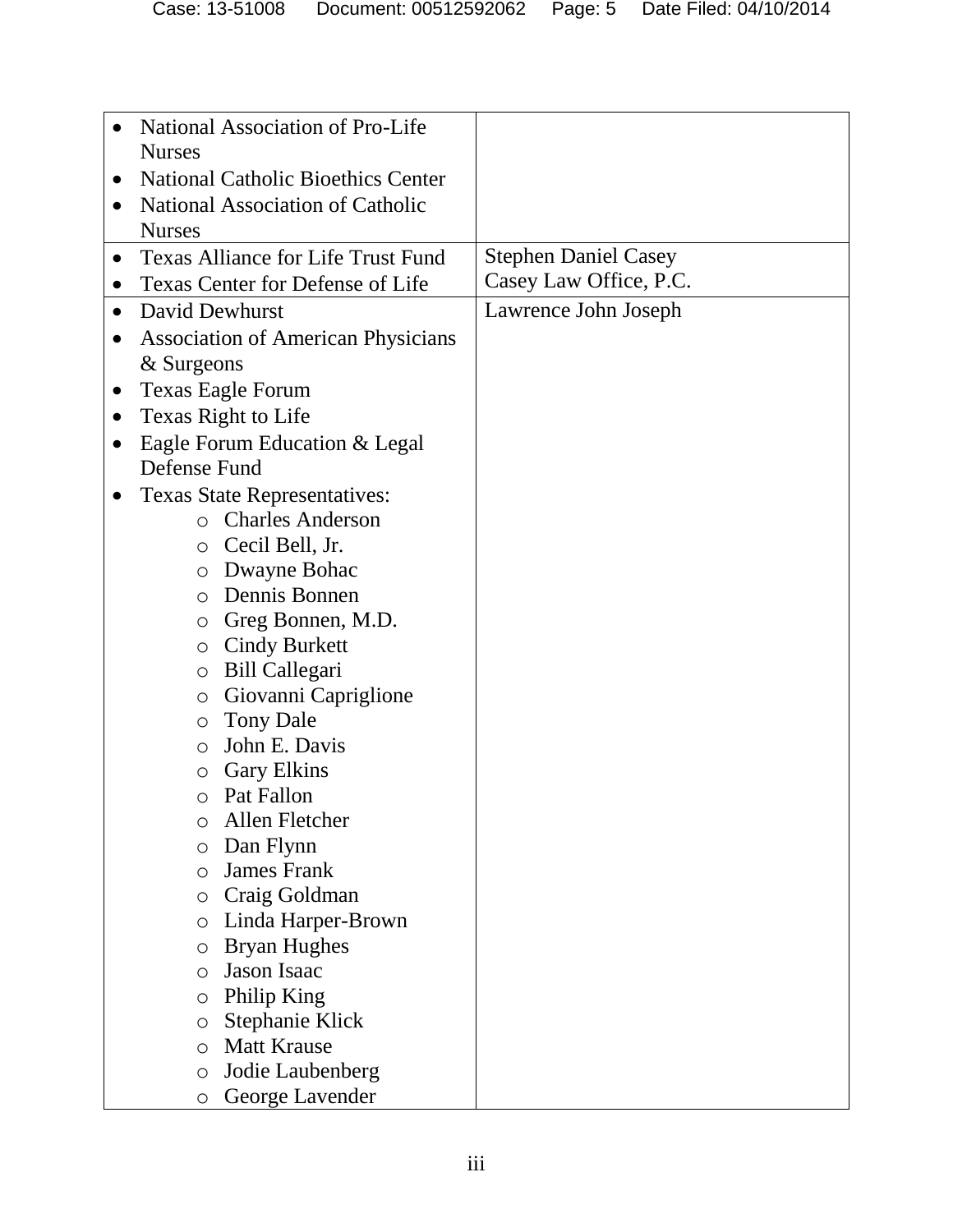| O                  | Jeff Leach                               |                    |
|--------------------|------------------------------------------|--------------------|
| О                  | <b>Rick Miller</b>                       |                    |
| O                  | <b>Jim Murphy</b>                        |                    |
| O                  | John Otto                                |                    |
| О                  | <b>Chris Paddie</b>                      |                    |
| O                  | Tan Parker                               |                    |
| O                  | <b>Charles Perry</b>                     |                    |
| O                  | <b>Larry Philips</b>                     |                    |
| O                  | <b>Jim Pitts</b>                         |                    |
| O                  | <b>Scott Sanford</b>                     |                    |
| O                  | <b>Matt Schaefer</b>                     |                    |
| О                  | <b>Ron Simmons</b>                       |                    |
| O                  | David Simpson                            |                    |
| O                  | John T. Smithee                          |                    |
| O                  | Drew Springer                            |                    |
| $\circ$            | Jonathan Stickland                       |                    |
| $\circ$            | Van Taylor                               |                    |
| O                  | Ed Thompson                              |                    |
| $\circ$            | <b>Steve Toth</b>                        |                    |
| O                  | <b>Scott Turner</b>                      |                    |
| O                  | James White                              |                    |
| O                  | Paul Workman                             |                    |
| O                  | <b>Bill Zedler</b>                       |                    |
|                    | <b>Texas State Senators</b>              |                    |
| O                  | Brian Birdwell                           |                    |
| O                  | Donna Campbell                           |                    |
| O                  | John Carona                              |                    |
| O                  | <b>Bob Deuell</b>                        |                    |
| O                  | <b>Craig Estes</b>                       |                    |
| $\circ$            | <b>Tony Fraser</b>                       |                    |
| O                  | <b>Kelly Hancock</b>                     |                    |
| О                  | Glenn Hegar, Jr.                         |                    |
| O                  | <b>Eddie Lucio</b>                       |                    |
| O                  | <b>Jane Nelson</b>                       |                    |
| O                  | <b>Robert Nichols</b>                    |                    |
| O                  | Dan Patrick                              |                    |
| O                  | <b>Ken Paxton</b>                        |                    |
| $\bigcirc$         | Larry Taylor                             |                    |
|                    | <b>Texas State Representative Daniel</b> | Daniel Hugh Branch |
| <b>Hugh Branch</b> |                                          | Winstead, P.C.     |
|                    |                                          |                    |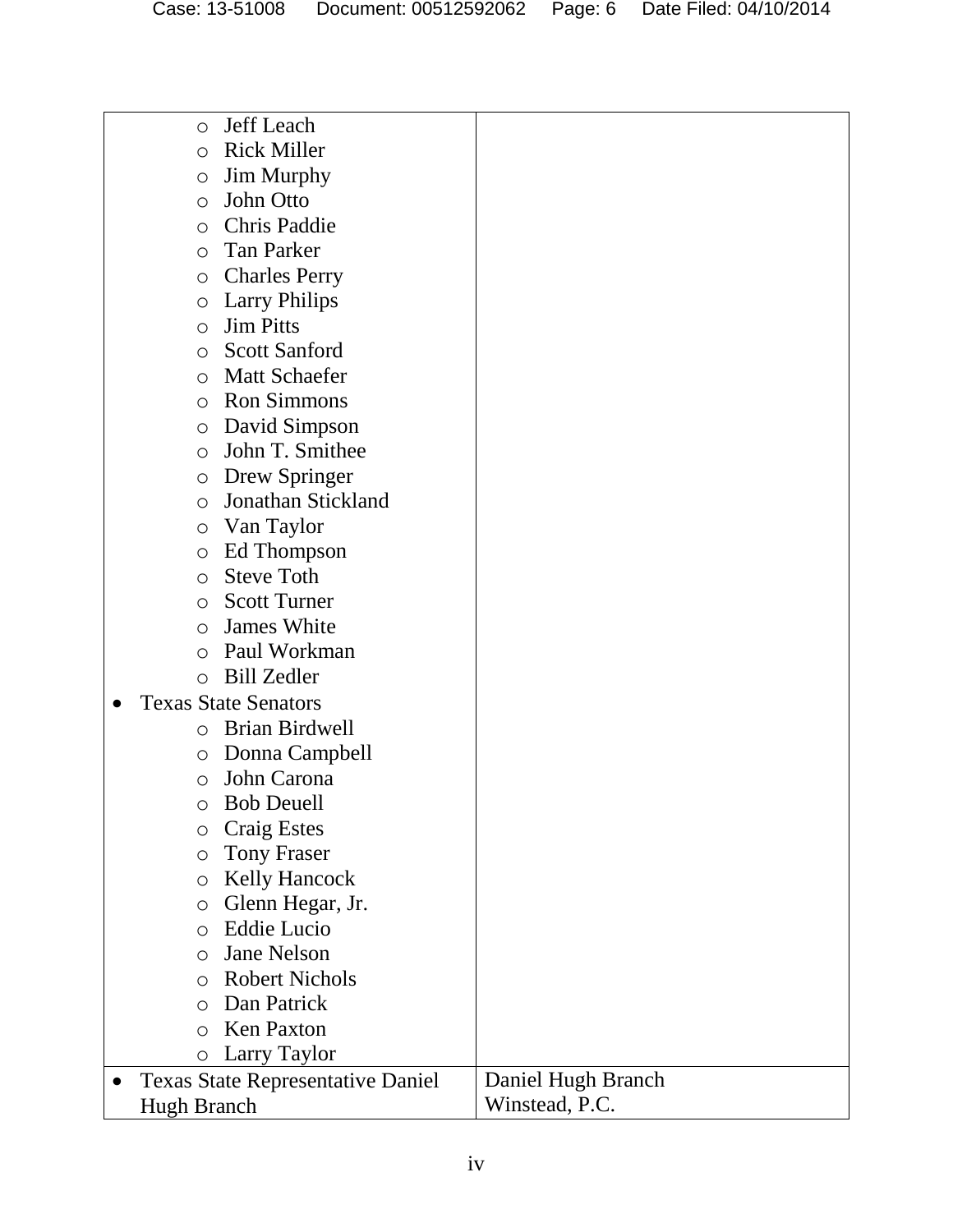| • Alliance Defending Freedom        | <b>Catherine Glenn Foster</b>           |
|-------------------------------------|-----------------------------------------|
| <b>Bioethics Defense Fund</b>       | <b>Alliance Defending Freedom</b>       |
| • Family Research Council           |                                         |
| • American College of Obstetricians | Kimberly A. Parker                      |
| and Gynecologists                   | Skye Lynn Perryman                      |
| <b>American Medical Association</b> | Wilmer, Cutler, Pickering, Hale & Dorr, |
|                                     |                                         |

*/s/ Janet Crepps*

Janet Crepps Attorney for Plaintiffs-Appellees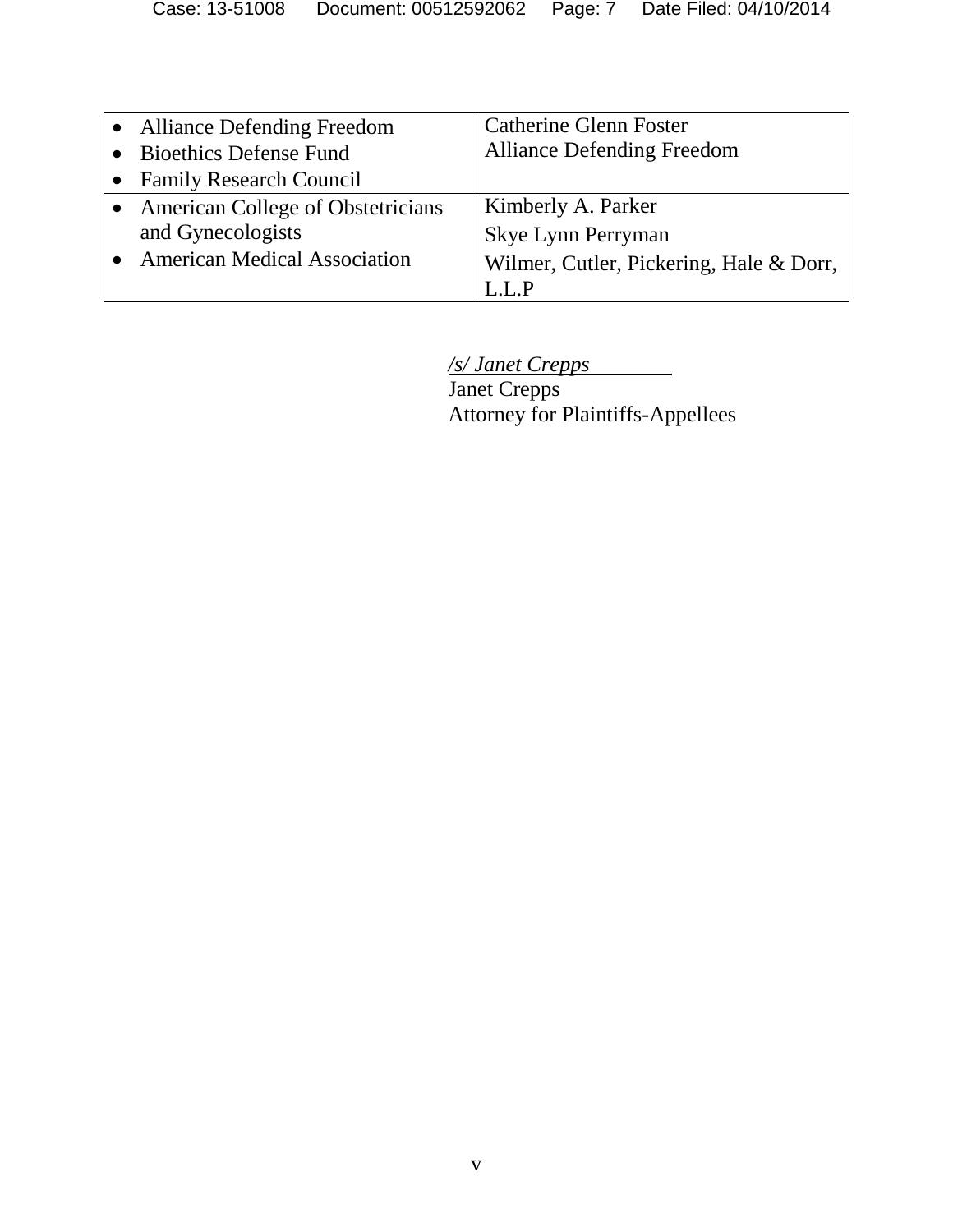# **STATEMENT OF COUNSEL**

On March 27, 2014, a three-judge panel of this Court reversed a district court judgment declaring unconstitutional two provisions of a Texas law restricting the provision of abortion. Specifically, the Panel opinion reversed the district court's judgment: (1) facially invaliding a requirement that every physician performing an abortion in Texas have active admitting privileges at a hospital within 30 miles of where the abortion is performed, and (2) enjoining a ban on the provision of medication abortion after 49 days of pregnancy only as applied to those women for whom a physician, in his or her reasonable medical judgment, determines that a medication abortion is significantly safer than a surgical procedure.

Counsel represents that *en banc* reconsideration by this Court is necessary because the Panel opinion conflicts with decades of precedent from the United States Supreme Court in two ways:

First, the Panel decision conflicts with the decisions of the Supreme Court in *Planned Parenthood of Southeastern Pennsylvania v. Casey*, 505 U.S. 833 (1992); *City of Akron v. Akron Center for Reproductive Health*, 462 U.S. 416 (1983), *overruled on other grounds*, *Casey*, 505 U.S. 833; and *Planned Parenthood of Central Missouri v. Danforth*, 428 U.S. 52 (1976), in which the Court applied heightened scrutiny to assess restrictions on abortion asserted to

vi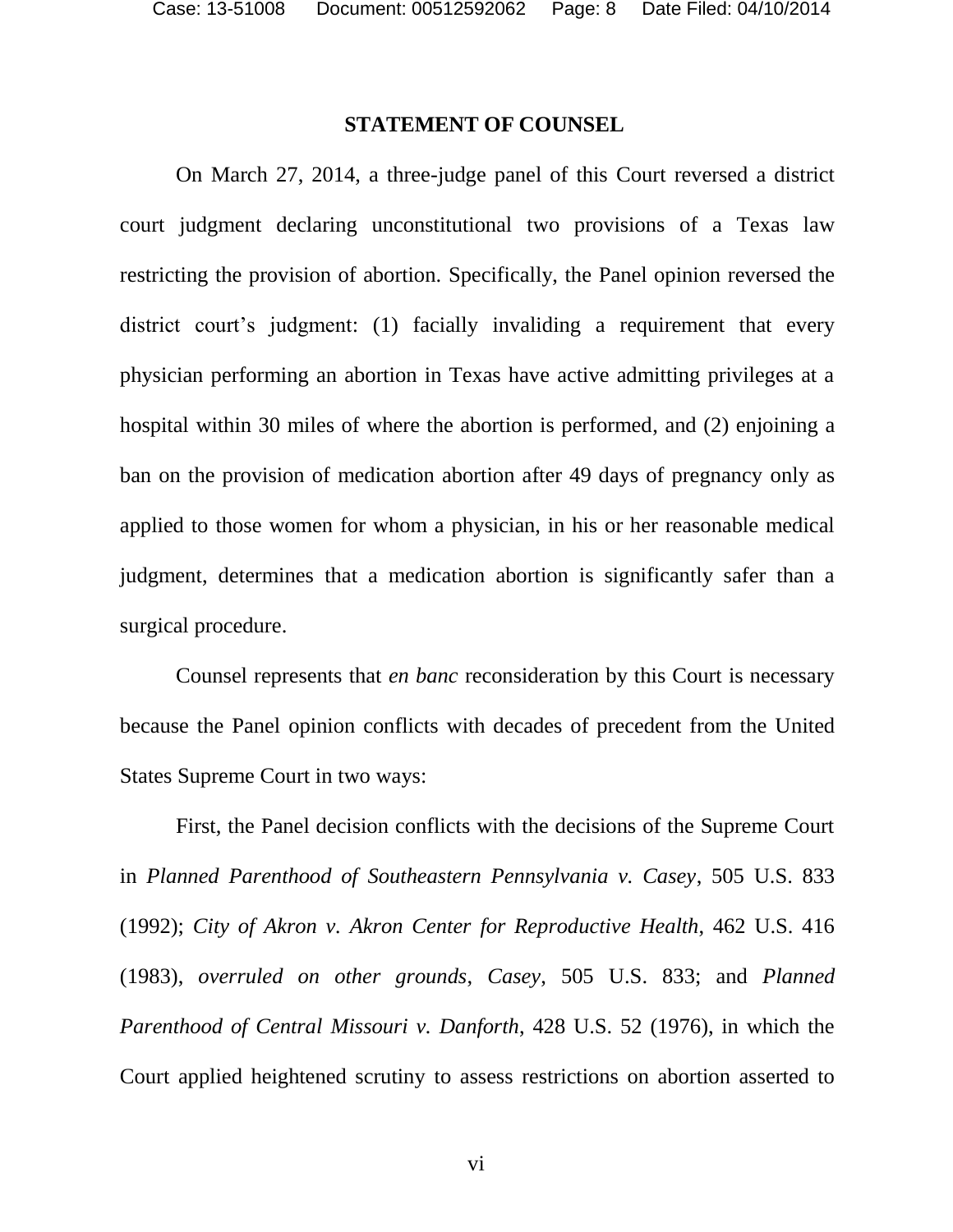further the State's interest in women's health. In particular, in those cases, the Court considered evidence presented by the parties, including the standards of leading medical groups, to determine whether an abortion restriction that the state claims advances women's health actually does so. Contrary to these decisions, the Panel opinion applied only rational basis review, and held that not only does the State bear no evidentiary burden to justify such a requirement, but there need only be a "conceivable rationale . . . for [its] enactment." *Planned Parenthood of Greater Tex. Surgical Health Servs. v. Abbott*, No. 13-51008, 2014 WL 1257695, at \*7 (5th Cir. Mar. 27, 2014). This is a question of exceptional importance not only to women's constitutional rights, but because this Court's docket, as well as those in other courts of appeals, include similar challenges to abortion restrictions that the state seeks to justify as advancing women's health.

Second, the Panel decision conflicts with the Supreme Court's decisions in *Casey*, 505 U.S. 833; *Ayotte v. Planned Parenthood of Northern New England*, 546 U.S. 320 (2006); and *Gonzales v. Carhart*, 550 U.S. 124 (2007), because it upholds a statute that exposes women to significant health risks. Following the instruction of these cases, Plaintiffs-Appellees ("Appellees") brought a preenforcement, as applied challenge to the medication abortion restrictions, seeking to have those provisions declared unconstitutional and enjoined only as applied to women past 49 days in pregnancy for whom surgical abortion presents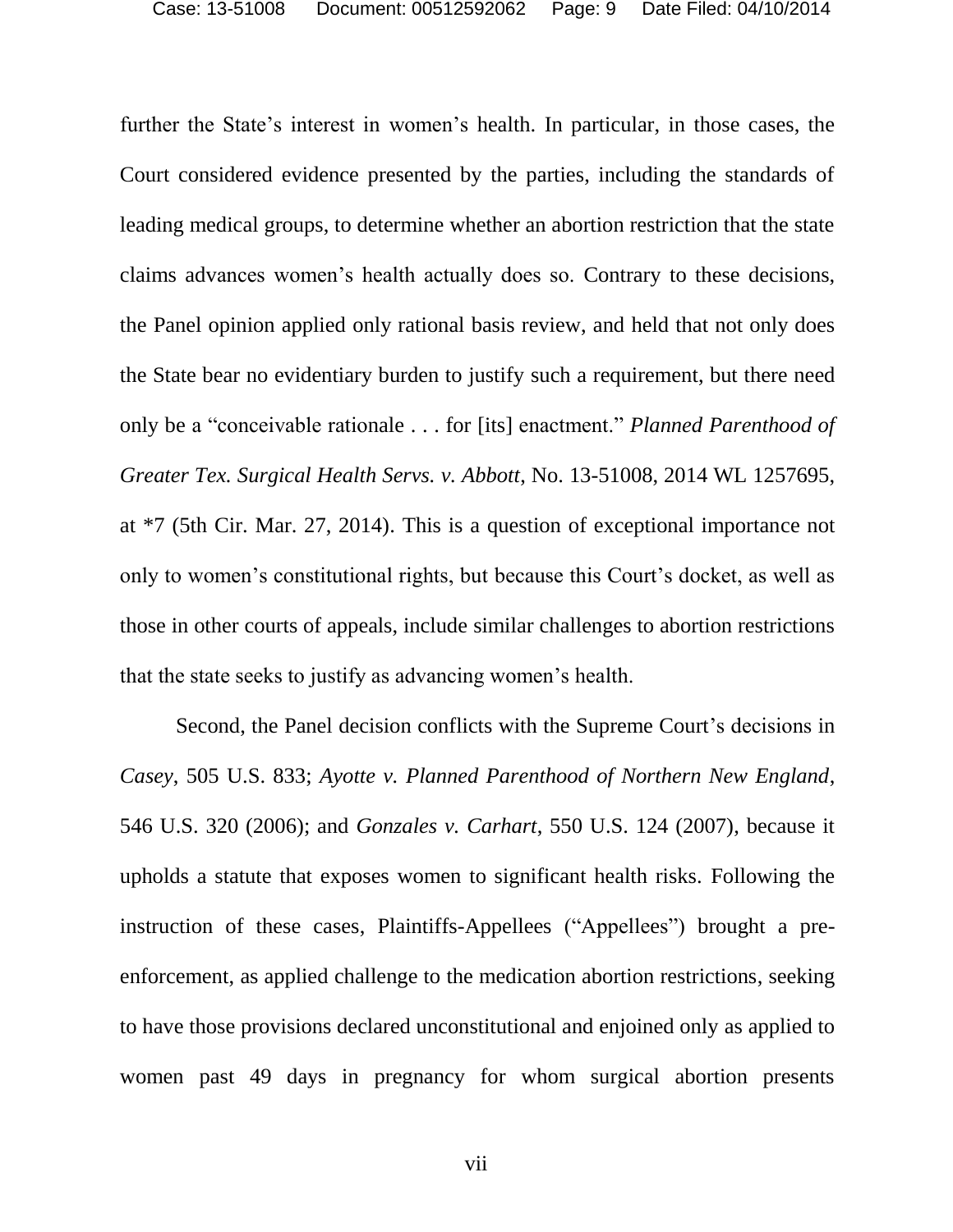significantly greater health risks. The Panel, contrary to the holding in *Gonzales*, incorrectly held that such a challenge was a "facial challenge." This is a question of exceptional importance not only because the Panel's decision would preclude virtually all, if not all, pre-enforcement as-applied challenges, but because it exposes Texas women to significant health risks.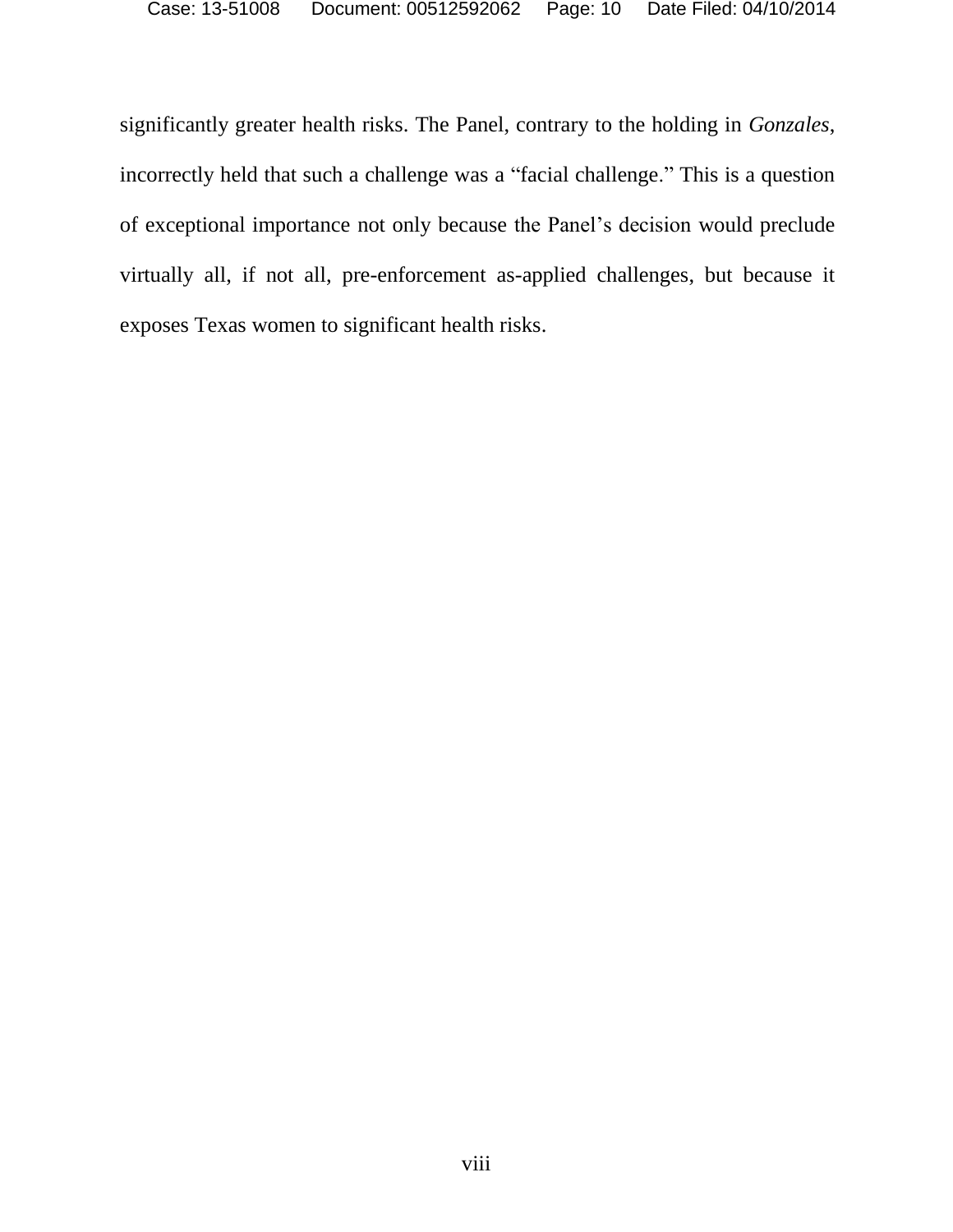# **TABLE OF CONTENTS**

| STATEMENT OF THE COURSE OF PROCEEDINGS AND                                                                                                                                                               |
|----------------------------------------------------------------------------------------------------------------------------------------------------------------------------------------------------------|
|                                                                                                                                                                                                          |
| $\mathbf{I}$ .<br>The Panel's Opinion Applying Rational Basis to the Privileges                                                                                                                          |
| II.<br>The Panel's Ruling With Respect to Appellees' Pre-Enforcement As-<br>Applied Challenge to the Medication Abortion Restrictions Is<br>Contrary to Supreme Court Precedent and Could Eliminate Such |
|                                                                                                                                                                                                          |
|                                                                                                                                                                                                          |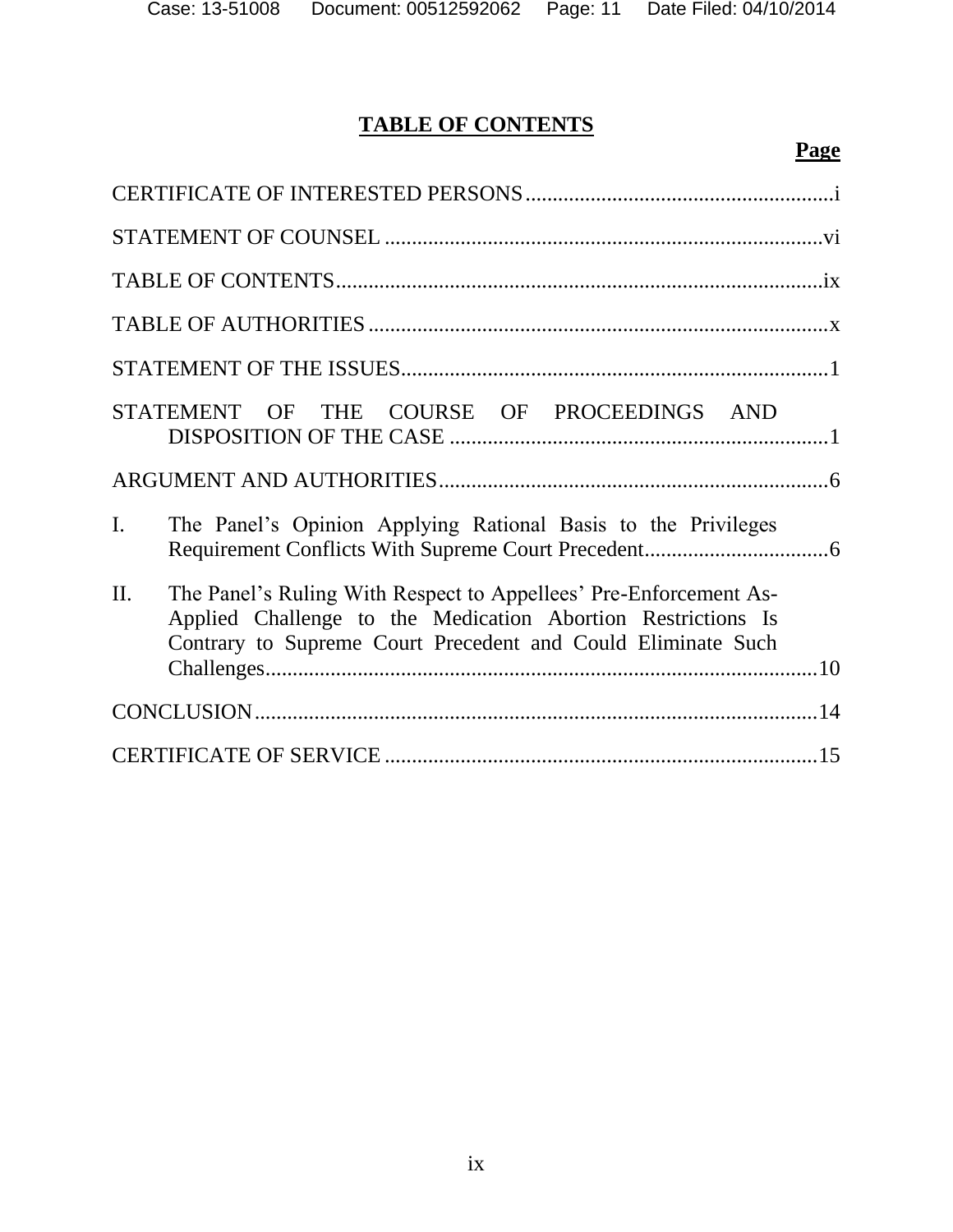# **TABLE OF AUTHORITIES**

# **Cases Page**

| Ayotte v. Planned Parenthood of Northern New England,                                                                            |
|----------------------------------------------------------------------------------------------------------------------------------|
| City of Akron v. Akron Center for Reproductive Health, 462 U.S. 416<br>(1983), overruled on other grounds, Planned Parenthood of |
|                                                                                                                                  |
| Jackson Women's Health Organization v. Currier, No. 13-60599 (5th Cir.) 8                                                        |
|                                                                                                                                  |
| Planned Parenthood of Central Missouri v. Danforth,                                                                              |
| Planned Parenthood of Greater Texas Surgical Health Services v. Abbott,                                                          |
| Planned Parenthood of Greater Texas Surgical Health Services v. Abbott,                                                          |
| Planned Parenthood of Greater Texas Surgical Health Services v. Abbott,                                                          |
| Planned Parenthood of Southeastern Pennsylvania v. Casey,                                                                        |
| Planned Parenthood of Wisconsin v. Van Hollen, 738 F.3d 786 (7th Cir. 2013)  9                                                   |
| Planned Parenthood Southeast, Inc. v. Strange, No. 2:13cv405-MHT                                                                 |
|                                                                                                                                  |
| Whole Women's Health v. Lakey, No. 14 CV-00284-LY                                                                                |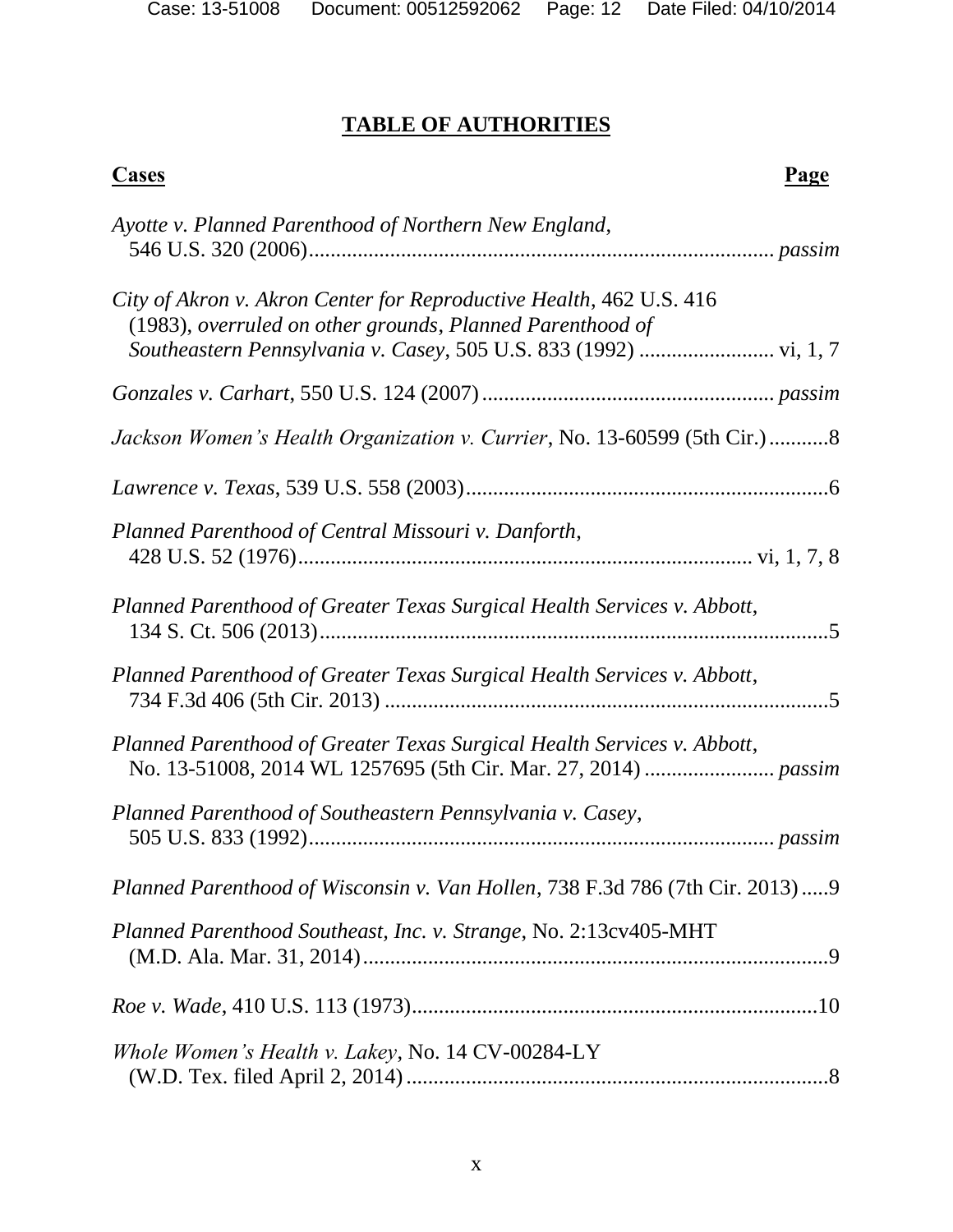#### **STATEMENT OF ISSUES**

1) Does the Panel opinion, applying rational basis scrutiny to the issue of whether the admitting privileges requirement is justified by the state's asserted interest in women's health, conflict with the decisions of the United States Supreme Court in *Planned Parenthood of Southeastern Pennsylvania v. Casey*, 505 U.S. 833 (1992); *City of Akron v. Akron Center for Reproductive Health*, 462 U.S. 416 (1983), *overruled on other grounds*, *Casey*, 505 U.S. 833; and *Planned Parenthood of Central Missouri v. Danforth*, 428 U.S. 52 (1976), in which the Court applied heightened scrutiny in assessing restrictions on abortion asserted to further the State's interest in women's health?

2) Does the Panel opinion's rejection of Appellees' as-applied preenforcement claim – that the medication abortion restrictions pose an undue burden on women past 49 days in pregnancy for whom surgical abortion presents significantly greater health risks – as a "facial challenge," conflict with *Casey*, 505 U.S. 833; *Ayotte v. Planned Parenthood of Northern New England*, 546 U.S. 320 (2006); and *Gonzales v. Carhart*, 550 U.S. 124 (2007), and operate to preclude virtually all, if not all, pre-enforcement as-applied challenges?

# **STATEMENT OF THE COURSE OF PROCEEDINGS AND DISPOSITION OF THE CASE**

Appellees respectfully seek rehearing *en banc* of the Panel's March 27 decision overturning the district court's ruling that two provisions of Texas House

1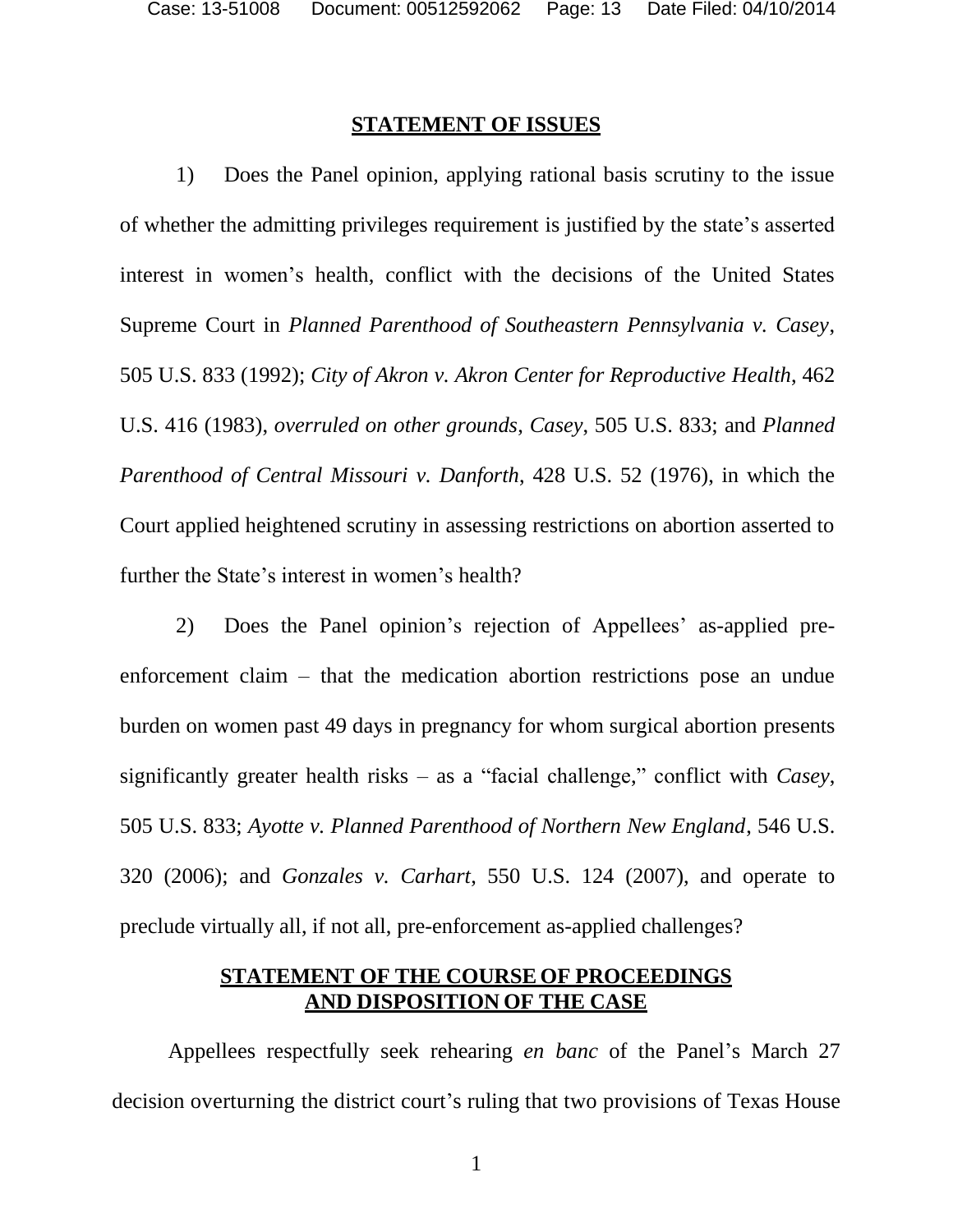Bill 2 ("the Act") violate the substantive due process rights of women seeking abortions. The first requires that physicians who perform abortions have admitting privileges at a hospital that provides obstetrical or gynecological services within 30 miles of the location of the abortion (the "admitting privileges requirement"). The second limits the provision of medication abortion, a safe and effective way to end an early pregnancy (the "medication abortion restrictions").<sup>1</sup>

The Act was enacted during a July 2013 special legislative session to be effective October 29, 2013. Appellees, licensed abortion providers and physicians, filed suit on behalf of themselves and their patients. On October 28, 2013, the district court, following a trial, issued an opinion, ROA.1532-57, and final judgment, ROA.1558-60, permanently enjoining the admitting privileges requirement and

 $\overline{\phantom{a}}$ 

.

 $<sup>1</sup>$  A medication abortion involves taking the prescription medications mifepristone</sup> (also known by its brand name Mifeprex) and misoprostol. Research and years of practical experience has shown that the medication abortion protocol used by Appellees before the Act took effect, which differs from the one on the Mifeprex label, is effective through at least 63 days after the first day of the woman's last menstrual period ("LMP"). As the district court found, "when performed in accordance with the off-label protocol, medication abortion is a safe and effective procedure," Record on Appeal ("ROA") 1552, through 63 days LMP, which is "the *de facto* standard of care in Texas." ROA.1547. A regimen that extends to 63 days LMP is also recognized as superior by both the American Medical Association and the American Congress of Obstetricians and Gynecologists. Brief of *Amici Curiae*  American College of Obstetricians and Gynecologists and the American Medical Association in Support of Plaintiffs-Appellees and in Support of Affirmance at 17. The Act nonetheless limits medication abortion in Texas, *inter alia*, to 49 days LMP.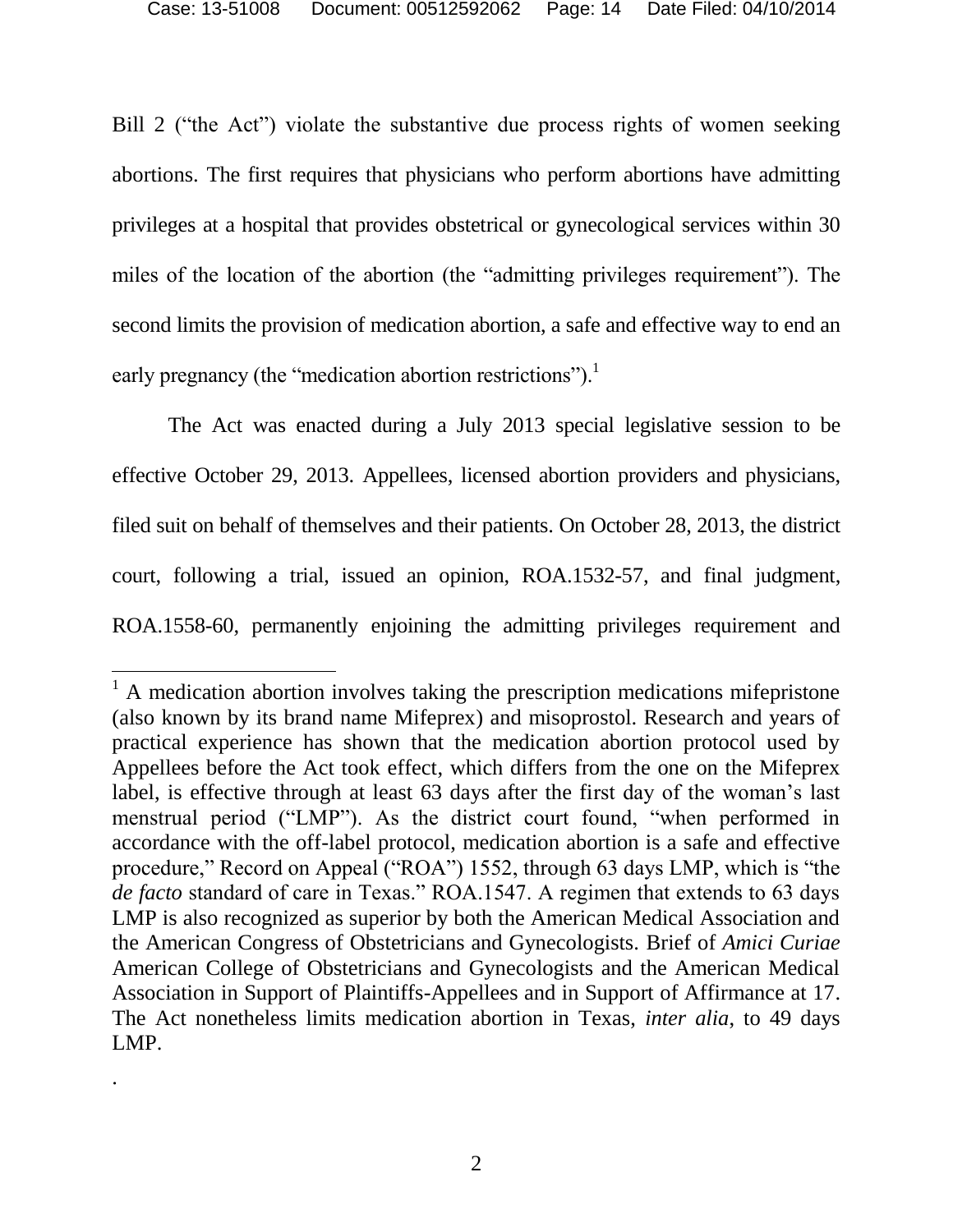enjoining the medication abortion restrictions as applied to those procedures "where a physician determines in appropriate medical judgment, such a procedure is necessary for the preservation of the life or health of the mother." ROA.1559.

The district court held the admitting privileges requirement unconstitutional because it does not advance the state's interest in women's health.<sup>2</sup> After reviewing the evidence presented by the parties, it correctly found that "whether an abortion provider has admitting privileges does nothing to further the interest of patient care" with respect to communication, timeliness or quality of emergency room and hospital care, patient abandonment, or provider accountability. ROA.1541-42. Indeed, it held that "admitting privileges have no rational relationship to improved patient care," and that a "lack of admitting privileges on the part of an abortion provider is of no consequence when a patient presents at a hospital emergency room." *Id*.

In support of this conclusion, the district court found that: "emergency-room physicians treat patients of physicians with admitting privileges no differently than patients of physicians without admitting privileges"; there is "no evidence of correlation between admitting privileges and improved communication with

 $\overline{\phantom{a}}$ 

<sup>&</sup>lt;sup>2</sup> The district court also concluded that the admitting privileges requirement "places an 'undue burden' on a woman seeking abortions services in Texas" by creating "a 'substantial obstacle' to access." ROA.1542. Specifically, the court found that, as a result of the requirement, "there will be abortion clinics that will close," and in particular noted that "the Rio Grande Valley would be left with no abortion provider." *Id.*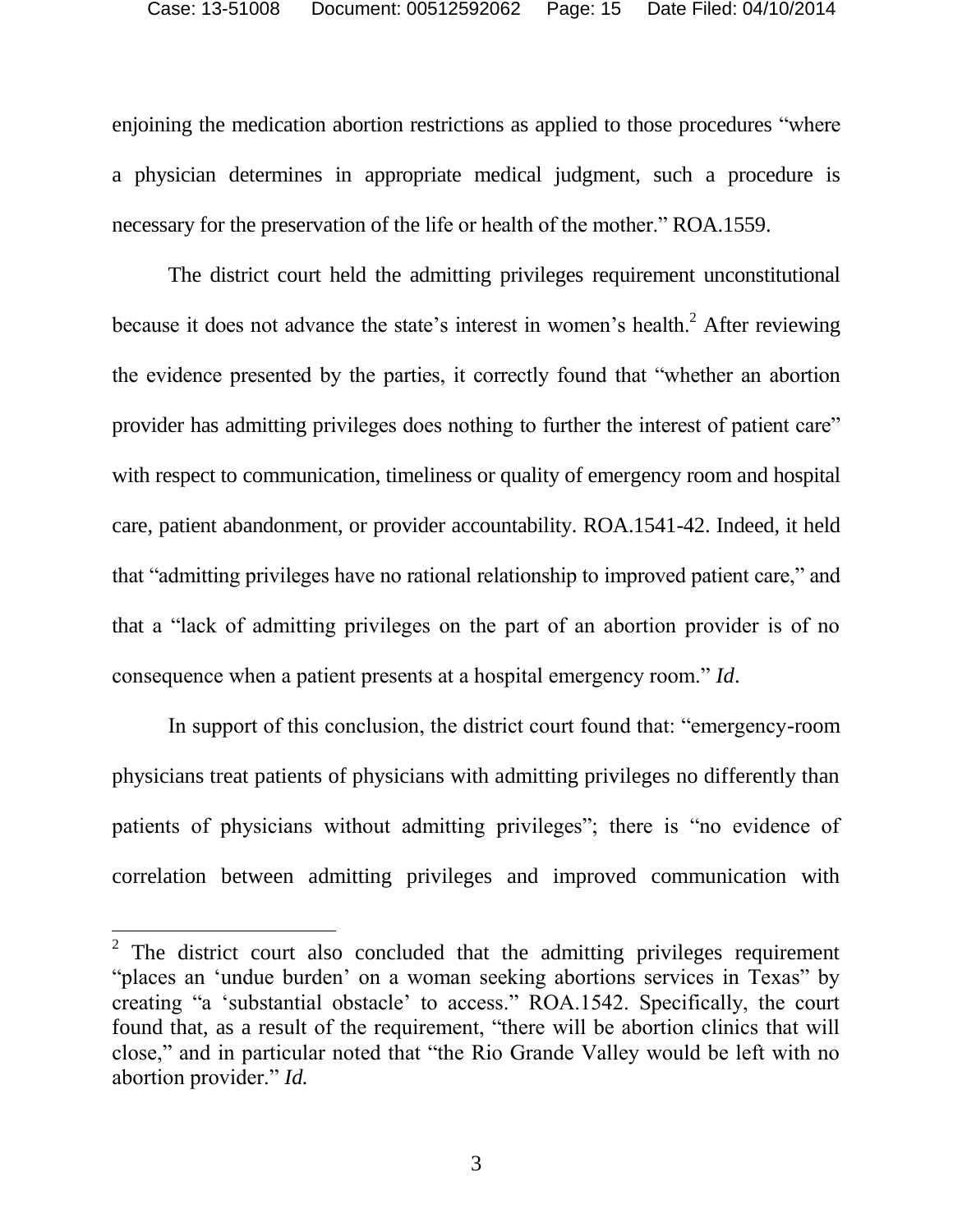patient handoff or that a communication problem actually exists between abortion providers and emergency-room physicians"; "[a]dmitting privileges make no difference in the quality of care received by an abortion patient in an emergency room"; and admitting privileges do not "impact the timeliness of care in the emergency room, where the nature of the practice is to treat patients with all possible haste." ROA.1541.

The district court also enjoined the medication abortion restrictions as applied only to those procedures "where a physician determines in appropriate medical judgment, such a procedure is necessary for the preservation of the life or health of the mother." ROA.1559. The district court explained that it had been presented with "uncontroverted evidence" that:

some women have medical conditions that can make first-trimester surgical abortion extremely difficult or impossible. Such cases may include women who are extremely obese, have uterine fibroids distorting normal anatomy, have a uterus that is very flexed, or have certain uterine anomalies. For these women, surgical abortion poses much higher risks of failed abortion, as well as complications such as perforation of the uterus. Another circumstance where surgical abortion may be higher risk is when a woman has a condition known as stenotic cervix – a cervix with an abnormally small opening, often caused by scarring from prior surgeries. It may also happen when a woman has undergone female genital mutilation. Requiring a woman with these conditions to have surgical rather than medication abortion may put them at significantly higher risk for damage to the cervix or other complications, including uterine perforation.

ROA.1551 n.18.

The district court concluded that the medication abortion restrictions are an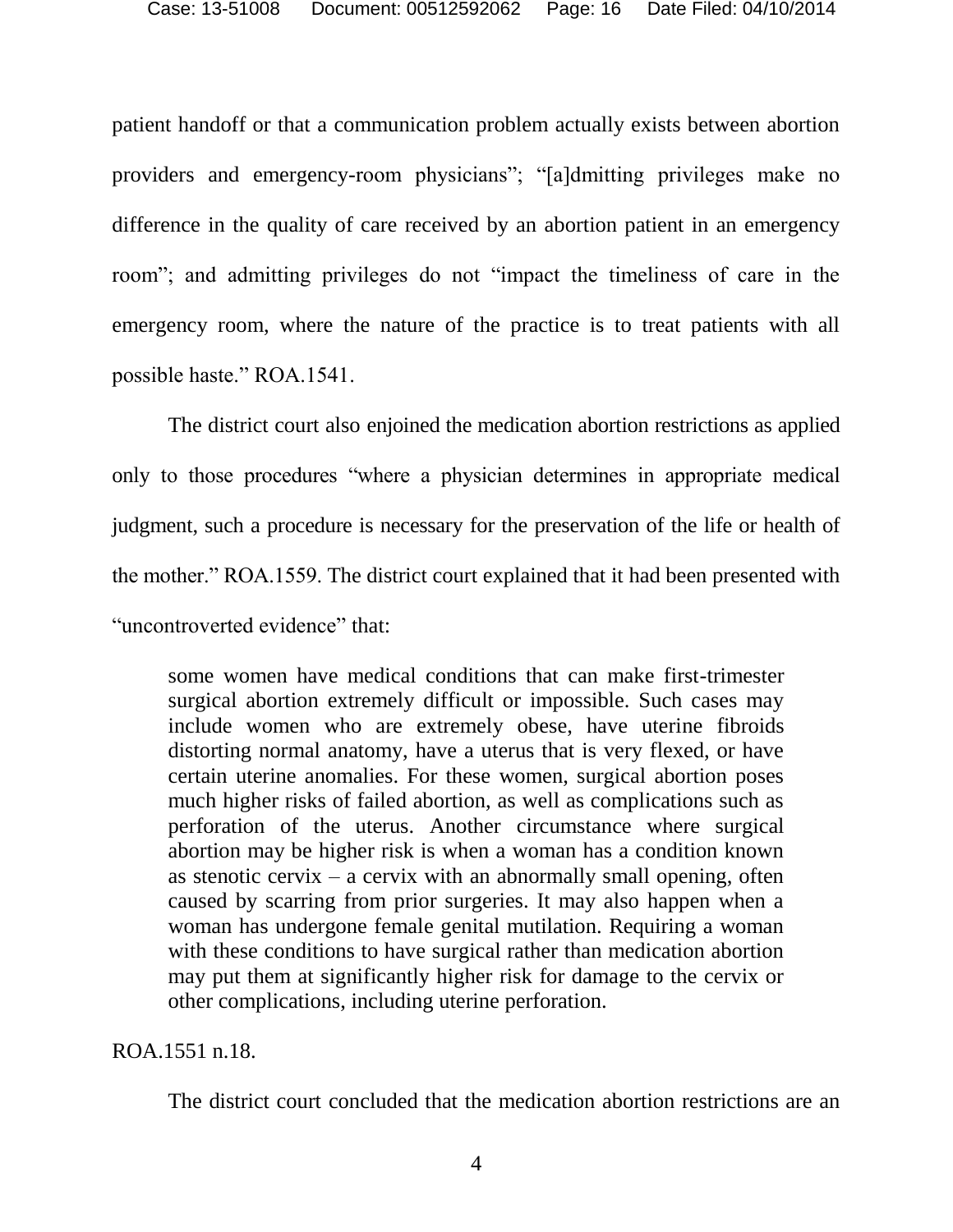"undue burden on those women for whom surgical abortion is, in the sound medical opinion of their treating physician, a significant health risk during the period of pregnancy falling 50 to 63 days LMP." ROA.1556. It therefore enjoined Defendants-Appellants ("Appellants") from enforcing the medication abortion restrictions "to the extent those provisions prohibit a medication abortion where a physician determines in appropriate medical judgment, such procedure is necessary for the preservation of the life or health of the mother." ROA.1559.

Appellants moved this Court for an emergency stay of the district court's injunction. On October 31, 2013, a three-judge panel granted that motion in large part, staying the district court's injunction against the admitting privileges requirement and narrowing the injunction against the medication abortion restrictions. *Planned Parenthood of Greater Tex. Surgical Health Servs. v. Abbott*, 734 F.3d 406 (5th Cir. 2013). Appellees filed an application with Justice Scalia asking the Supreme Court to vacate this Court's stay, and on November 19, 2013, in a 5-4 decision, the Supreme Court denied that application. *Planned Parenthood of Greater Tex. Surgical Health Servs. v. Abbott*, 134 S. Ct. 506 (2013).

On March 27, 2014, a three-judge panel of this Court reversed both the district court's holding that the admitting privileges requirement is facially unconstitutional and its limited injunction against the medication abortion restrictions. As relevant to this petition, the Panel held that the district court erred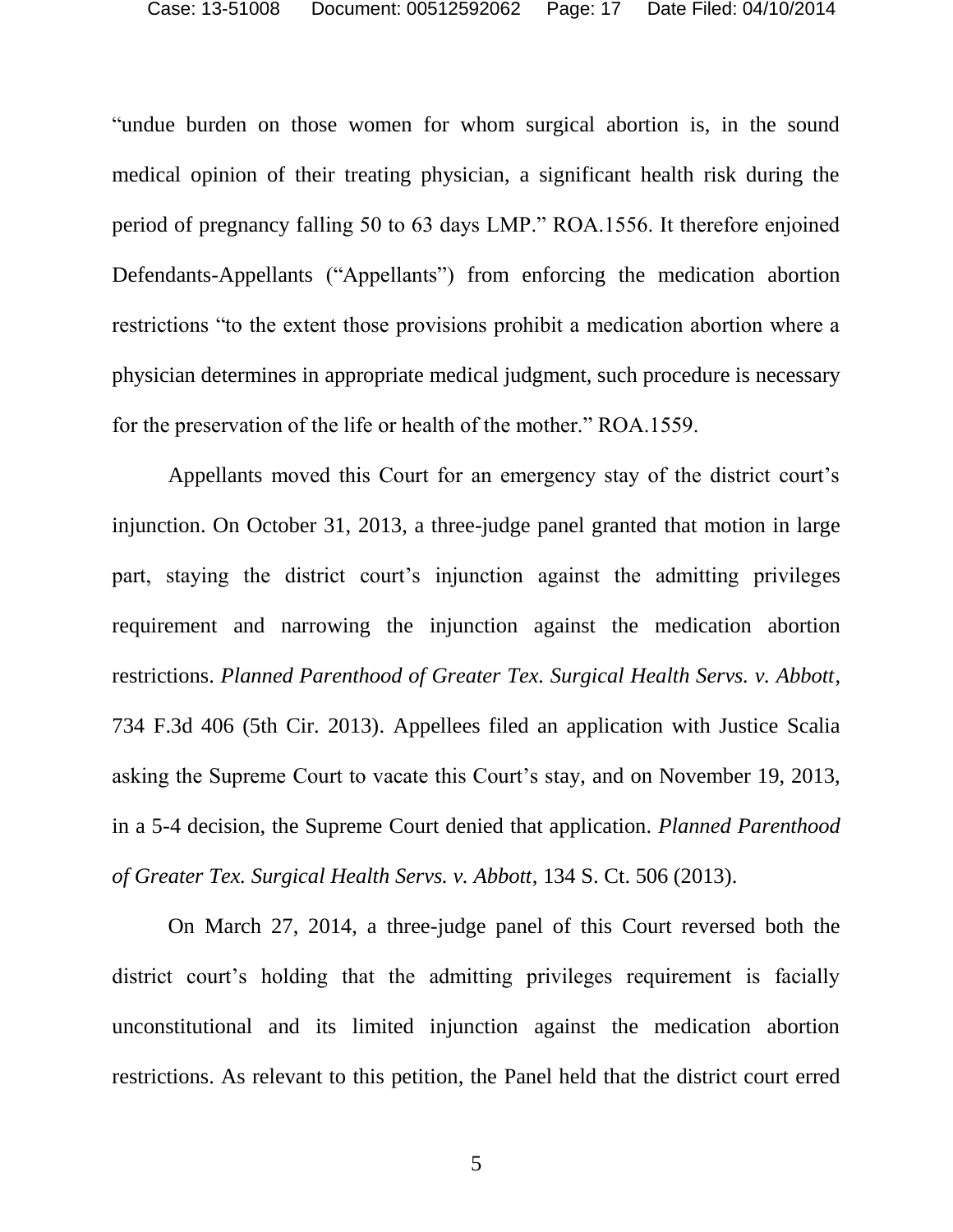by "second guess[ing] legislative factfinding," and should have only asked "whether any conceivable rational exists" for the admitting privileges requirement, rather than consider evidence or data. *Abbott*, 2014 WL 1257965, at \*7. With respect to the medication abortion restrictions, the Panel held that they "do not facially require[] a court-imposed exception for life and health of the woman," and a subsequent as-applied challenge is "the proper means of challenging the lack of an exception to the regulations at issue." *Id.* at\*16.

# **ARGUMENT AND AUTHORITIES**

# **I. The Panel's Opinion Applying Rational Basis to the Privileges Requirement Conflicts With Supreme Court Precedent.**

The Supreme Court has consistently applied heightened scrutiny to review abortion restrictions that purportedly further the state's interest in women's health. The Panel, however, applied the rational basis test, which is wholly inconsistent with the fundamental nature of a woman's right to decide whether to continue a pregnancy. *See Casey*, 505 U.S. at 834, 851 (the "decision whether to bear or beget a child" is one of those "fundamental[]" choices that is "central to the liberty protected by the Fourteenth Amendment"); *see also Lawrence v. Texas*, 539 U.S. 558, 565 (2003) (the right to abortion has "real and substantial protection as an exercise of [a woman's] liberty under the Due Process Clause").

Indeed, the Supreme Court has repeatedly rejected rational basis review as the standard for evaluating restrictions on abortion. *Casey*, 505 U.S. at 845-46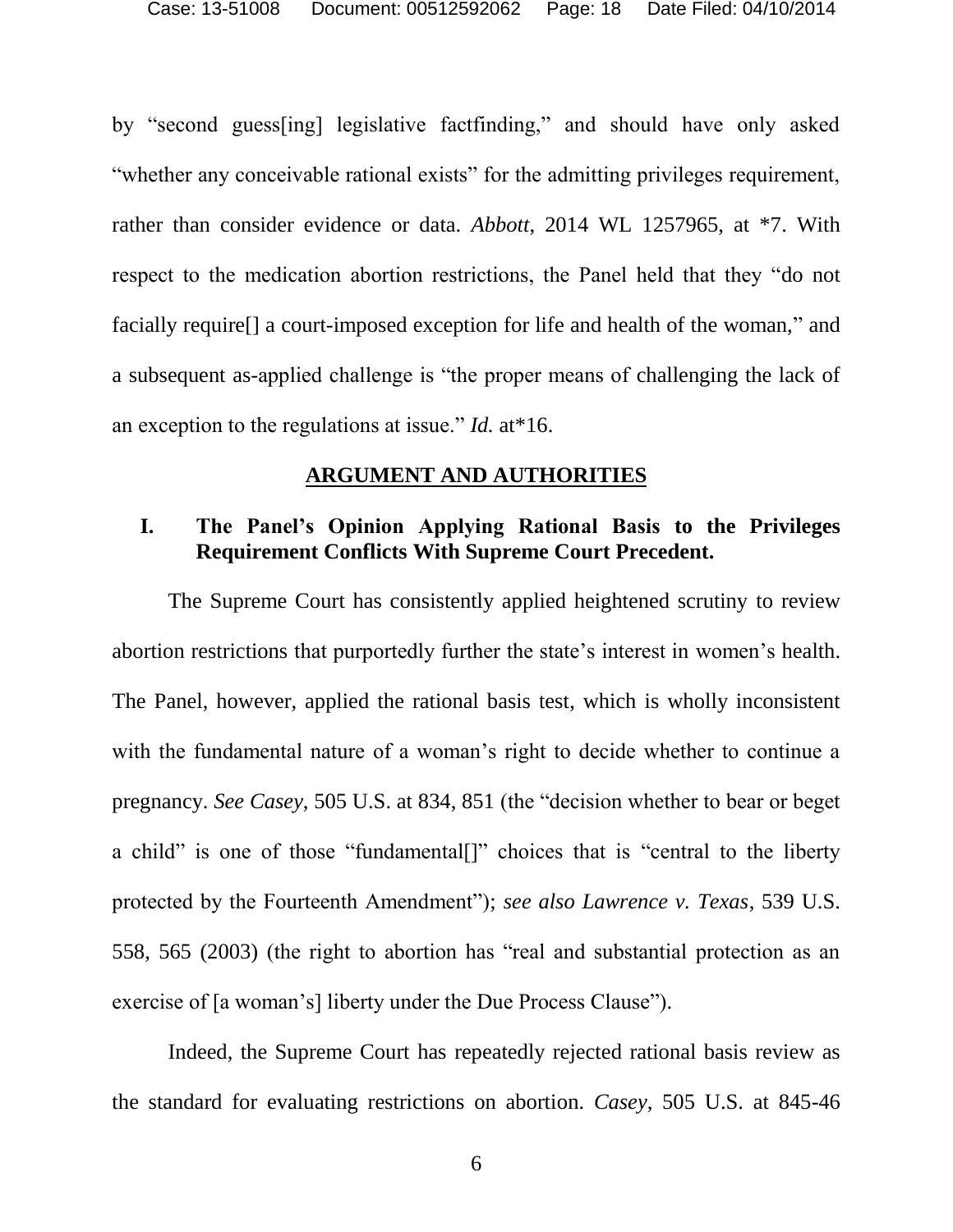(refusing to overturn *Roe* and adopt a rational relationship test); *Akron*, 462 U.S. at 420 n.1 (rejecting rational basis review).

Therefore, when confronted with a regulation purporting to advance women's health, the Supreme Court carefully examines the extent to which the restriction is actually (as opposed to hypothetically) tailored to advance the purported state interest and whether it is consistent with accepted medical practice. *See, e.g.*, *Akron*, 462 U.S. at 431 ("If a State . . . undertakes to regulate the performance of abortions . . . the health standards adopted must be legitimately related to the objective the State seeks to accomplish." (quotation marks omitted)); Akron, 462 U.S. at 430 ("the decisive factor" in upholding recordkeeping regulations in *Danforth*, 428 U.S. 52, was that "the State met its burden of demonstrating that these regulations furthered important health-related State concerns").

Contrary to the Panel decision's holding, *Abbott*, 2014 WL 1257965, at \*3, *Casey* did not overrule *Akron* and *Danforth* as those cases relate to the standard for evaluating abortion restrictions purportedly designed to promote women's health.<sup>3</sup> The *Casey* Court considered only one regulation designed to advance women's

 $\overline{\phantom{a}}$ 

<sup>3</sup> The *Casey* Court was clear that it overruled *Akron* and *Danforth* only "to the extent that we permit a State to further its legitimate goal of protecting the life of the unborn by enacting legislation aimed at ensuring a decision that is mature and informed." 505 U.S. at 883.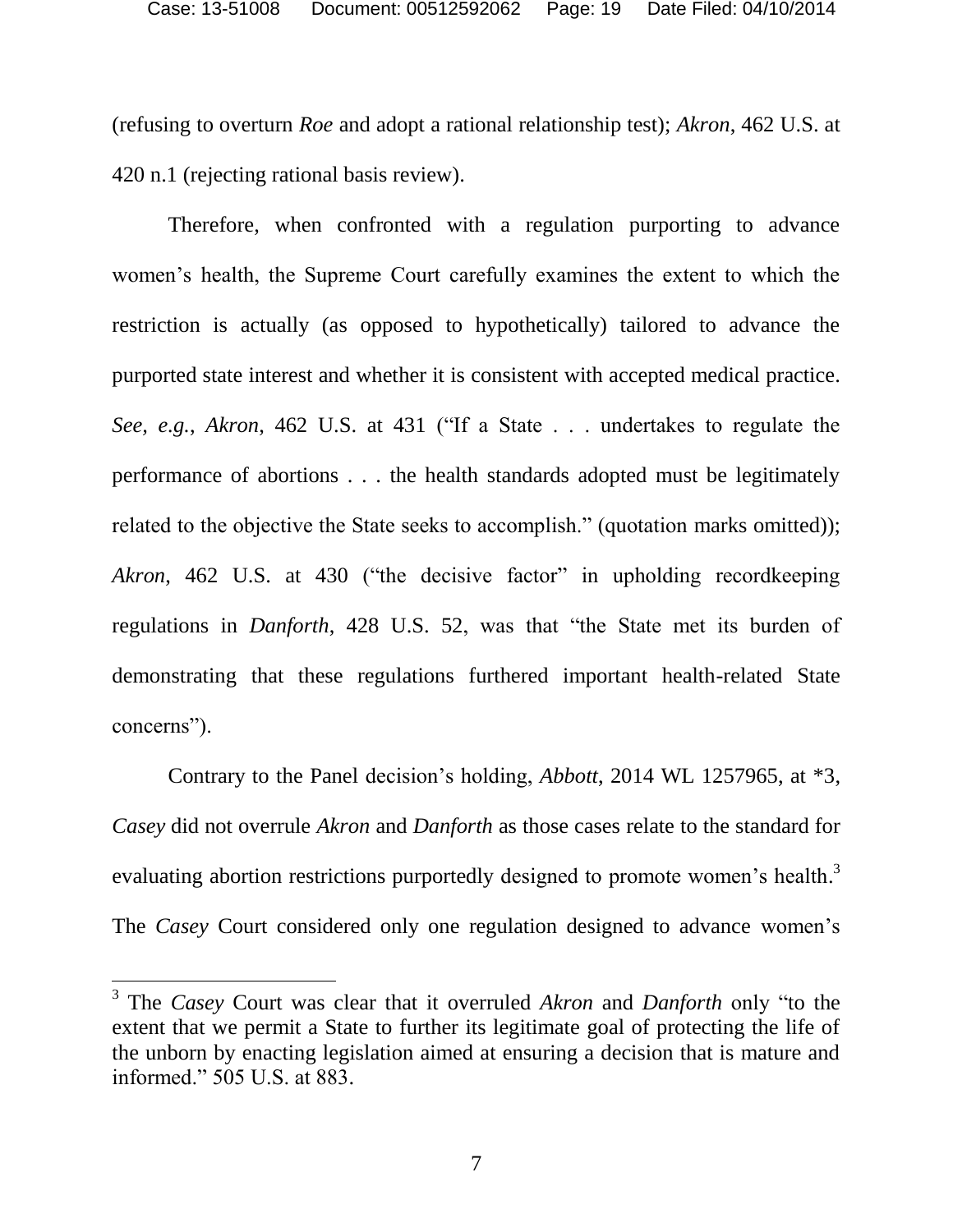health – the recordkeeping and reporting requirements – and it conducted the same analysis as in *Akron* and *Danforth*. It upheld those requirements as "a vital element of medical research" that were "reasonably directed to the preservation of maternal health." 505 U.S. at 900-01 (citing and quoting *Danforth*, 428 U.S. at 80).

Moreover, the Panel's reliance on a single sentence in *Gonzales* to support its use of the rational basis test, 2014 WL 1257965, at \*10 (quoting 550 U.S. at 158), is misplaced. The *Gonzales* Court did not consider an abortion restriction that was justified as advancing women's health. *See* 550 U.S. at 158 (holding that ban on method of second trimester abortion furthered the state's interest in respecting fetal life). More importantly, the *Gonzales* Court was reiterating the standards set forth in *Casey* – not *sub silentio* effectuating a significant change from heightened scrutiny to rational basis review on an issue not before the Court.

This question – whether the Panel applied the proper standard of review for abortion restrictions that purportedly further women's health – is an exceptionally important one because it is likely to affect future cases. Other abortion restrictions are being challenged in the district courts in this Circuit, and this Court will hear argument in a similar abortion challenge on April 28, 2014. *Jackson Women's Health Org. v. Currier*, No. 13-60599 (5th Cir.); *Whole Women's Health v. Lakey*, No. 14 CV-00284-LY (W.D. Tex. filed April 2, 2014).

This exceptionally important question of the proper standard to review an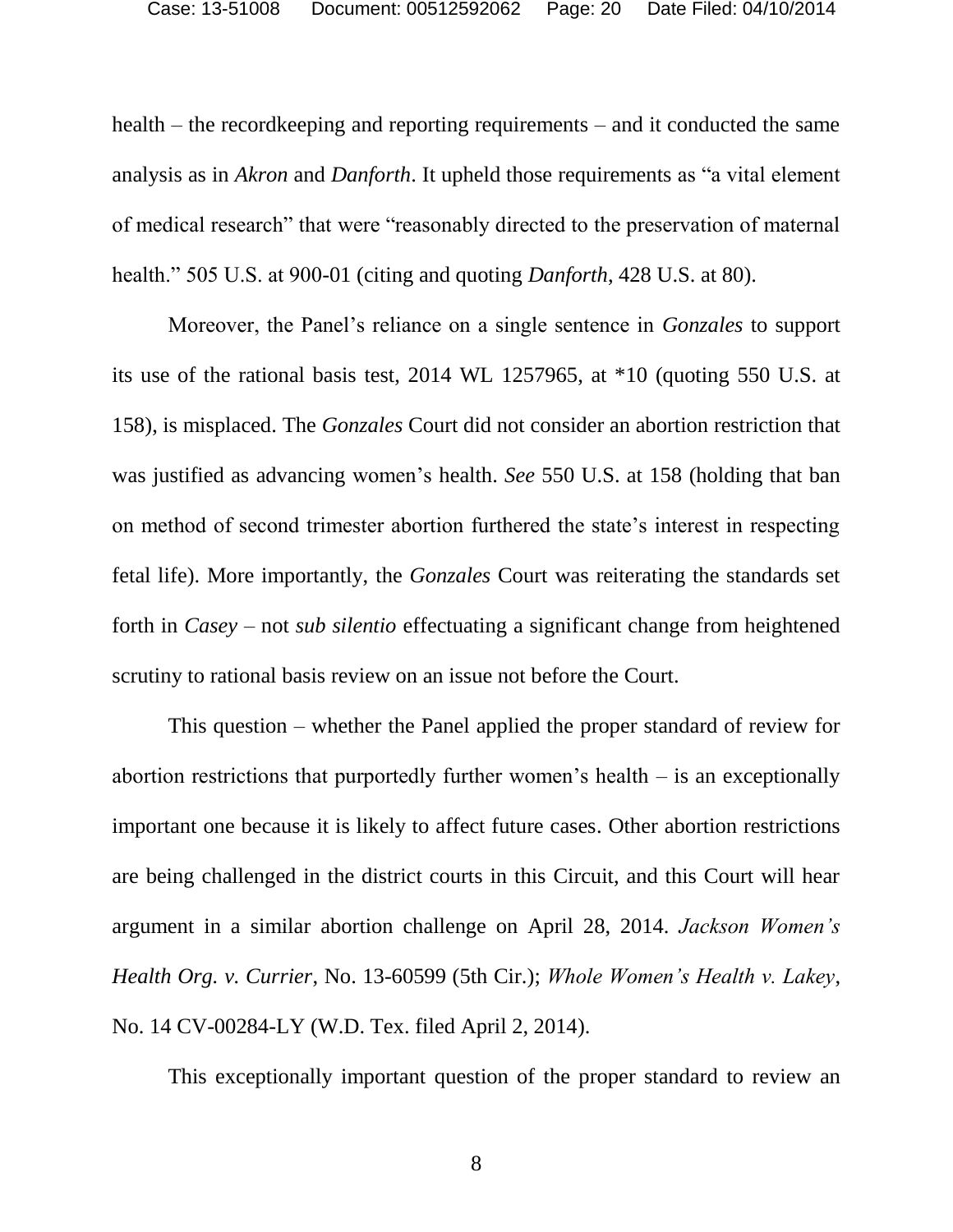abortion restriction justified in the name of women's health is before other federal courts as well. For example, in *Planned Parenthood of Wisconsin v. Van Hollen*, 738 F.3d 786 (7th Cir. 2013), the Seventh Circuit upheld a preliminary injunction in a challenge to a law – like the one at issue here – requiring physicians who perform abortions to have admitting privileges at a local hospital. In its analysis, the court explained that "cases that deal with abortion-related statues sought to be justified on medical grounds require . . . evidence . . . that the medical grounds are legitimate." *Id*. at 798. In reaching this conclusion, the Seventh Circuit acknowledged that this standard is what *Casey* demands. *Id*. (citing, *inter alia*, *Casey*, 505 U.S. at 900-01 (upholding the challenged recordkeeping requirement after analyzing whether the requirement was "reasonably directed to the preservation of maternal health")); *see also Planned Parenthood Se., Inc. v. Strange*, No. 2:13cv405-MHT, slip op. at 53-55 (M.D. Ala. Mar. 31, 2014) (holding, in challenge to admitting privilege requirement for abortion providers, that it is "not enough" for the State to invoke a legitimate interest but rather that under Supreme Court precedent the court should, *inter alia*, consider "whether the anticipated or hoped-for benefits of the regulation are quite likely to actually occur").

As these cases and this Court's docket demonstrate, this is an exceptionally important question that is likely to come before this Court again. Because the Panel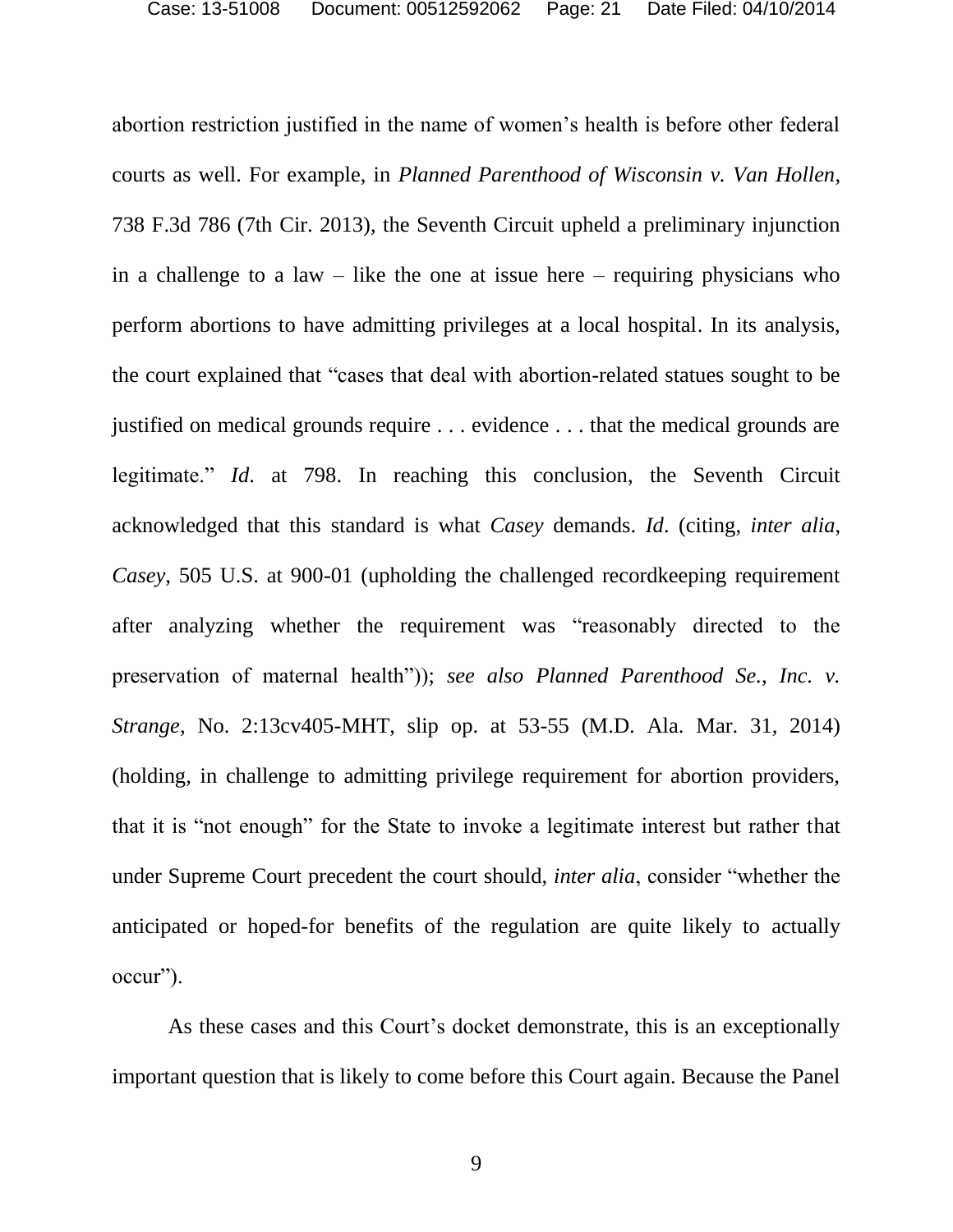answered that question incorrectly – in conflict with U.S. Supreme Court precedent – *en banc* review is warranted.

# **II. The Panel's Ruling With Respect to Appellees' Pre-Enforcement As-Applied Challenge to the Medication Abortion Restrictions Is Contrary to Supreme Court Precedent and Could Eliminate Such Challenges**.

For more than 40 years, the Supreme Court has never wavered from its holding that a state may not restrict access to abortions that are "necessary, in appropriate medical judgment, for the preservation of the life or health of the mother." *Roe v. Wade*, 410 U.S. 113, 165 (1973); *see also Ayotte*, 546 U.S. at 327- 28; *Casey*, 505 U.S. at 879. Specifically, the Court has held that an abortion restriction may not expose women to significant health risks. *See, e.g.*, *Casey*, 505 U.S. at 880 (upholding Pennsylvania law only because it had been interpreted such that it "would not *in any way* pose a significant threat to the life or health of a woman") (emphasis added).

In *Gonzales* and *Ayotte*, the Court hewed to this holding, reaffirming that a law that exposes some women to significant health risks is unconstitutional, but instructing that the appropriate remedy may not be facial invalidation. *See Gonzales*, 550 U.S. at 161 (reaffirming that abortion restrictions that subject women to significant health risks are unconstitutional); *Ayotte*, 546 U.S. at 327- 329 (holding that states may not restrict access to abortions that are necessary to protect women's health, but that when confronted with a constitutional flaw, courts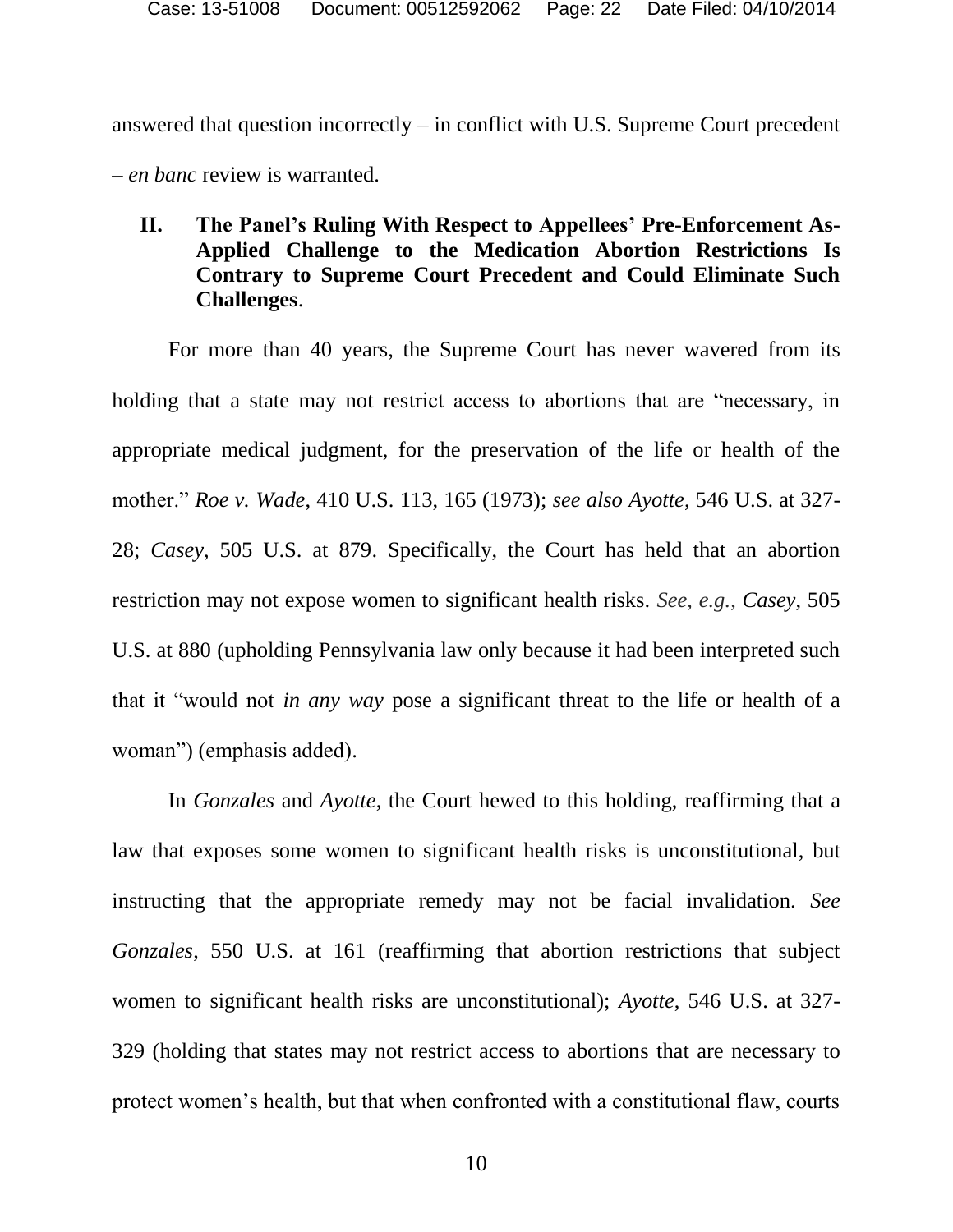should endeavor to "enjoin only the unconstitutional applications of a statute while leaving other applications in force"). The *Gonzales* Court explicitly noted that "preenforcement, as-applied challenges" are "the proper manner to protect the health of the woman if it can be shown that in discrete and well-defined instances a particular condition has or is likely to occur in which the procedure prohibited by the Act must be used." 550 U.S. at 167.

Appellees followed the instructions from these cases to a tee. They brought both a facial and an as-applied pre-enforcement challenge to the medication abortion restrictions. They sought to have the medication abortion restrictions invalidated in their entirety because they do not advance the state's interest in women's health, and they increase the burdens and costs associated with the procedure. *See, e.g.,* ROA.201-04 (seeking to preliminarily enjoin the medication abortion restrictions as a whole). But they also, alternatively, sought to have those provisions enjoined as applied to those women for whom medication abortion is significantly safer. *See*, *e.g.,* ROA.48 (complaint alleges that "[f]or some women with certain medical conditions, the Act's denial of access to medication abortion will significantly threaten their health"); *id.* at 200, 205 (seeking to preliminarily enjoin the medication abortion restrictions "as applied to women with gestational ages greater than 49 days LMP for whom a medication abortion is necessary, in their doctor's appropriate medical judgment, to protect their lives or health").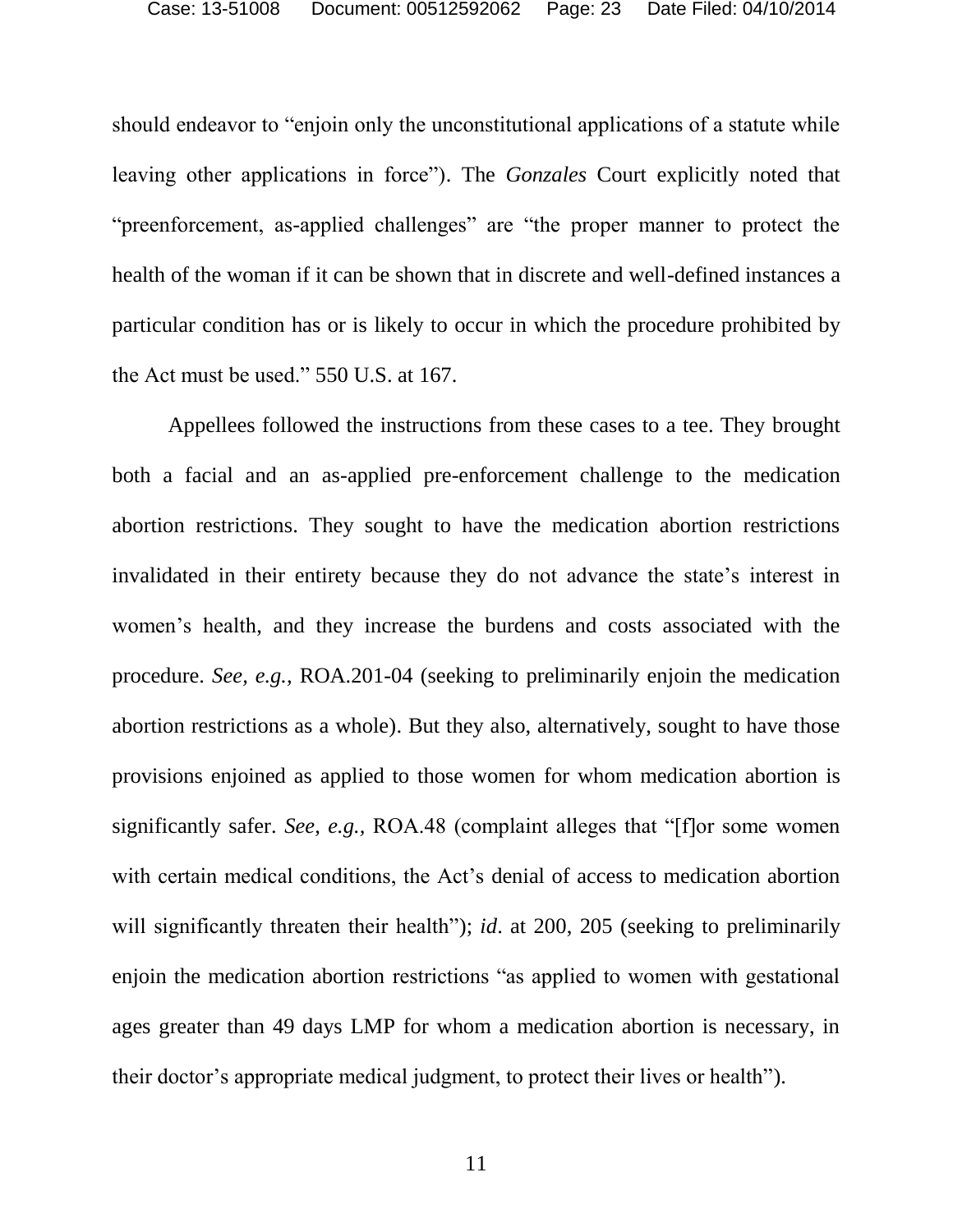The district court rejected Appellees' facial challenge to the medication abortion restrictions and granted relief only on the as-applied claim, noting specifically that the restriction was an "undue burden on *those women* for whom surgical abortion is, in the sound medical opinion of their treating physician, a significant health risk during the period of pregnancy falling 50-63 days LMP." ROA.1556 (emphasis added); *see also id*. at 1554-55 (finding that the medication abortion restriction was not facially unconstitutional but holding that "*there are certain situations* where medication abortion is the only safe and medically sound option for women with particular physical abnormalities or preexisting conditions" (emphasis added)).

Appellees did not appeal the district court's ruling on their facial challenge. Therefore, only the pre-enforcement as-applied challenge to the medication abortion restrictions was before the Panel on appeal. That is precisely the type of challenge envisioned by the *Gonzales* Court where an abortion restriction violates the Constitution by subjecting women to significant health risks. Indeed, the district court made findings of fact, based on "uncontroverted evidence," that some women have "medical conditions that can make first-trimester surgical abortion extremely difficult or impossible." ROA.1551 n.18.

The Panel claims that these conditions were not "clearly defined." *Abbott*, 2014 WL 1257695, at \*16. But the district court specifically delineated these

12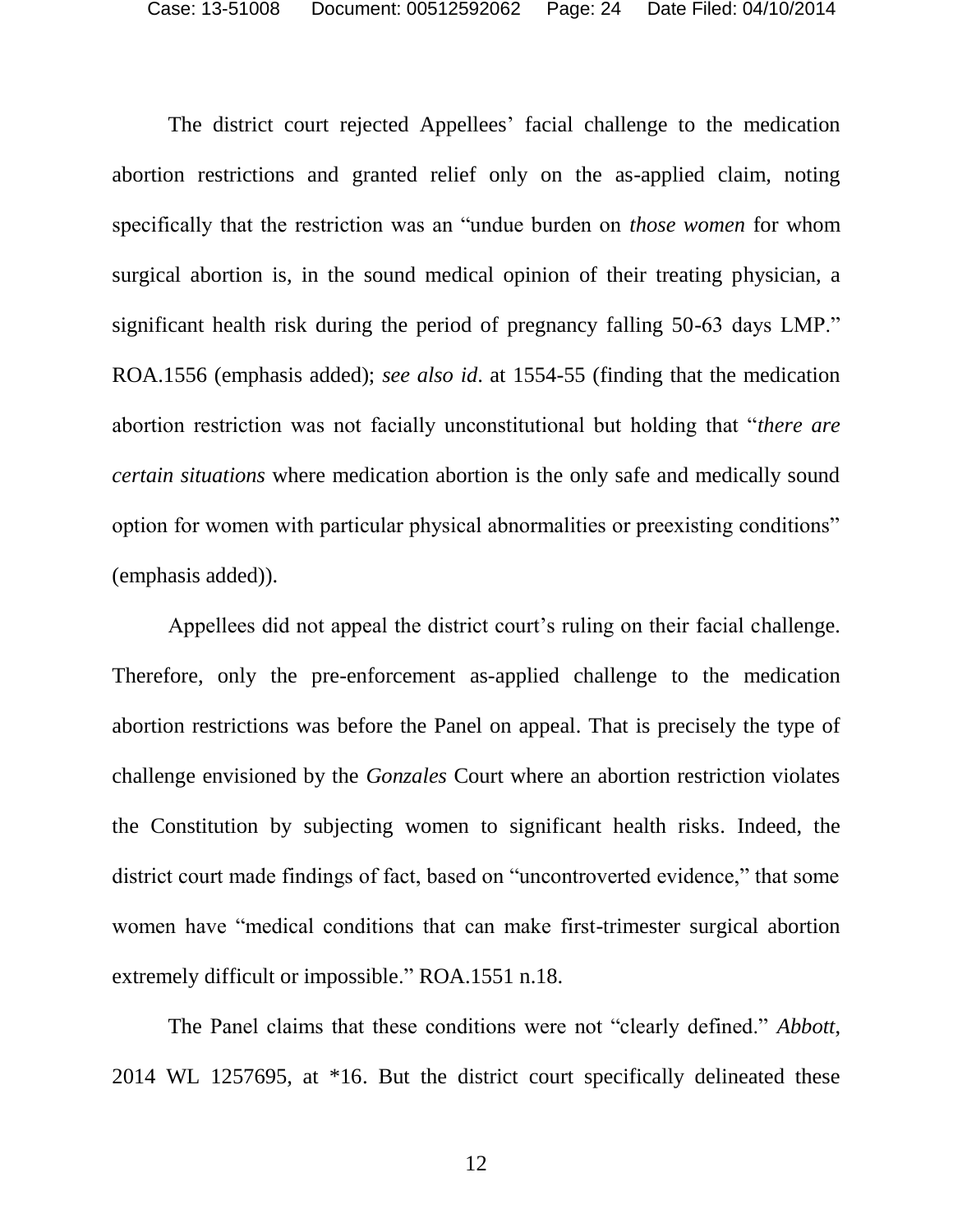medical conditions, which include obesity, uterine fibroids, flexed uterus, or other uterine anomalies. ROA.1551 n.18. These are precisely the type of "discrete and well-defined instances" the *Gonzales* Court contemplated in sanctioning preenforcement as-applied challenges. *See Gonzales*, 550 U.S. at 167. And the limited relief the district court awarded is consistent with the Court's holding in *Ayotte*, namely that courts should endeavor to "enjoin only the unconstitutional applications of a statute while leaving other applications in force." 546 U.S. at 329.

Importantly, the Panel improperly characterized the medication abortion claim before it as a "facial challenge." This was in error.<sup>4</sup> If Appellees' challenge is not the "pre-enforcement, as applied challenge" that the Supreme Court envisioned, then no avenue remains for women to challenge abortion restrictions that threaten their health. The Panel seemed to suggest that these women could file post-enforcement challenges, but such challenges would never provide meaningful relief. For example, it is not uncommon for women to discover that they are pregnant after 49 days LMP. ROA.1553 n.20. At that same time, a woman might learn that she has large uterine fibroids blocking the pregnancy or a stenotic cervix. If she decides to have an abortion, a medication abortion is significantly safer. To be able to get that medication abortion, she would have less than two weeks (since

 $\overline{\phantom{a}}$ 

<sup>&</sup>lt;sup>4</sup> The Panel's decision can be viewed as either conflicting with Supreme Court precedent or misapplying Supreme Court precedent. As a result, this issue is appropriate either for a request for panel rehearing or rehearing en banc.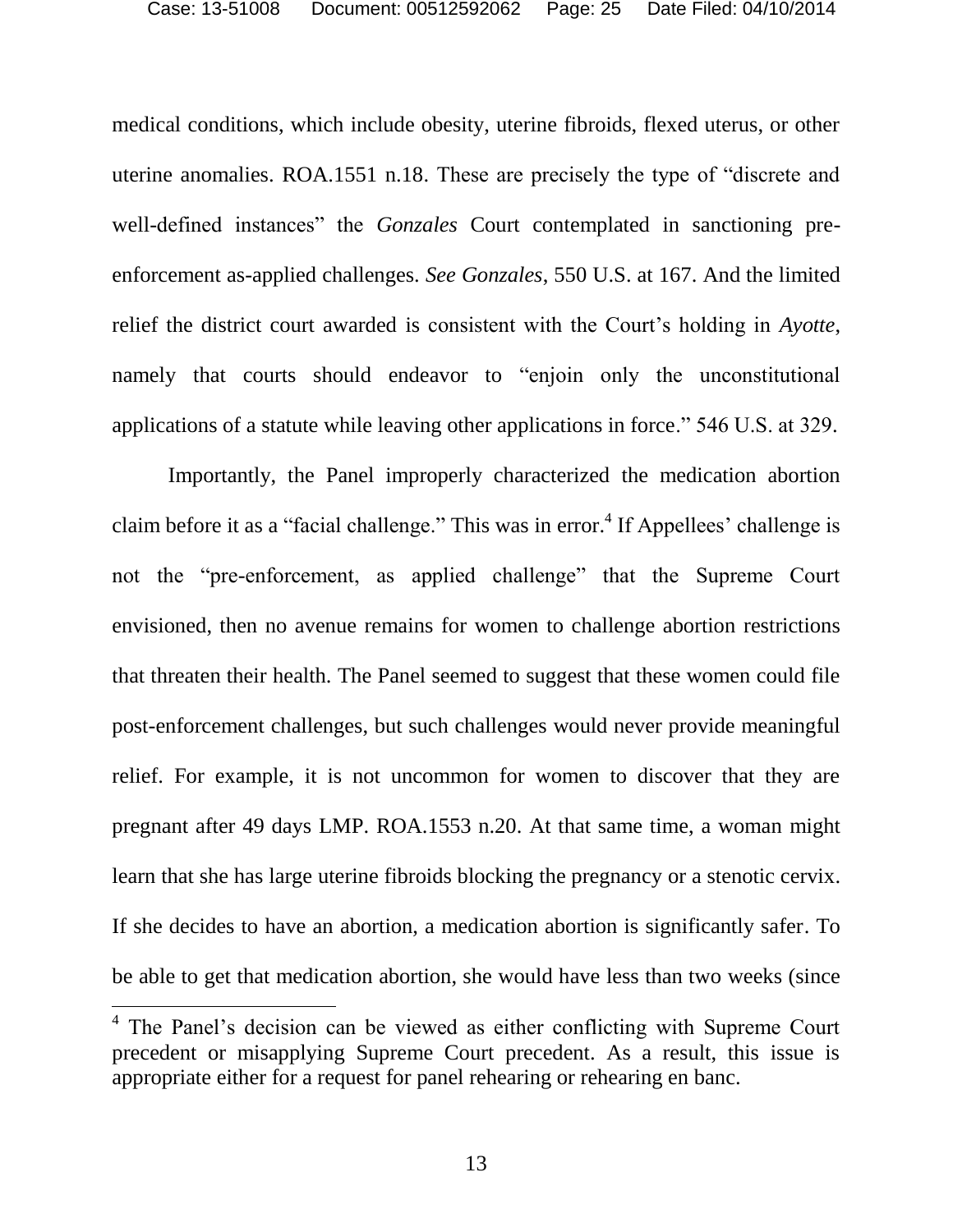medication abortion would be available through 63 days LMP but for the Act) to get to court and obtain an injunction that allows her physician to provide her with a medication abortion. Her only other alternative is a surgical abortion, which would expose her to significant health risks.

This is the result rendered by the Panel opinion, and it is both contrary to Supreme Court jurisprudence and raises an issue of exceptional importance. *En banc* review is essential to protect women's health.

# **CONCLUSION**

For all of the foregoing reasons, Appellees respectfully urge this Court to grant their petition for rehearing *en banc*.

Dated: April 10, 2014 Respectfully submitted,

*/s/ Janet Crepps* Janet Crepps Center for Reproductive Rights 120 Wall Street, 14th Floor New York, NY 10005 (864) 962-8519 jcrepps@reprorights.org

Attorney for Plaintiffs-Appellees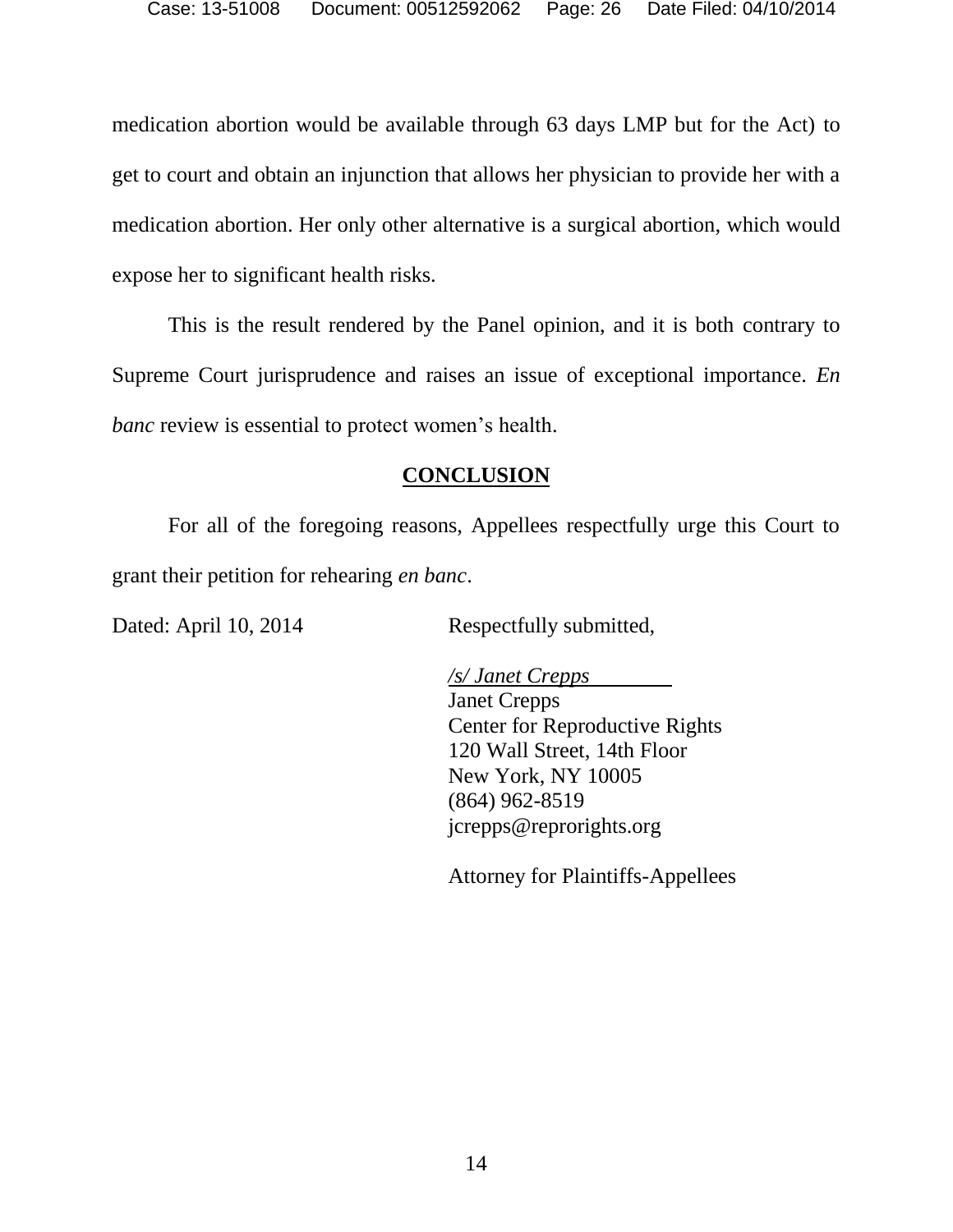# **CERTIFICATE OF SERVICE**

I hereby certify that on the  $10<sup>th</sup>$  day of April, 2014 I electronically filed the foregoing **Petition for Rehearing** *En Banc* with the Clerk of the court by using the CM/ECF system, which will send a notice of electronic filing to counsel for Defendants-Appellants and Amici Curiae.

> */s/ Janet Crepps*  Janet Crepps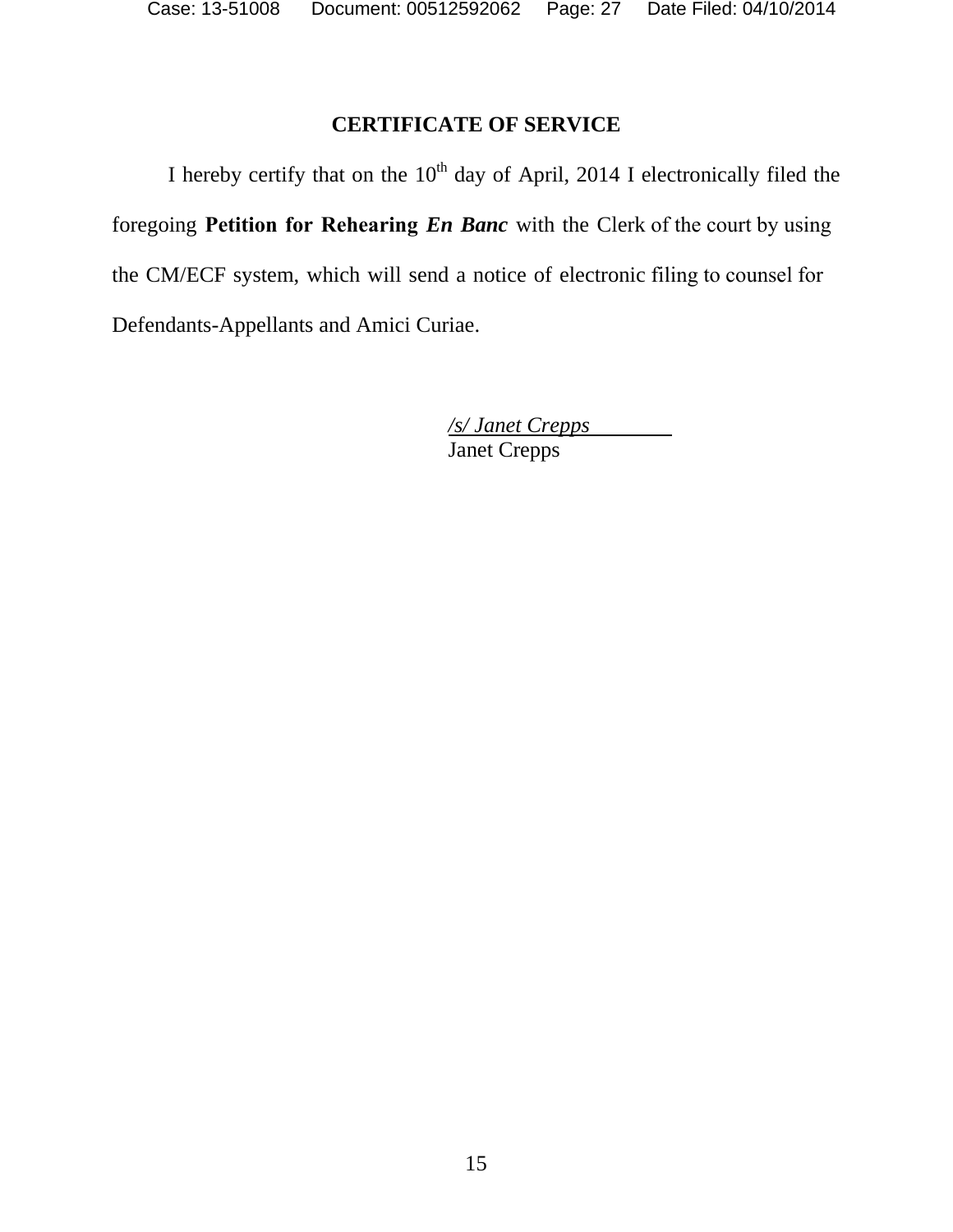# **IN THE UNITED STATES COURT OF APPEALS FOR THE FIFTH CIRCUIT**

No. 13-51008

United States Court of Appeals Fifth Circuit

**FILED** March 27, 2014

Lyle W. Cayce Clerk

PLANNED PARENTHOOD OF GREATER TEXAS SURGICAL HEALTH SERVICES; PLANNED PARENTHOOD CENTER FOR CHOICE; PLANNED PARENTHOOD SEXUAL HEALTHCARE SERVICES; WHOLE WOMAN'S HEALTH; AUSTIN WOMEN'S HEALTH CENTER; KILLEEN WOMEN'S HEALTH CENTER; SOUTHWESTERN WOMEN'S SURGERY CENTER; WEST SIDE CLINIC, INCORPORATED; ROUTH STREET WOMEN'S CLINIC; HOUSTON WOMEN'S CLINIC, each on behalf of itself, its patients and physicians; ALAN BRAID, M.D.; LAMAR ROBINSON, M.D.; PAMELA J. RICHTER, D.o., each on behalf of themselves and their patients; PLANNED PARENTHOOD WOMEN'S HEALTH CENTER,

Plaintiffs - Appellees

v.

ATTORNEY GENERAL GREGORY ABBOTT; DAVID LAKEY, M.D.; MARI ROBINSON, Executive Director of the Texas Medical Board,

Defendants - Appellants

Appeal from the United States District Court for the Western District of Texas

Before JONES, ELROD, and HAYNES, Circuit Judges. EDITH H. JONES, Circuit Judge:

Planned Parenthood of Greater Texas Surgical Health Services and other abortion facilities and three physicians (collectively "Planned Parenthood") sued the Attorney General of Texas and other individuals (collectively "the State"), seeking to enforce their rights and those of patients for declaratory judgment and to enjoin two provisions of 2013 Texas House Bill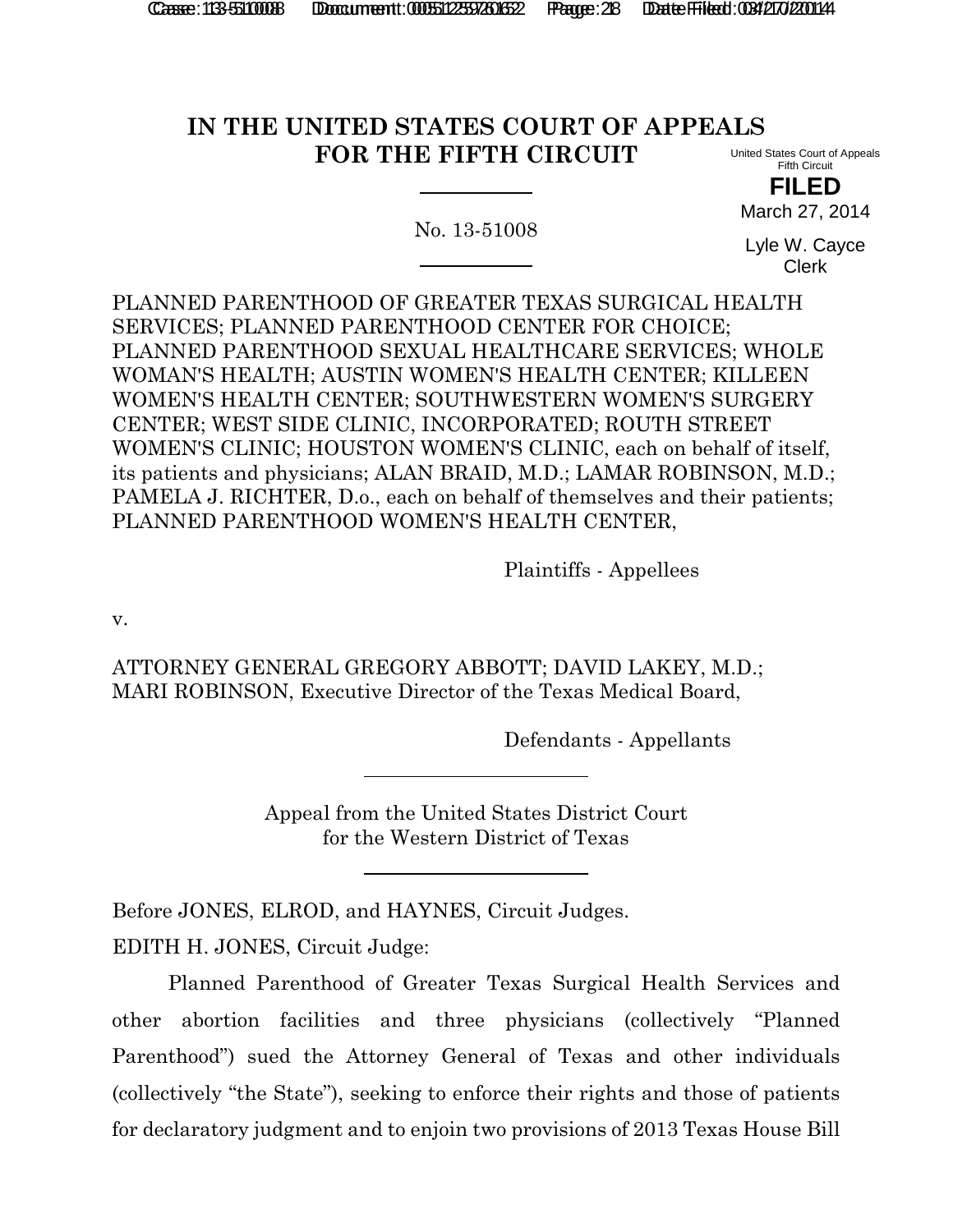l

### No. 13-51008

No. 2 ("H.B. 2") pertaining to the regulation of surgical abortions and abortion– inducing drugs.<sup>1</sup> The district court held that parts of both provisions were unconstitutional and granted, in substantial part, the requested injunctive relief. A motions panel of this court granted a stay pending appeal, and the Supreme Court upheld the stay. We conclude that both of the challenged provisions are constitutional and therefore reverse and render judgment, with one exception, for the State.

### **I. Background**

Passed on July 12, 2013, H.B. 2 contains two provisions that Planned Parenthood contends are unconstitutional. The first requires that a physician performing or inducing an abortion have admitting privileges on the date of the abortion at a hospital no more than thirty miles from the location where the abortion is provided.[2](#page-28-1) The second mandates that the administration of abortion–inducing drugs comply with the protocol authorized by the Food and Drug Administration (FDA), with limited exceptions.<sup>3</sup> We follow the parties in referring to drug–induced abortions, as distinguished from surgical abortions, as "medication abortions."[4](#page-28-3)

<span id="page-28-0"></span><sup>1</sup> Act of July 12, 2013, 83rd Leg., 2d C.S., ch. 1, §§ 1-12, 2013 Tex. Sess. Law Serv. 4795-802 (West) (codified at TEX. HEALTH & SAFETY CODE §§ 171.0031, 171.041-048, 171.061- 064, & amending § 245.010.011; TEX. OCC. CODE amending §§ 164.052 & 164.055).<br><sup>2</sup> TEX. HEALTH & SAFETY CODE § 171.0031(a)(1). Section 171.0031(b) criminalizes a

<span id="page-28-1"></span>physician's failure to comply with Section 171.0031(a)(1).

<span id="page-28-2"></span><sup>3</sup> *Id.* § 171.063(a); *Planned Parenthood of Greater Tex. Surgical Health Servs. v. Abbott*, 951 F. Supp. 2d 891, 905 (W.D. Tex. 2013).

<span id="page-28-3"></span><sup>4</sup> Along with Texas, five other states have recently passed laws substantially similar to the provisions at issue here, which have also been challenged in federal courts. In each of these cases, the district court enjoined all or part of the law pending trial on the merits. *Jackson Women's Health Org. v. Currier*, 940 F. Supp. 2d 416 (S.D. Miss. 2013) (admitting privileges); *Planned Parenthood Se., Inc. v. Bentley*, 951 F.Supp.2d 1280 (M.D. Ala. 2013) (admitting privileges); *MBK Mgmt. Corp. v. Burdick*, 954 F. Supp. 2d 900 (D. N.D. 2013) (admitting privileges); *Planned Parenthood of Wis., Inc. v. Van Hollen*, No. 13–CV–465– WMC, 2013 WL 3989238 (W.D. Wis. Aug. 2, 2013) (admitting privileges); *Planned Parenthood Sw. Ohio Region v. DeWine*, No. 1:04-CV-493; 2011 WL 9158009 (S.D. Ohio May 23, 2011) (medication abortion). Four of these cases—*Bentley, Burdick, Van Hollen*, and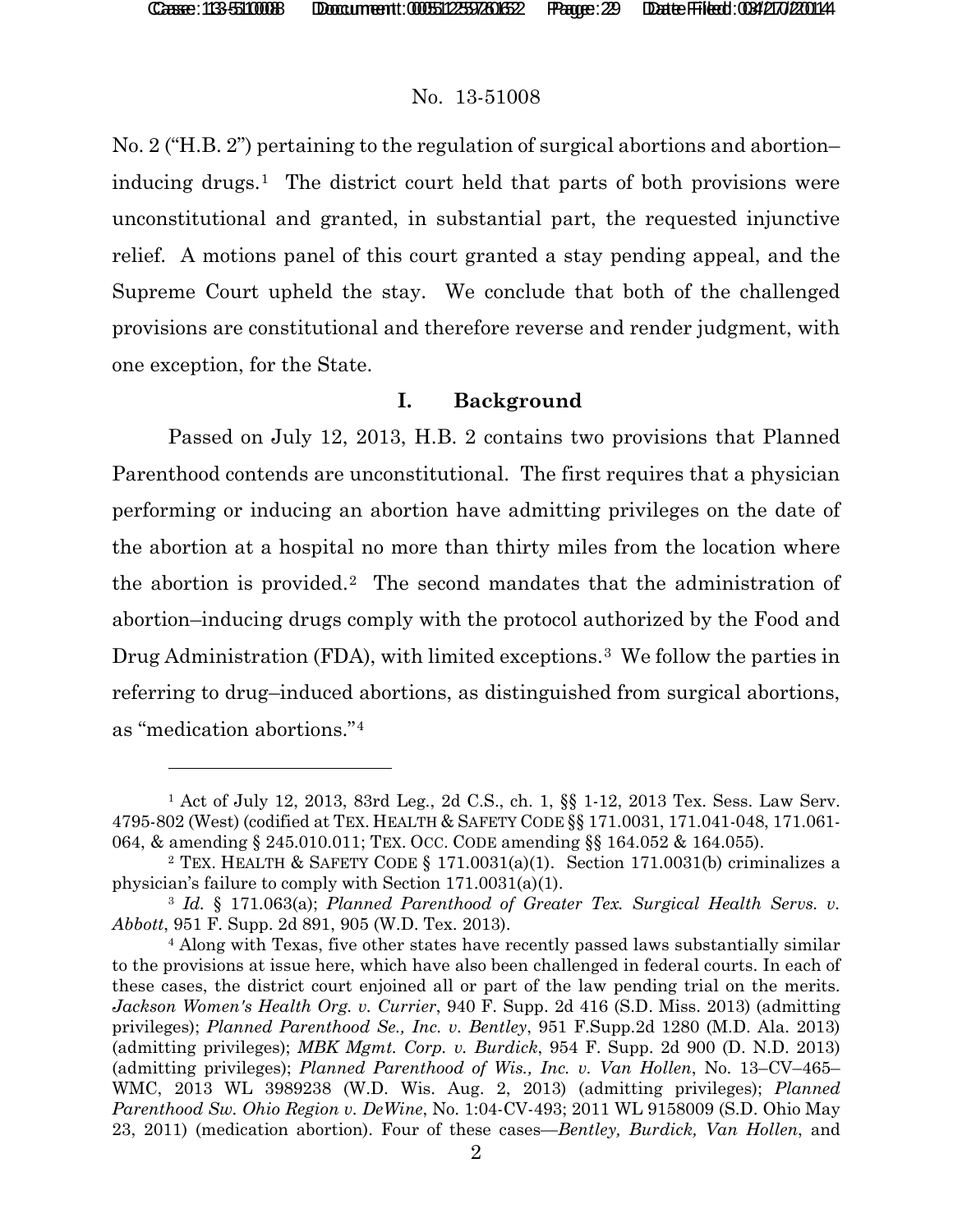$\overline{a}$ 

## No. 13-51008

Planned Parenthood presented four grounds to the district court for invalidating the hospital admitting privileges requirement: violation of patients' substantive due process rights, violation of physicians' procedural due process rights, unlawful delegation of authority to hospitals, and vagueness. As to the medication abortion regulation, Planned Parenthood argued that it also violated patients' substantive due process rights and was unconstitutionally vague. Faced with a pleading filed only days before H.B. 2 was to become effective, the district court consolidated the preliminary injunction and merits hearings. Waiving a jury trial, the parties consented to a bench proceeding in which Planned Parenthood presented a few witnesses and both sides offered numerous affidavits. On October 28, 2013, five days after the conclusion of the trial, the district court issued an opinion that would permanently enjoin the admitting–privileges provision and partially enjoin the medication abortion regulation.

The State noted its appeal and moved for an emergency stay of the district court's order. Within forty-eight hours, on October 31, this court responded to the parties' briefing and held that the State made a substantial showing of its likelihood of success on the merits of the admitting privileges requirement, and that it demonstrated likely success as to part of the district court's hand–crafted "health of the mother" exception to the medication

*DeWine*—are pending before the district court. The Seventh Circuit issued an extensive opinion affirming the preliminary injunction in *Van Hollen*. *Parenthood of Wisconsin, Inc. v. Van Hollen,* 738 F.3d 786 (7th Cir. 2013), discussed *infra*. Additionally, the Sixth Circuit affirmed summary judgment for the State in *DeWine* on three of the four claims, though the issue of whether the State's regulation of medication abortion burdens a woman's right to health and life under the Fourteenth Amendment has been held for trial. *Planned Parenthood Sw. Ohio Region v. DeWine*, 696 F.3d 490 (6th Cir. 2012). The preliminary injunction entered by the district court in *Currier* has been stayed pending its appeal before this court. *Jackson Women's Health Org. v. Currier,* No. 13-60599, (5th Cir., filed Aug. 27, 2013).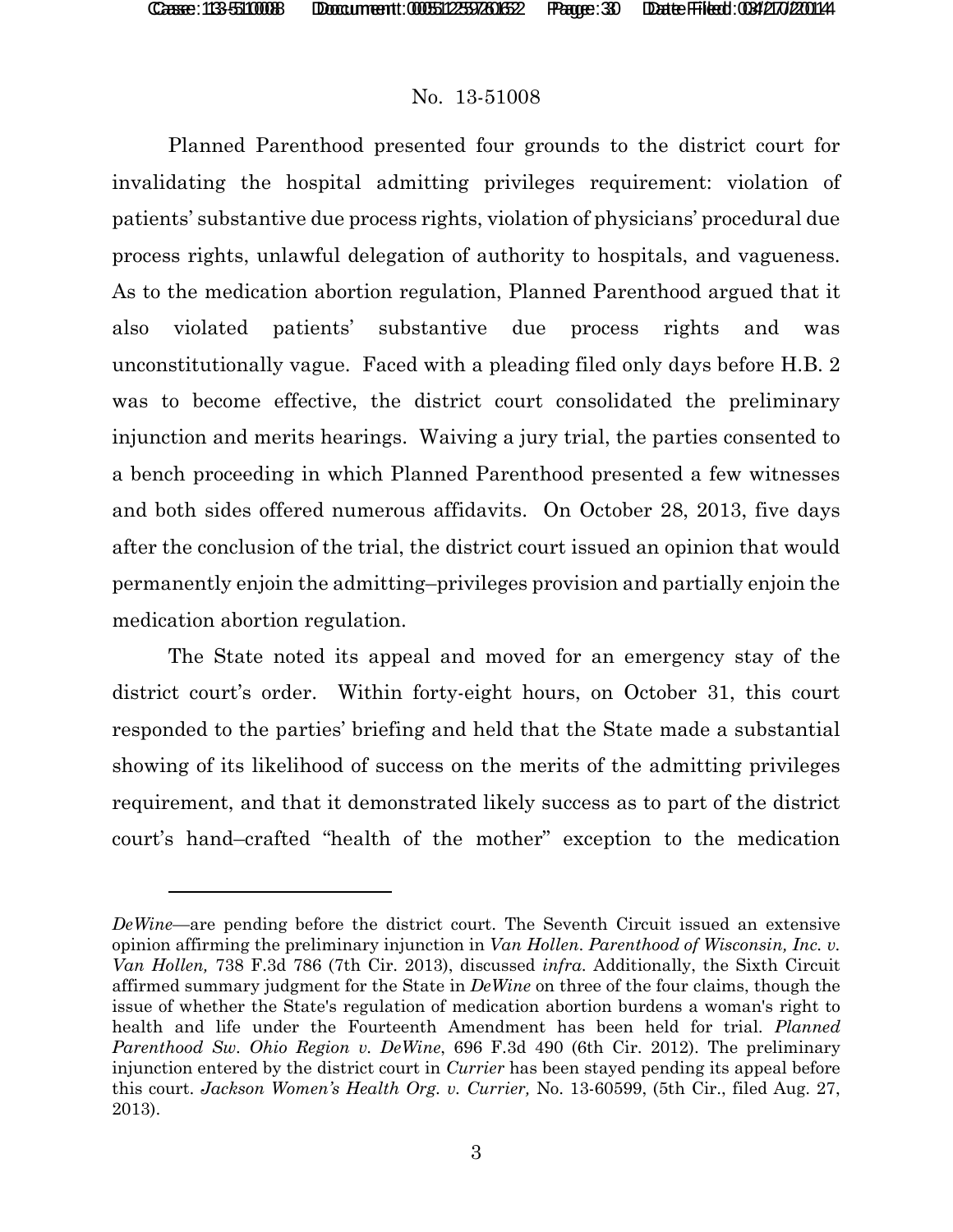abortion regulation. *Planned Parenthood of Greater Tex. Surgical Health Servs. v. Abbott*, 734 F.3d 406, 416, 418 (5th Cir. 2013). Finding the other requirements for a stay pending appeal to be satisfied, the court of appeals stayed the district court's judgment in part. *Id*. at 419. The appeal was expedited for this court's full consideration of the merits. *Id*.

Planned Parenthood appealed to the Supreme Court for emergency relief.[5](#page-30-0) In a five–four decision, with writings on both sides, the Court refused to vacate this court's stay. *Planned Parenthood of Greater Tex. Surgical Health Servs. v. Abbott*, 134 S. Ct. 506 (2013).

In this appeal, the State maintains that the district court erred in four respects: granting standing to abortion providers to assert physicians' and patients' rights vis-à-vis the issues raised; facially invalidating the admittingprivileges regulation; creating a "broad and vague 'health' exception" to the medication abortion regulations; and enforcing an injunction beyond the rights of the plaintiffs in this case. We address these issues in turn.

# **II. Preliminary Issues**

# **A. Standards of Review**

l

At the outset, we are confronted by the district court's pre–enforcement facial invalidation of these state law provisions *in toto*. Standard principles of constitutional adjudication require courts to engage in facial invalidation only if no possible application of the challenged law would be constitutional. *See Voting for Am., Inc. v. Steen*, 732 F.3d 382, 387 (5th Cir. 2013) (citing *United States v. Salerno*, 481, U.S. 739, 745 (1987)). This court applied the principle

<span id="page-30-0"></span><sup>&</sup>lt;sup>5</sup> In its brief filed with the Supreme Court in support of the emergency application to vacate stay, Planned Parenthood only addressed the hospital admitting privileges injunction and failed to challenge the off–label protocol injunction as this court had reframed it. *See* Brief for Applicant, *Planned Parenthood of Greater Tex. Surgical Health Servs. v. Abbott*, 134 S. Ct. 506 (2013) (No. 13A452).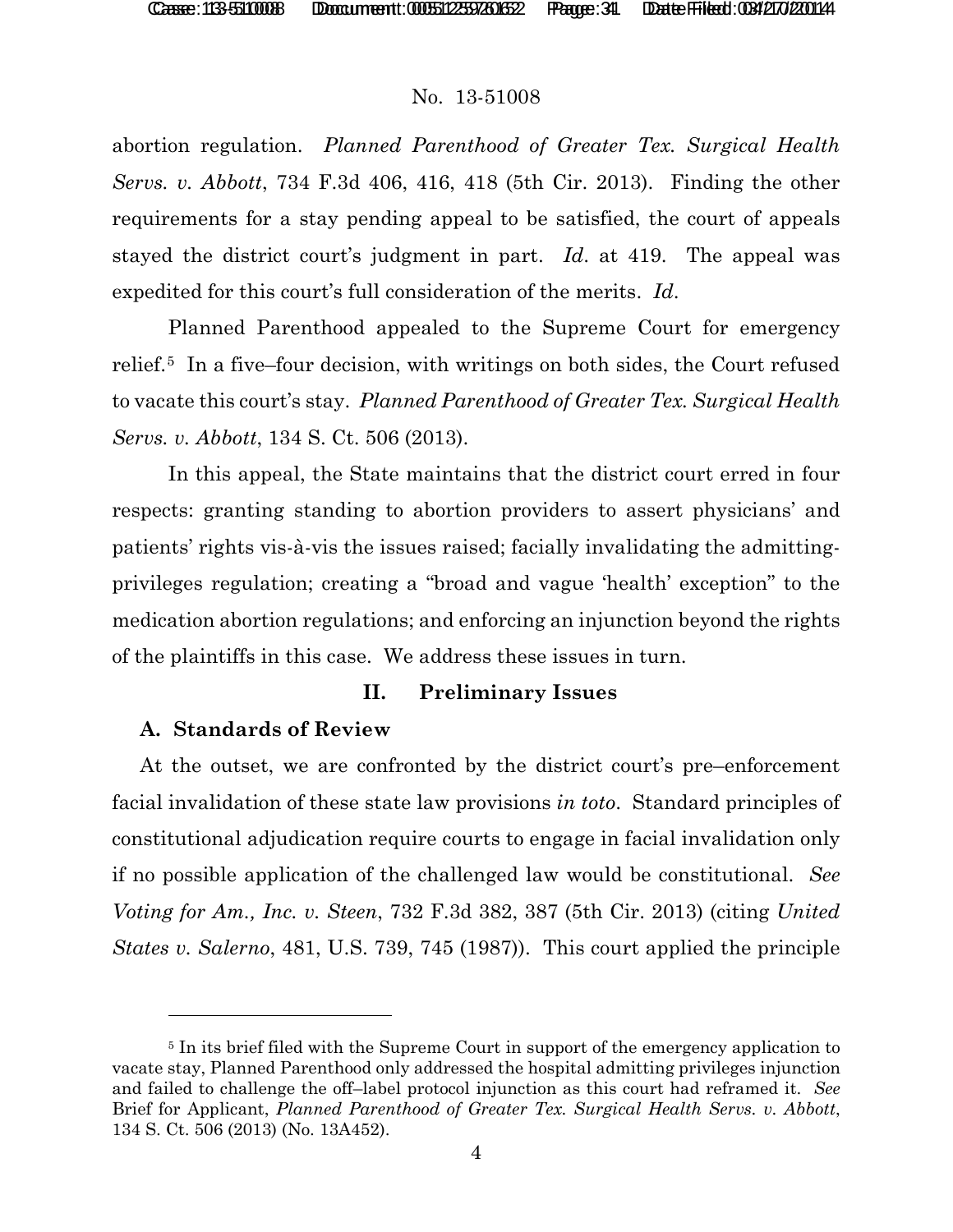in *Barnes v. Mississippi* when construing a Mississippi abortion statute. 992 F.2d 1335, 1342 (5th Cir. 1993). However, whether the Supreme Court applies this rule in the same way in abortion cases as in others is uncertain. In *Gonzales v. Carhart*, 550 U.S. 124 (2007), the Court noted the implication in *Planned Parenthood of Southeastern Pennsylvania v. Casey,* 505 U.S. 833, 895 (1992), that an abortion–regulating statute would fail constitutional muster if it erected an undue burden on women's decisions to choose abortion in a "large fraction" of cases. As in the stay opinion, we will apply the "large fraction" nomenclature for the sake of argument only, without casting doubt on the general rule. *Cf*. *Abbott*, 734 F.3d at 414.

To assess the court's rendition of injunctive relief, we review its legal conclusions *de novo*, factfindings for clear error, and the ultimate decision to enjoin enforcement of H.B. 2 for abuse of discretion. *Voting for Am.*, 732 F.3d at 386.

We also must consider the proper place of H.B. 2's comprehensive and careful severability provision, to which the district court barely referred. Federal courts are bound to apply state law severability provisions. *Leavitt v. Jane L.*, 518 U.S. 137, 138-39 (1996). Even when considering facial invalidation of a state statute, the court must preserve the valid scope of the provision to the greatest extent possible. Later as-applied challenges can always deal with subsequent, concrete constitutional issues.

#### **B. Standing**

The district court ruled perfunctorily that abortion providers have never been denied standing to assert the rights of patients. *Planned Parenthood of Greater Tex. Surgical Health Servs v. Abbott*, 951 F. Supp. 2d 891, 897 (W.D. Tex. 2013). The rule for third–party standing requires the named plaintiff to have suffered an injury in fact and to share a "close" relationship with third-

5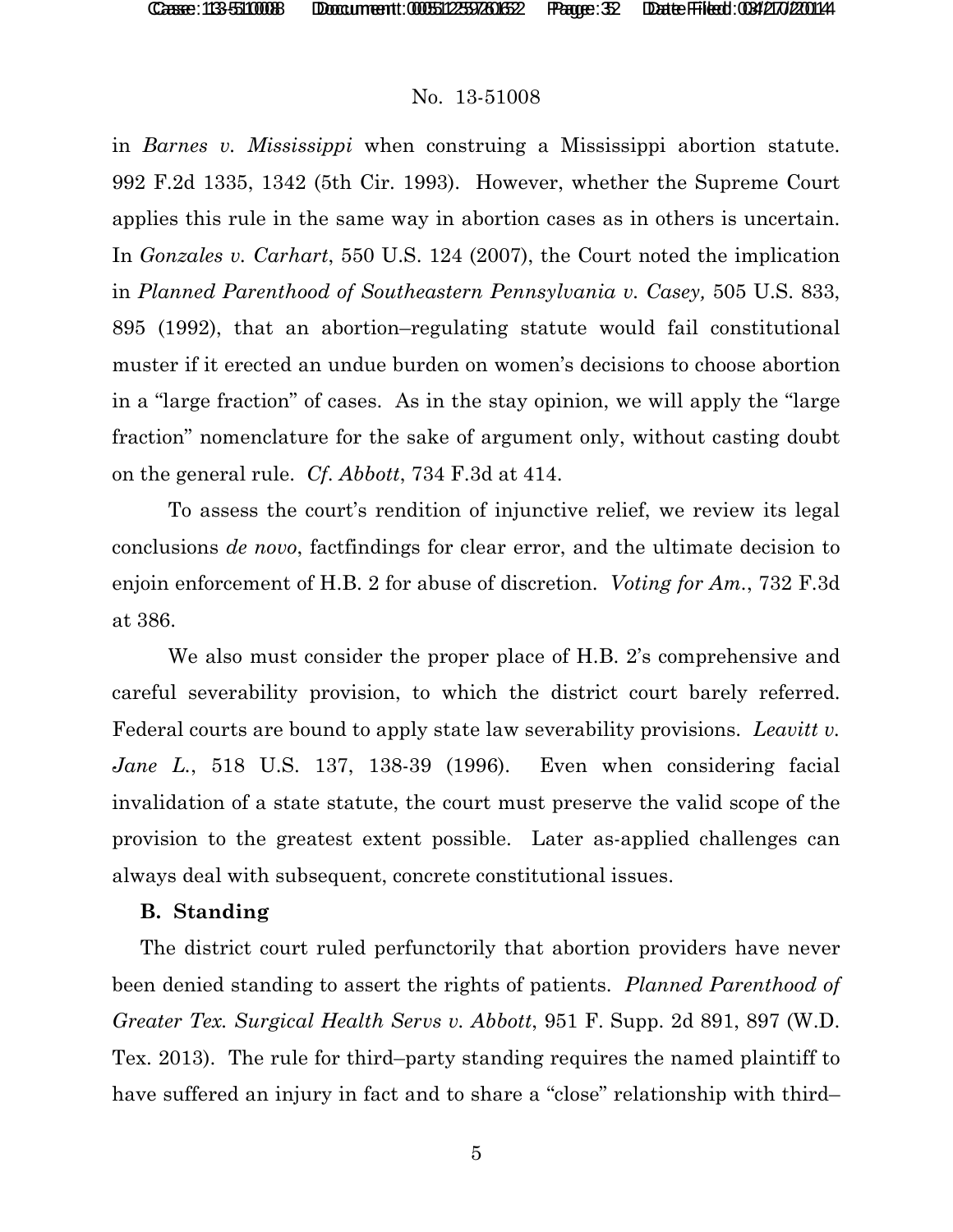parties who face an obstacle inhibiting them from bringing the claim on their own behalf. *Kowalski v. Tesmer*, 543 U.S. 125, 129-30 (2004). Here, the requirements for third–party standing are met in relation to the claims asserted by the physician–plaintiffs on behalf of their patients because (1) the physicians face potential administrative and criminal penalties for failing to comply with H.B.  $2,6$  $2,6$  (2) doctors who perform abortions share a sufficiently close relationship with their patients,<sup>[7](#page-32-1)</sup> and (3) a pregnant woman seeking to assert her right to abortion faces obvious hindrances in timely brining a lawsuit to fruition[.8](#page-32-2) Because the physician–plaintiffs have third–party standing to assert the rights of their patients in this litigation, as well as standing to assert their own rights,  $9$  we need not consider the issue of standing as it relates to the remaining plaintiffs. *See Watt v. Energy Action Educ. Found.* 454 U.S. 151, 160 (1981); *Allandale Neighborhood Ass'n v. Austin Transp. Study Policy Advisory Comm.*, 840 F.2d 258, 263 (5th Cir. 1988).

# **C. Substantive Due Process Standard**

A trio of widely-known Supreme Court decisions provides the framework for ruling on the constitutionality of H.B. 2. In *Roe v. Wade*, the Court held that the Fourteenth Amendment's concept of personal liberty encompasses a

 $\overline{a}$ 

<span id="page-32-0"></span><sup>6</sup> *See* TEX. HEALTH & SAFETY CODE §§ 171.0031(b), 171.064 (West 2013); *Doe v. Bolton*, 410 U.S. 179, 188 (1973) ("The physician is the one against whom [H.B. 2] directly operate[s] in the event he procures an abortion that does not meet the statutory exceptions and conditions. The [physician], therefore, assert[s] a sufficiently direct threat of personal detriment.").

<span id="page-32-1"></span><sup>7</sup> *Singleton v. Wuff*, 428 U.S. 106, 117 (1976) ("Aside from the woman herself, . . . the physician is uniquely qualified to litigate the constitutionality of the State's interference with, or discrimination against, [the constitutionally protected abortion] decision.").

<sup>8</sup> *Id.* at 117-18.

<span id="page-32-3"></span><span id="page-32-2"></span><sup>9</sup> The State argues that, where third–party standing is concerned, there may be a point at which the doctor's interests begin to conflict with his patient's. For example, the doctor's economic incentives regarding the performance of abortions may not always align with a woman's right to choose to have an abortion. We are convinced that such no such conflict exists here, however.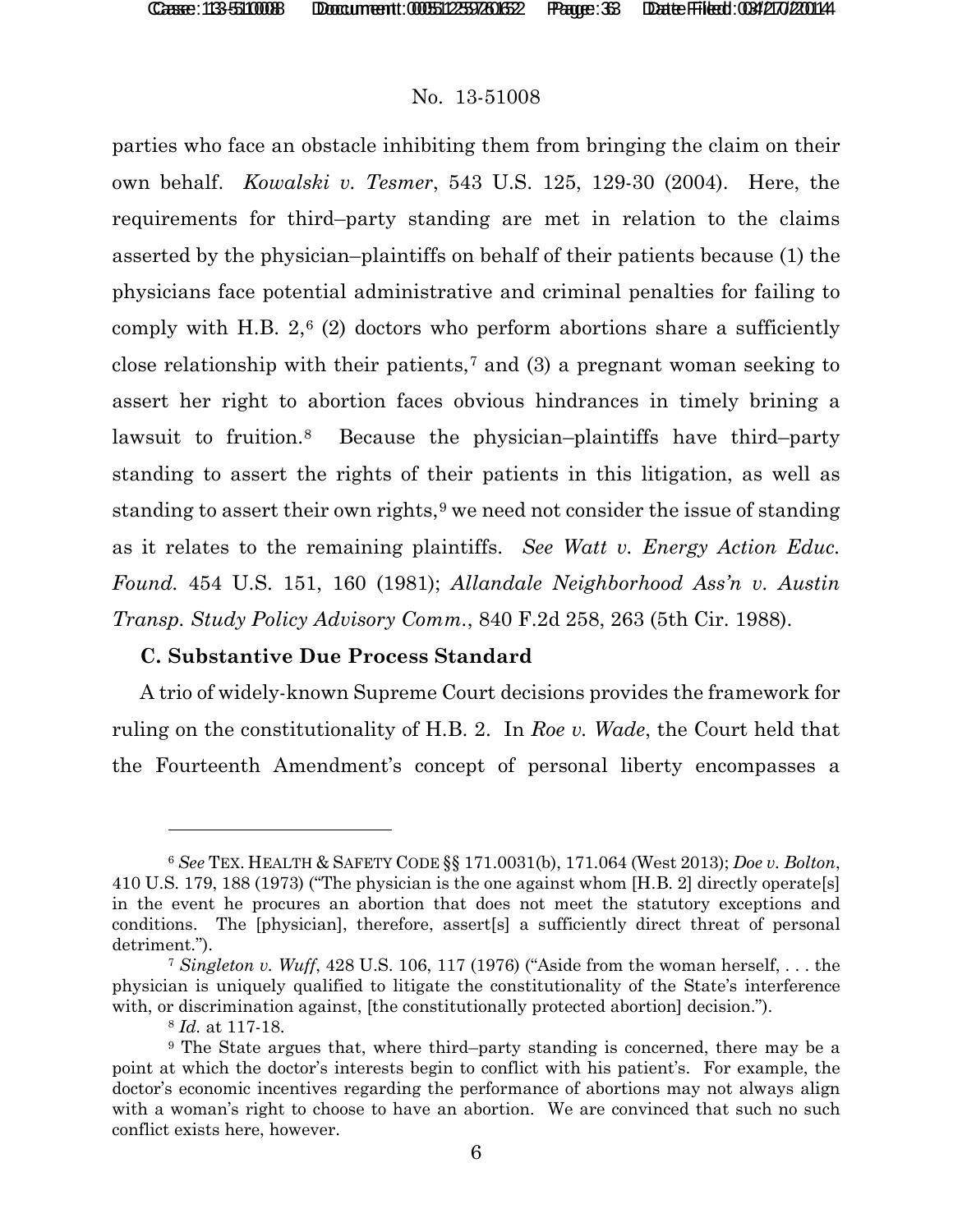woman's right to end a pregnancy by abortion. *Roe v. Wade*, 410 U.S. 113, 153 (1973). In *Casey*, the Court reaffirmed what it regarded as *Roe*'s "essential holding," the right to abort before viability, the point at which the unborn life can survive outside of the womb. *Casey,* 505 U.S. at 870, 878. Before viability, the State may not impose an "undue burden," defined as any regulation that has the purpose or effect of creating a "substantial obstacle" to a woman's choice. *Id*. at 874, 878. In *Gonzalez*, the Court added that abortion restrictions must also pass rational basis review. *Gonzalez*, 550 U.S. at 158 (holding that the State may ban certain abortion procedures and substitute others provided that "it has a rational basis to act, *and* it does not impose an undue burden" (emphasis added)).

Planned Parenthood urges a stricter standard of review for the state's admitting–privileges regulation than *Casey*'s undue burden standard because this regulation allegedly protects only the mother's health rather than fetal life. Appellees cite *City of Akron v. Akron Ctr. for Reprod. Health,* 462 U.S. 416, 431 (1983), to support their position. This argument is wrong on several grounds. First, no such bifurcation has been recognized by the Supreme Court. Second, *Akron*'s application of strict scrutiny was replaced by *Casey*'s undue burden balancing test, 505 U.S. at 871. Third, Planned Parenthood's proposed standard was not applied even by the district court in this case, nor do appellees cite a single Supreme Court or lower court opinion that has attempted to modify *Casey* in the way they propose. Fourth, the state's regulatory interest cannot be bifurcated simply between mothers' and children's health; every limit on abortion that furthers a mother's health also protects any existing children and her future ability to bear children even if it facilitates a particular abortion. In sum, the governing test articulated by *Casey* applies here, and the fundamental question is whether Planned

7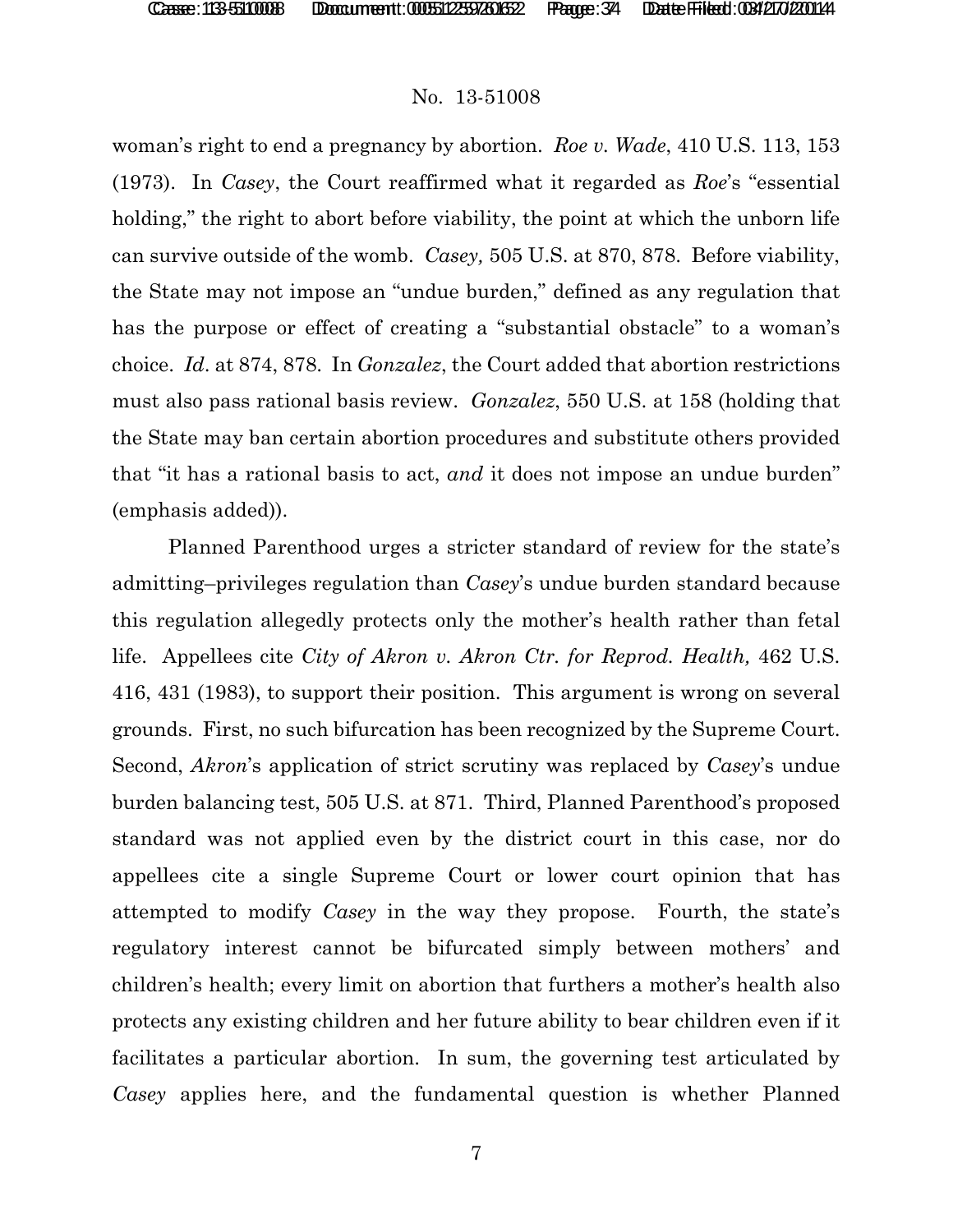Parenthood has met its burden to prove that the admitting privileges regulation imposes an undue burden on a woman's ability to choose an abortion; only in that situation does the state abridge "the heart of the liberty protected by the Due Process Clause." *Casey*, 505 U.S. at 874.

# **III. Admitting Privileges Requirement**

The State's appeal of the ruling invalidating the admitting–privileges requirement turns on the district court opinion's analysis of Planned Parenthood's substantive due process claim. Planned Parenthood argued at trial that the admitting–privileges requirement lacked a rational basis and imposed an undue burden on a woman's right to choose an abortion. The opinion agreed with both parts of Planned Parenthood's argument. The opinion, however, applied the wrong legal standards under rational basis review and erred in finding that the admitting–privileges requirement amounts to an undue burden for a "large fraction" of the women that it affects.

## **A.**

To show that the admitting–privileges requirement lacked a rational basis, Dr. Paul Fine, a board–certified obstetrician and gynecologist ("Ob/Gyn") and director of one of the plaintiff clinics, testified that women face an "extremely low" risk of experiencing some type of complication after an abortion. According to the studies referred to by Dr. Fine, only 2.5 percent of women who have a first–trimester surgical abortion undergo minor complications, while fewer than 0.3 percent experience a complication that requires hospitalization. As for those abortion patients who need hospital care, Dr. Fine indicated that "the appropriate course of action would be to refer the woman to a nearby emergency room" because, from his perspective, ER physicians are qualified to treat most post-abortion complications, and can consult with the Ob/Gyn on-call in the event that they determine that a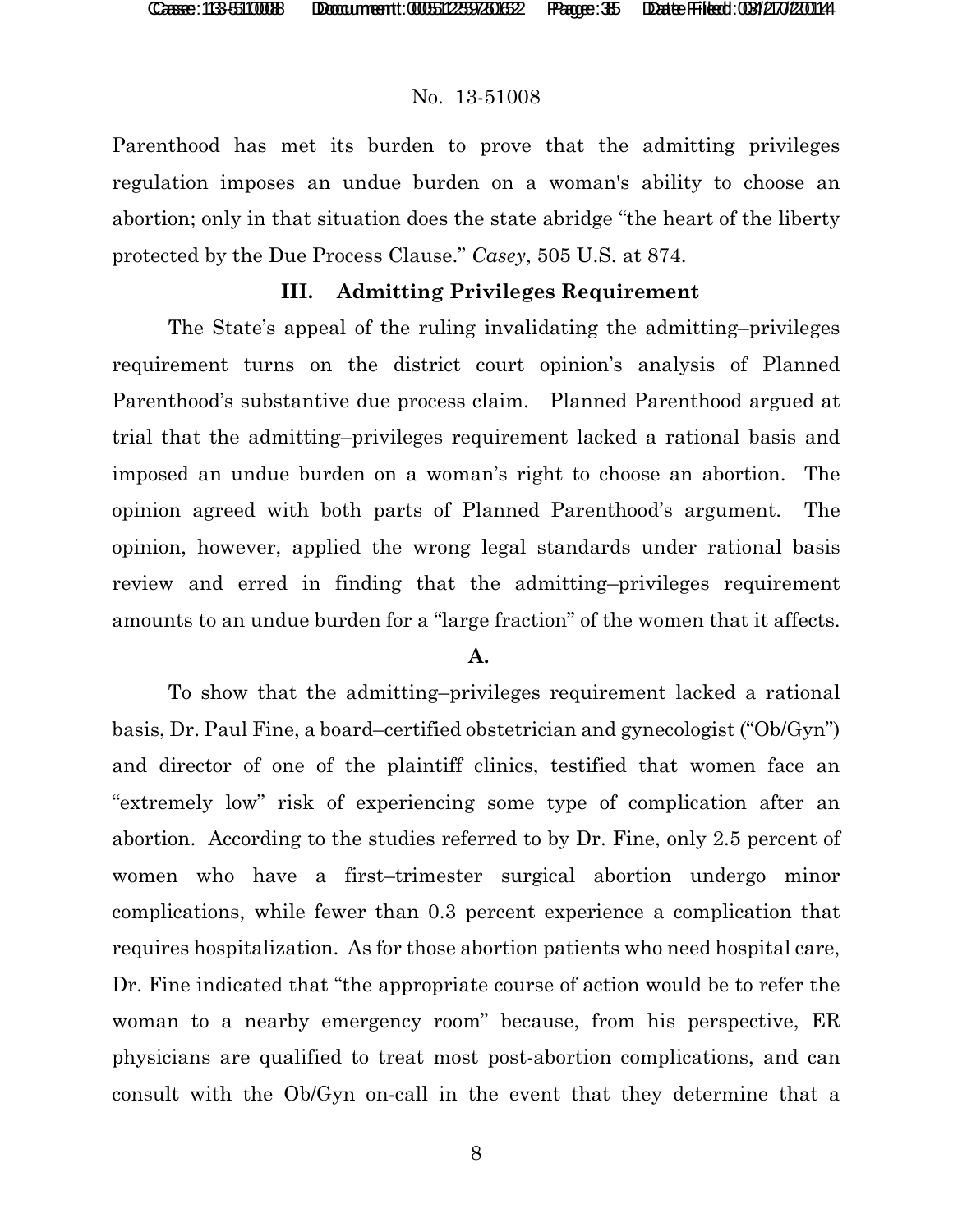$\overline{a}$ 

## No. 13-51008

specialist is required. Similarly, Dr. Jennifer Carnell, a board–certified emergency medicine practitioner, explained that ER physicians have experience in treating abortion-related complications, which are very similar to the symptoms of miscarriage, a condition commonly seen in ERs. Consequently, the abortion practitioners do not need admitting privileges.

Dr. Fine further testified that the admitting–privileges provision has the effect of restricting the availability of abortion in the state. Joseph Potter, a sociology professor, testified that the requirement will close one–third of the state's abortion facilities, and, as a result, prevent at least 22,286 women annually—slightly less than a third of the number of women who seek abortions in the state each year—from procuring an abortion.[10](#page-35-0) Andrea Ferrigno, corporate vice president of plaintiff Whole Woman's Health ("WWH"), indicated that her organization's clinic in McAllen would close due to the admitting-privileges requirement. Separate from the provision's alleged effects on abortion access in the Rio Grande Valley, Amy Hagstrom–Miller, an owner of WWH, and Ferrigno testified that their clinics in Fort Worth and San Antonio would close, and Dr. Darrell Jordan, chief medical officer of plaintiff Planned Parenthood of Greater Texas, testified that his organization's clinics in Austin, Waco, and Dallas would shut their doors.

To explain the challenges that providers faced in complying with the admitting–privileges requirement, Hagstrom–Miller testified that eleven of the fourteen physicians at her clinics are over the age of sixty, and six are over the age of seventy. Hagstrom–Miller further testified that WWH recently attempted to recruit five physicians. In Hagstrom–Miller's words, three of

<span id="page-35-0"></span><sup>10</sup> According to the Texas Department of State Health Services, 72,470 abortions were performed in Texas in 2011, with 70,003 obtained by Texas residents. Table 33: Selected Characteristics of Induced Terminations of Pregnancy, Texas Residents, 2011, *available at* [http://www.dshs.state.tx.us/chs/vstat/vs11/t33.shtm.](http://www.dshs.state.tx.us/chs/vstat/vs11/t33.shtm)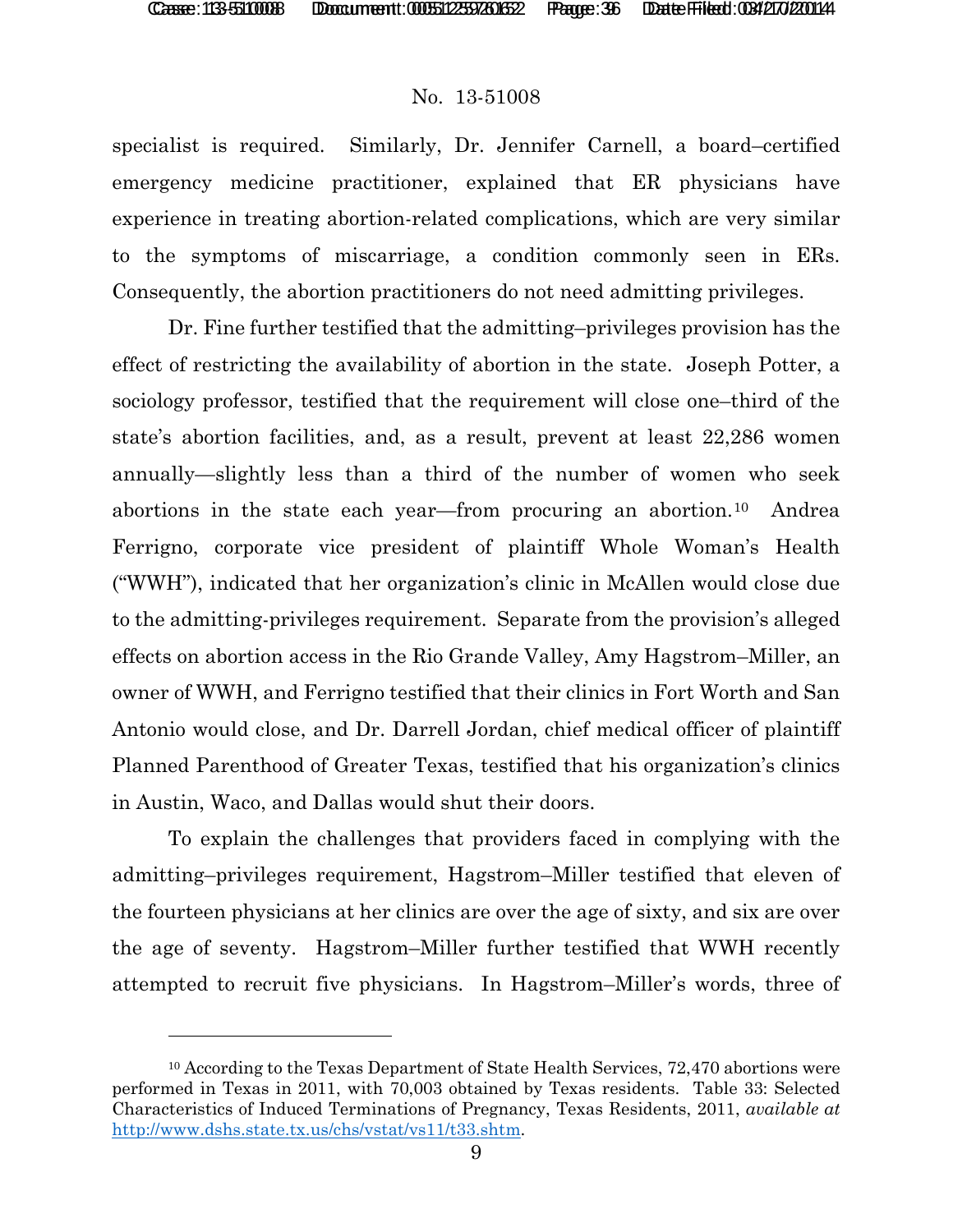them "were unable to join WWH staff because their primary practice or hospitals barred them from working as abortion care providers." The fourth was reluctant to join after the 2009 murder of Dr. George Tiller, a Kansas– based physician who performed abortions. The fifth was forbidden because the chair of his department does not permit moonlighting in general and did not want the doctor to be affiliated with abortion practice.

Additionally, Hagstrom–Miller stated that WWH was in contact with several physicians who had previously done some work with her clinics. Two of these doctors claimed that they were not interested in joining WWH because of their concern that future changes in the law would make it impossible to provide abortions in the state. One declined because he planned to open an obstetrics practice and feared that involving himself in abortion practice would cost him business; ultimately this physician joined a practice owned by a Catholic association which forbids any affiliation with abortion providers. Another physician was at a Catholic hospital which allegedly directed the doctor to sever contact with WWH, and ultimately fired him due to his "outspoken support" for abortion rights. Another, who had spent one day–a– week working with WWH, decided to take a position in New York due to the passing of abortion restrictions, including H.B. 2, and the need to pay student loans. Finally, one physician, who worked with WWH, decided not to continue with the organization after the passage of H.B. 2, concluding that it would be impossible to obtain admitting privileges given the caseload requirements at one of the local hospitals and the fact that the other is a Catholic hospital that, in apparent violation of federal and state law, declines to grant privileges on the basis of an applicant's association with abortion practice.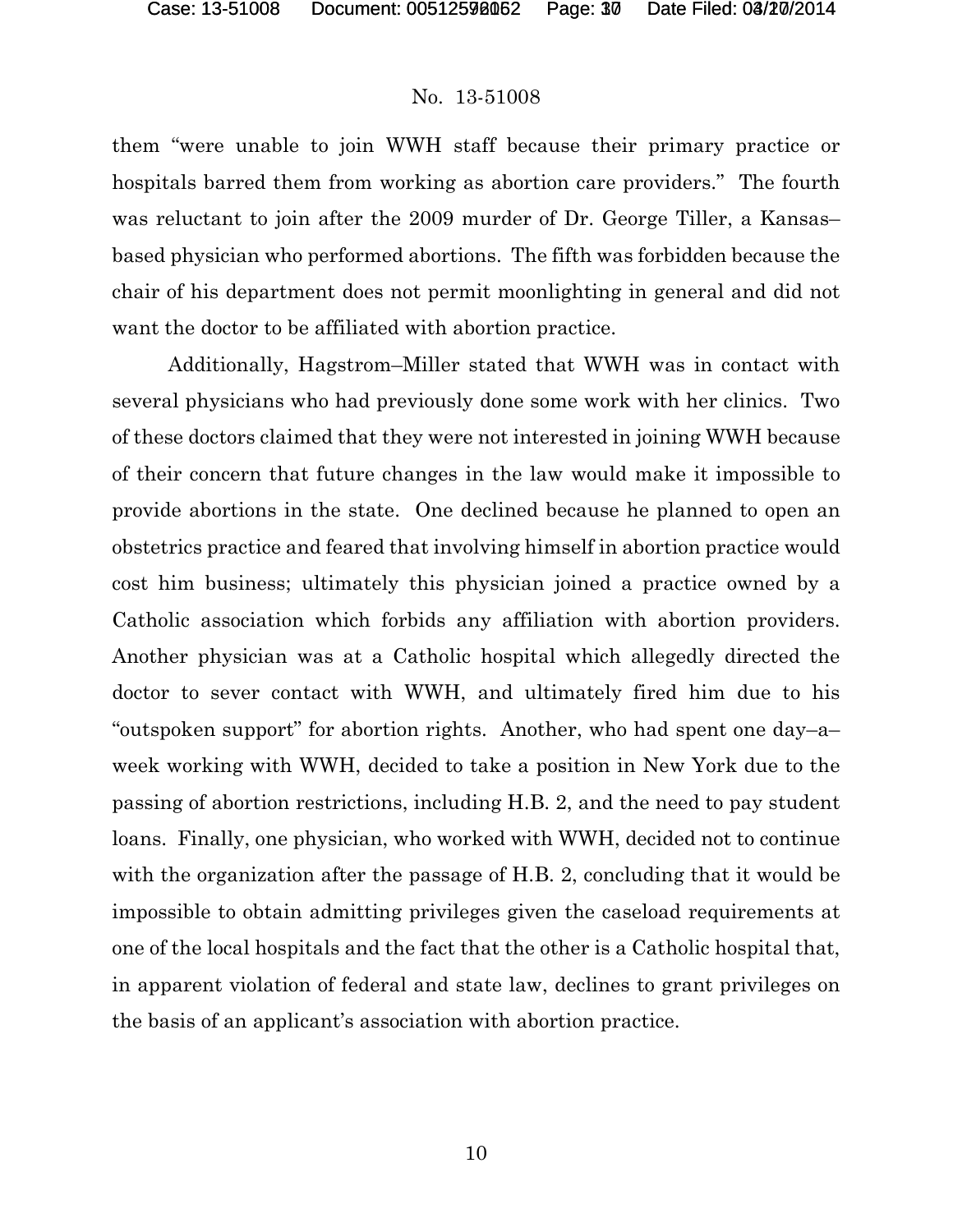In response to Planned Parenthood, Dr. John Thorp, a board-certified Ob/Gyn, offered the most comprehensive statement of the requirement's rationale:

There are four main benefits supporting the requirement that operating surgeons hold local hospital admitting and staff privileges: (a) it provides a more thorough evaluation mechanism of physician competency which better protects patient safety; (b) it acknowledges and enables the importance of continuity of care; (c) it enhances inter–physician communication and optimizes patient information transfer and complication management; and (d) it supports the ethical duty of care for the operating physician to prevent patient abandonment.

The State focused its defense of the admitting-privileges requirement on two of these factors: continuity of care and credentialing. To demonstrate the importance of the former, Dr. Thorp referred to several studies, including a report of a joint commission of hospitals, including Johns Hopkins, Mayo Clinic, and New York Presbyterian, which concluded that "80 percent of serious medical errors involve miscommunication between caregivers when patients are transferred or handed–off." Dr. James Anderson, an ER physician, also testified that an abortion provider with admitting privileges is better suited than one not admitted to know which specialist at the hospital to consult in cases where an abortion patient presents herself at an ER with serious complications. Further, Dr. Thorp doubted that without the admittingprivileges requirement hospitals in Texas could, as Dr. Fine suggested, promptly treat women with abortion-related complications. This was because 73 percent of ERs nationwide, according to a statistic cited by Dr. Thorp, lack adequate on-call coverage by specialist physicians, including Ob/Gyns. Thus, requiring abortion providers to obtain admitting privileges will reduce the delay in treatment and decrease health risk for abortion patients with critical complications.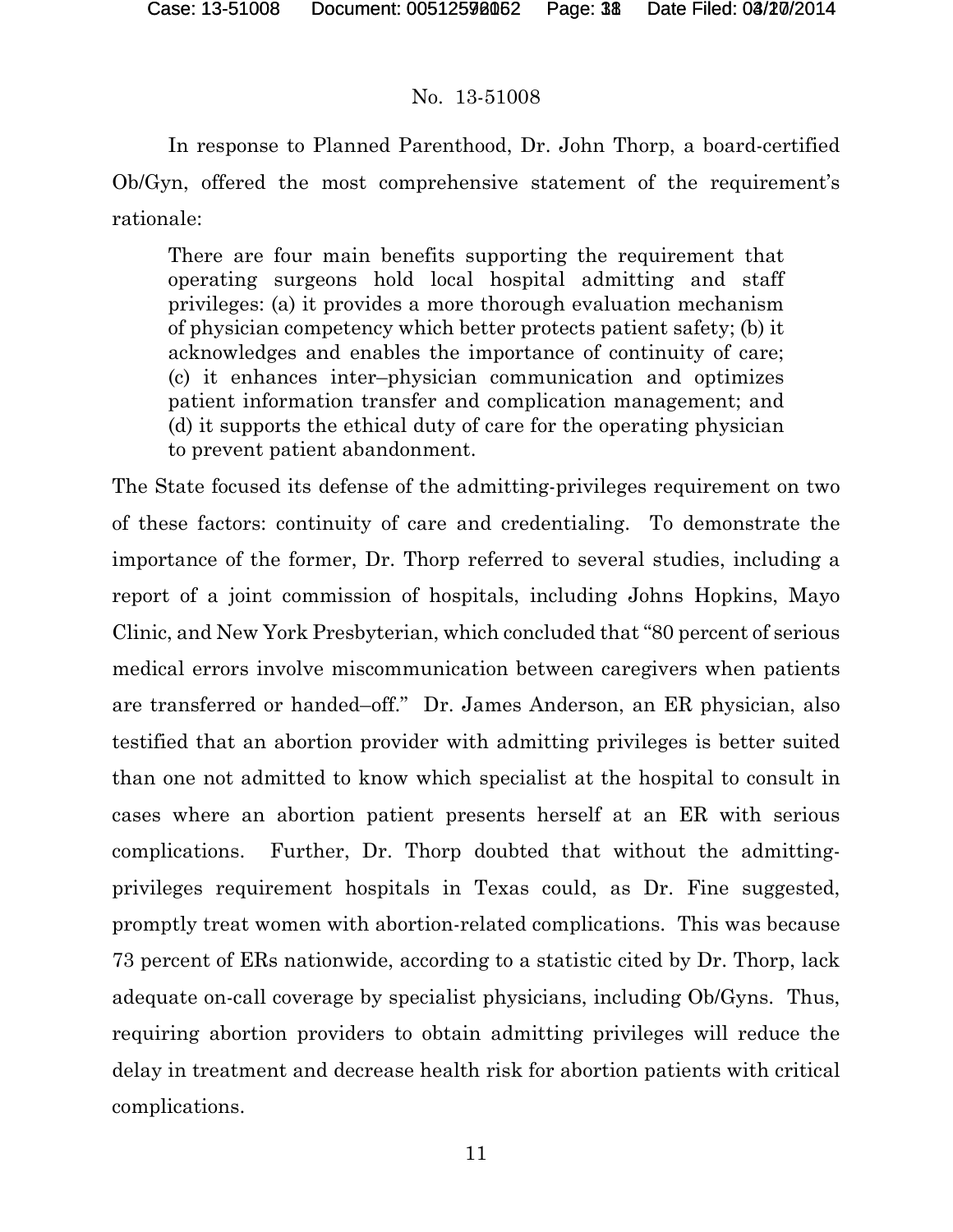Dr. Thorp also opined that the admitting–privileges requirement would ensure that only physicians "credentialed and board certified to perform procedures generally recognized within the scope of their medical training and competence" would provide abortions. Dr. Mikeal Love, a board–certified Ob/Gyn, concurred that the admitting–privileges provision enlists hospitals to "screen out" untrained and incompetent abortion providers, who could not continue in the abortion practice if they were not able to obtain admitting privileges. Echoing this sentiment, Dr. Anderson agreed that credentialing would enhance the quality of care, noting that "hospital credentialing acts as another layer of protection for patient safety."

Finally, Dr. Thorp disputed Dr. Fine's conclusions as to the percentage of abortions that result in complications. According to Dr. Thorp, the 0.3 percent estimate of women requiring hospitalization from abortion complications is based on data that are thirty-eight years old. Dr. Thorp further testified that complications from abortion are underreported, and he cited a study indicating that only one–third to one–half of abortion patients return to their clinic for follow–up care.

The State also attacked Planned Parenthood's evidence as to the effects of the admitting–privileges requirement. During its examination of Dr. Potter, the State elicited testimony that Dr. Potter relied on statements of predicted clinic closures provided by the plaintiffs, their attorneys, and other unknown individuals who were interviewed by Dr. Daniel Grossman, an abortion provider with whom Dr. Potter works. As Dr. Potter explained: "We are using information that was obtained by—from Plaintiffs and by Dr. Grossman from providers. There's no science there." Peter Uhlenberg, a sociology professor, also testified that Dr. Potter's estimate was inaccurate because Potter assumed that abortion facilities unaffected by the admitting–privileges restriction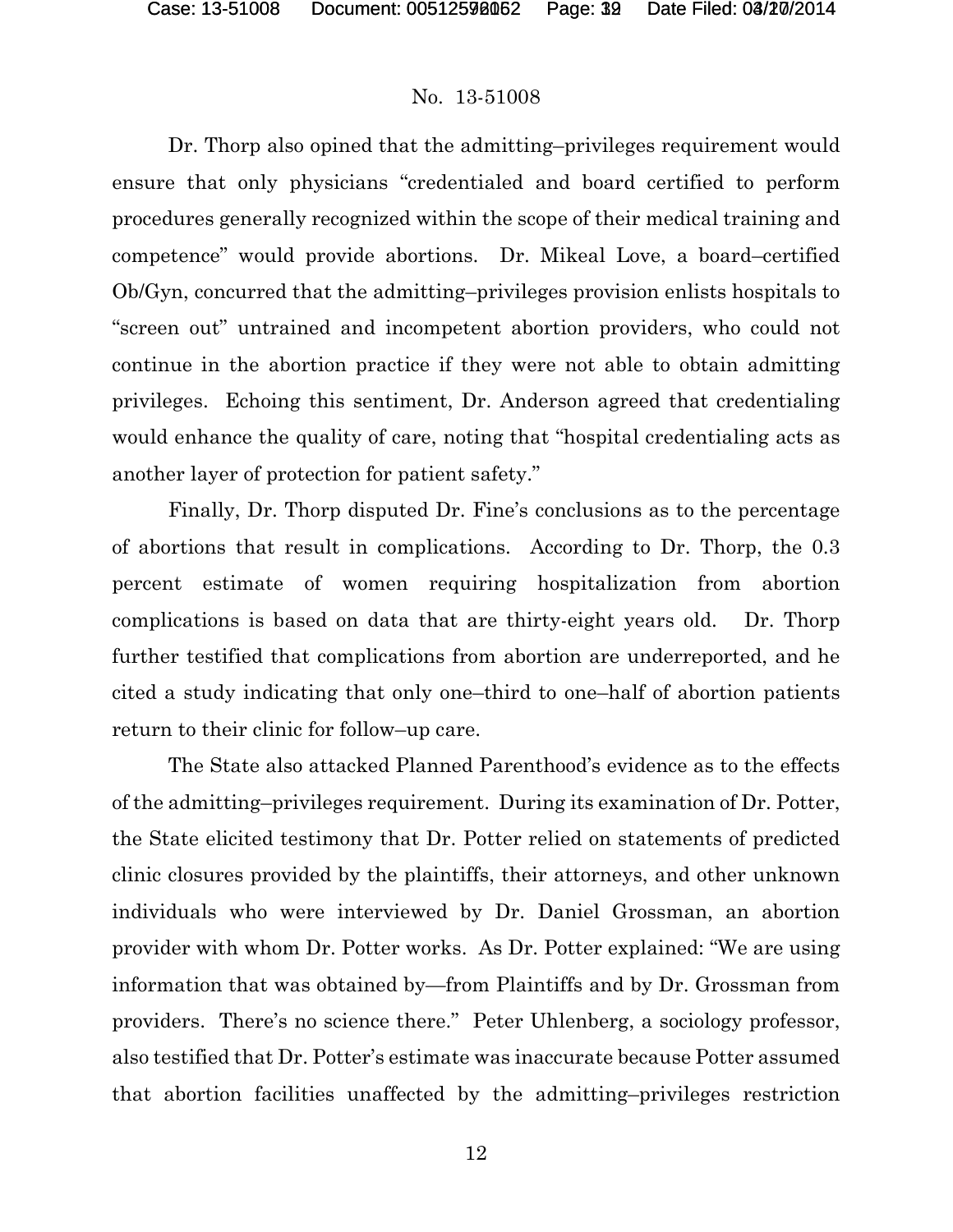would perform the same number of abortions as they did before the provision passed. Dr. Uhlenberg argued that it was more likely that these clinics would perform more abortions in the face of higher demand if women travelled from parts of the state where fewer abortion facilities remained as a consequence of H.B. 2.

#### **B.**

According to its interpretation of the Supreme Court's holdings, the district court's opinion found no rational basis for the new provision and condemned it as having a purpose or effect to stymie women's abortion access. The opinion repeatedly stated that the State produced "no evidence" that a rational relationship exists between an abortion provider's admitting privileges to a hospital and improved patient care at emergency facilities handling patient complications. Moreover, the opinion found "no evidence" that admitting privileges to a hospital within thirty miles of the abortion provider's clinic "address issues of patient abandonment, hospital costs, or accountability."

The opinion next concluded that the statute places an undue burden on women seeking an abortion. In a brief four–paragraph discussion, the opinion found that some (unidentified) abortion clinics will close and "24 counties in the Rio Grande Valley would be left with no abortion provider because those abortion providers do not have admitting privileges and are unlikely to get them." Drawing on Hagstrom–Miller's testimony, the opinion expressed concern that older physicians associated with particular clinics will be unable to qualify for hospital–admitting privileges and dismissed as overly optimistic the notion that abortion providers would be able to find qualified replacement physicians. The opinion also noted evidence showing that "the vast majority" of abortion providers do not engage in enough surgical procedures to qualify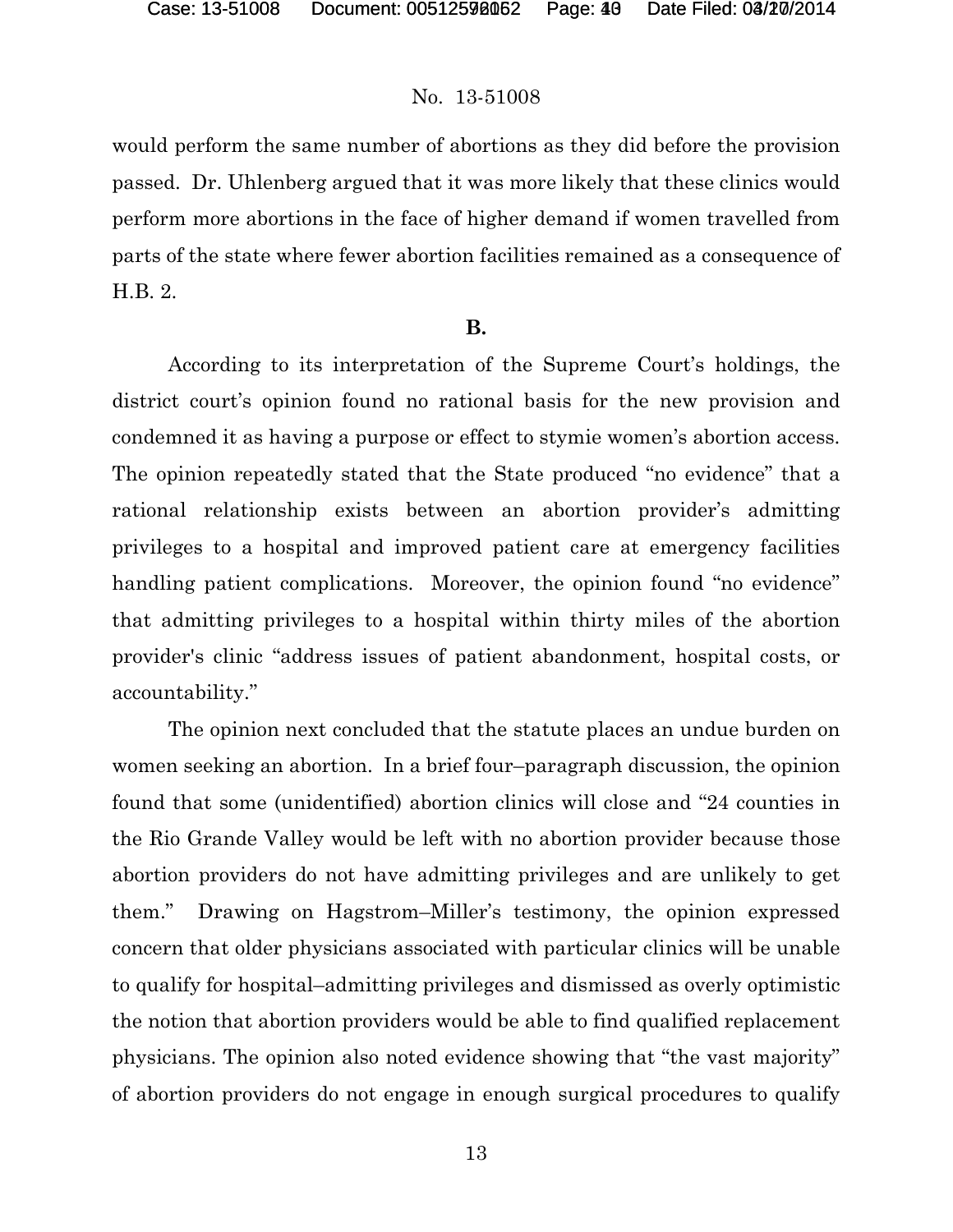for admission to hospital staffs. Thus, by the opinion's prediction, the closure of facilities was essentially imminent and irreversible.

The opinion also held, in one sentence, that the State "fails to show a valid purpose for requiring that abortion providers have hospital privileges within 30 miles of the clinic where they practice." Accordingly, the "purpose" prong of the *Casey* inquiry was not satisfied as to this provision.

#### **C.**

The district court's opinion took the wrong approach to the rational basis test. Nothing in the Supreme Court's abortion jurisprudence deviates from the essential attributes of the rational basis test, which affirms a vital principle of democratic self–government. It is not the courts' duty to second guess legislative factfinding, "improve" on, or "cleanse" the legislative process by allowing relitigation of the facts that led to the passage of a law. *Heller v. Doe*, 509 U.S. 312, 320 (1993) (providing that a state "has no obligation to produce evidence to sustain the rationality of a statutory classification"). Under rational basis review, courts must presume that the law in question is valid and sustain it so long as the law is rationally related to a legitimate state interest. *City of Cleburne v. Cleburne Living Ctr.*, 473 U.S. 432, 440 (1985). As the Supreme Court has often stressed, the rational basis test seeks only to determine whether any conceivable rationale exists for an enactment. *F.C.C. v. Beach Commc'ns, Inc.,* 508 U.S. 307, 313 (1993) (citing cases). Because the determination does not lend itself to an evidentiary inquiry in court, the state is not required to "prove" that the objective of the law would be fulfilled. *Id*. at 315 (holding that "a legislative choice is not subject to courtroom fact–finding"). Most legislation deals ultimately in probabilities, the estimation of the people's representatives that a law will be beneficial to the community. Success often cannot be "proven" in advance. The court may not replace legislative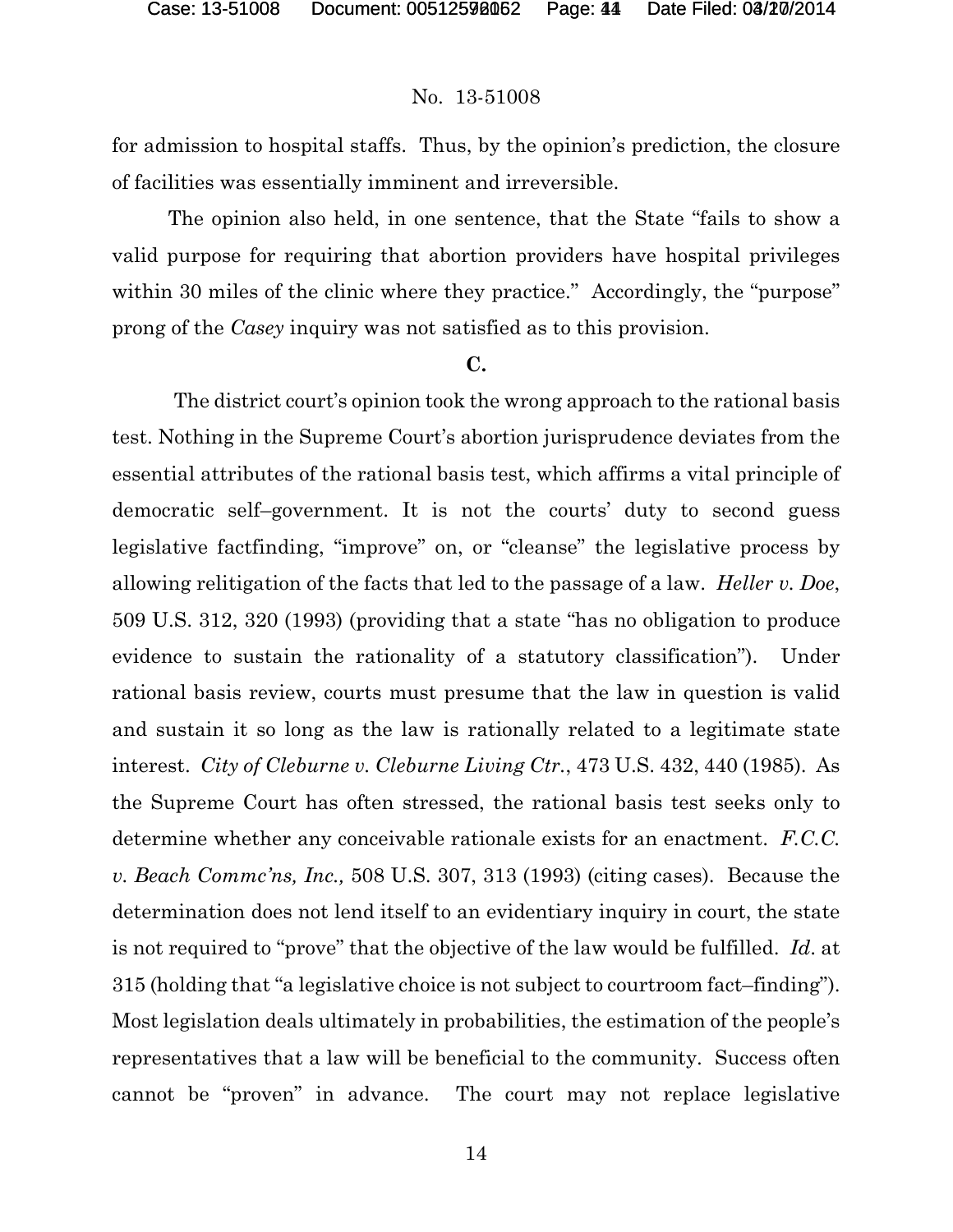predictions or calculations of probabilities with its own, else it usurps the legislative power. *Heller*, 509 U.S. at 319 (stating that rational basis review "is not a license for courts to judge the wisdom, fairness, or logic of legislative choices"); *Beach Commc'ns*, 508 U.S. at 315 (explaining that judicial deference to legislative choice "preserve[s] to the legislative branch its rightful independence and its ability to function"). A law "based on rational speculation unsupported by evidence or empirical data" satisfies rational basis review. *Beach Commc'ns*, 508 U.S. at 315. The fact that reasonable minds can disagree on legislation, moreover, suffices to prove that the law has a rational basis. Finally, there is no least restrictive means component to rational basis review. *Heller*, 509 U.S. at 321 (holding that courts must accept a legislature's generalizations under rational basis review "even when there is an imperfect fit between means and ends" or where the classification "is not made with mathematical nicety").

This rule of restraint is particularly important in the realm of constitutional adjudication for a simple reason. If legislators' predictions about a law fail to serve their purpose, the law can be changed. Once the courts have held a law unconstitutional, however, only a constitutional amendment, or the wisdom of a majority of justices overcoming the strong pull of *stare decisis*, will permit that or similar laws to again take effect.

Viewed from the proper perspective, the State's articulation of rational legislative objectives, which was backed by evidence placed before the state legislature, easily supplied a connection between the admitting–privileges rule and the desirable protection of abortion patients' health. Dr. Love, who trained at an abortion facility and served as the Chairman of the Ob/Gyn section of St. David's Medical Center in Austin, testified before the Texas Legislature that the general standard of care requires hospital privileges for physicians who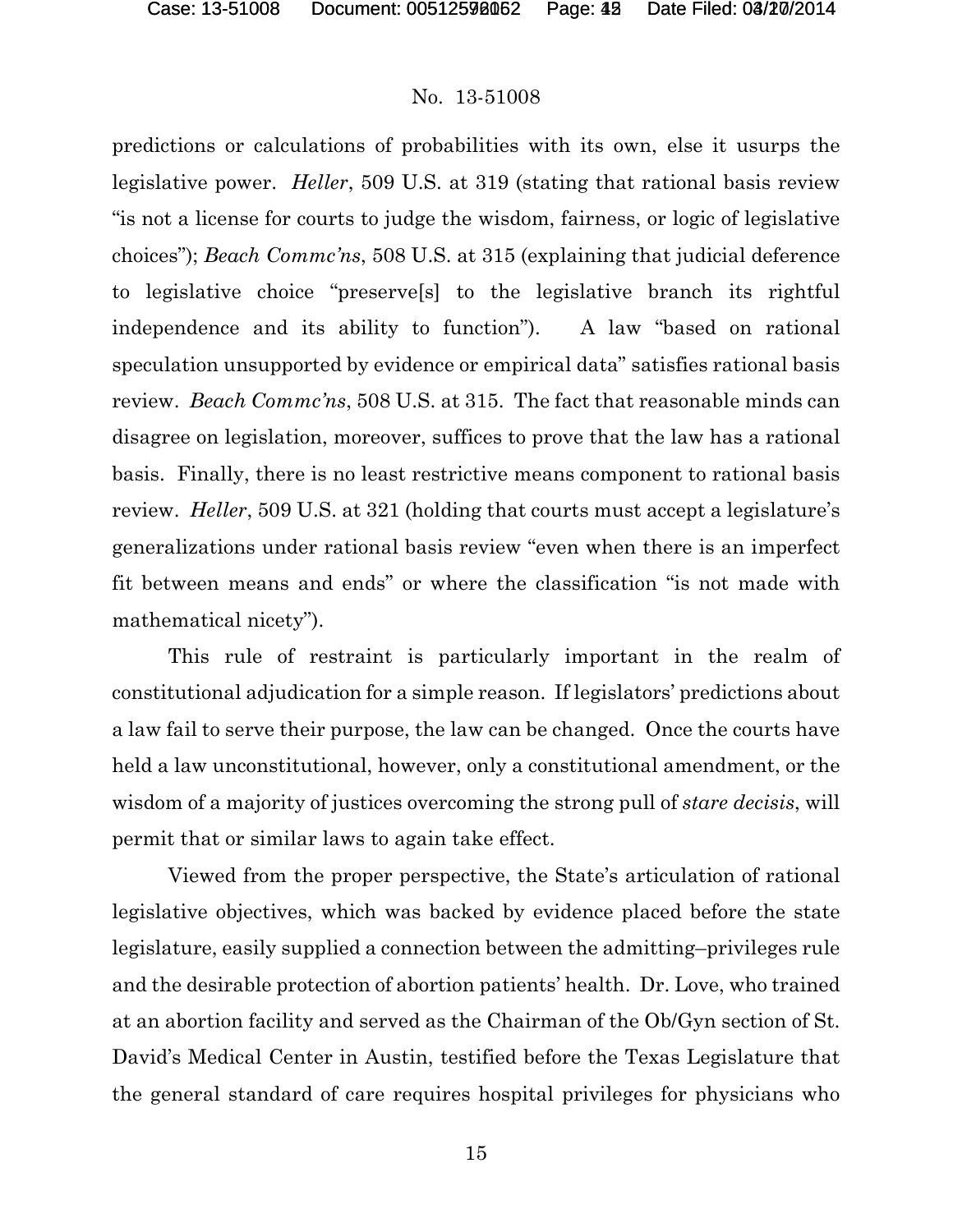perform abortions. At trial, moreover, the State established that the admitting–privileges requirement was based on the "rational speculation," if not empirical data, that the regulation "would assist in preventing patient abandonment by the physician who performed the abortion and then left the patient to her own devices to obtain care if complications developed." *Abbott*, 734 F.3d at 411.

During these proceedings, Planned Parenthood conceded that at least 210 women in Texas annually must be hospitalized after seeking an abortion. Witnesses on both sides further testified that some of the women who are hospitalized after an abortion have complications that require an Ob/Gyn specialist's treatment. Against Planned Parenthood's claims that these women can be adequately treated without the admitting–privileges requirement, the State showed that many hospitals lack an Ob/Gyn on call for emergencies. Requiring abortion providers to have admitting privileges would also promote the continuity of care in all cases, reducing the risk of injury caused by miscommunication and misdiagnosis when a patient is transferred from one health care provider to another. As Dr. Thorp testified, the abortion provider is most familiar with the patient's medical history and therefore in the best position to diagnose and correct a complication that arises from the abortion. The State's witnesses also explained that admitting–privileges requirement was needed to maintain the standard of care within the abortion practice. The specter of Dr. Kermit Gosnell informed the testimony of Dr. Love and Dr. Anderson, both of whom explained that the credentialing process entailed in the regulation reduces the risk that abortion patients will be subjected to woefully inadequate treatment. Applying the rational basis test correctly, we have to conclude that the State acted within its prerogative to regulate the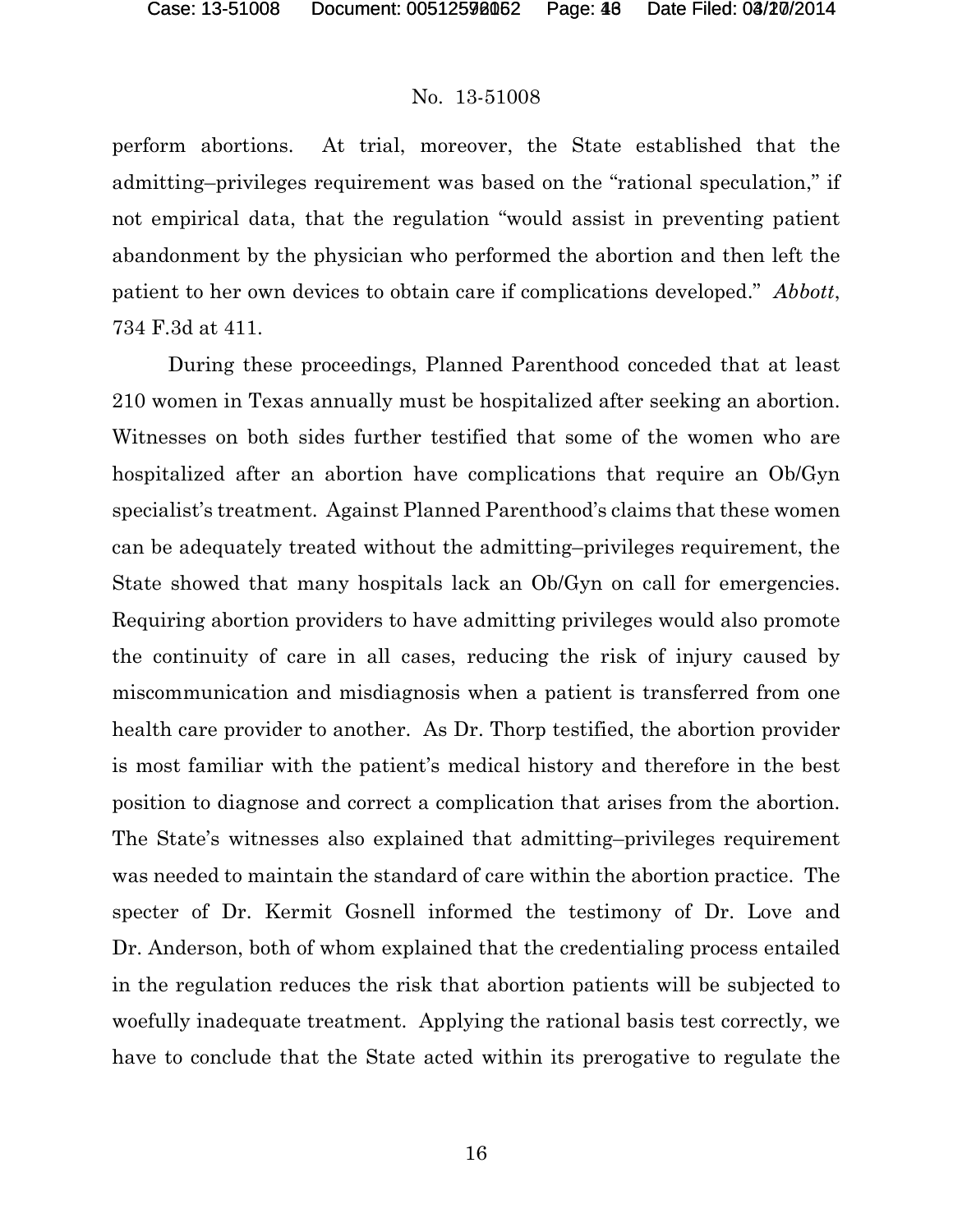$\overline{a}$ 

#### No. 13-51008

medical profession by heeding these patient–centered concerns and requiring abortion practitioners to obtain admitting privileges at a nearby hospital.

This conclusion is consistent with rulings from the Fourth and Eighth Circuits sustaining admitting-privileges regulations similar to the one at issue here.<sup>[11](#page-43-0)</sup> Although Planned Parenthood points out that the law upheld by the Eighth Circuit lacked a restriction similar to H.B. 2's requirement that the provider have privileges within 30 miles of the abortion facility, this is a distinction without a difference. There is sufficient evidence here that the geographic restriction has a rational basis. For example, the State cites the recommendation from the National Abortion Foundation that abortion patients searching for a doctor should find one who "[i]n the case of an emergency" can "admit patients to a nearby hospital (no more than 20 minutes away)." National Abortion Federation, *Having an Abortion? Your Guide to Good Care* (2000). The rationale is further supported by Dr. Love's testimony that an abortion patient is likely to call her physician, who then "tells the patient to meet the physician at the hospital where he or she has privileges." The geographic restriction allows this meeting to occur within 30 miles of where the abortion was performed. In any case, the State is not required under rational basis review to choose the least restrictive means to achieve a legitimate goal. *Cf. Heller*, 509 U.S. at 321. Thus, the geographic restriction does not affect our conclusion that the admitting–privileges requirement, as enacted, has a rational basis.

<span id="page-43-0"></span><sup>11</sup> *Greenville Women's Clinic v. Comm'r, S.C. Dep't of Health & Envlt. Control*, 317 F.3d 357, 360, 363 (4th Cir. 2002) (holding a South Carolina regulation requiring abortion providers to have admitting privileges at a local hospital to be "so obviously beneficial to patients"); *Women's Health Ctr. of W. Cnty., Inc. v. Webster,* 871 F.2d 1377, 1381 (8th Cir. 1989) (ruling that a Missouri statute requiring abortion providers to have admitting privileges "furthers important state health objectives").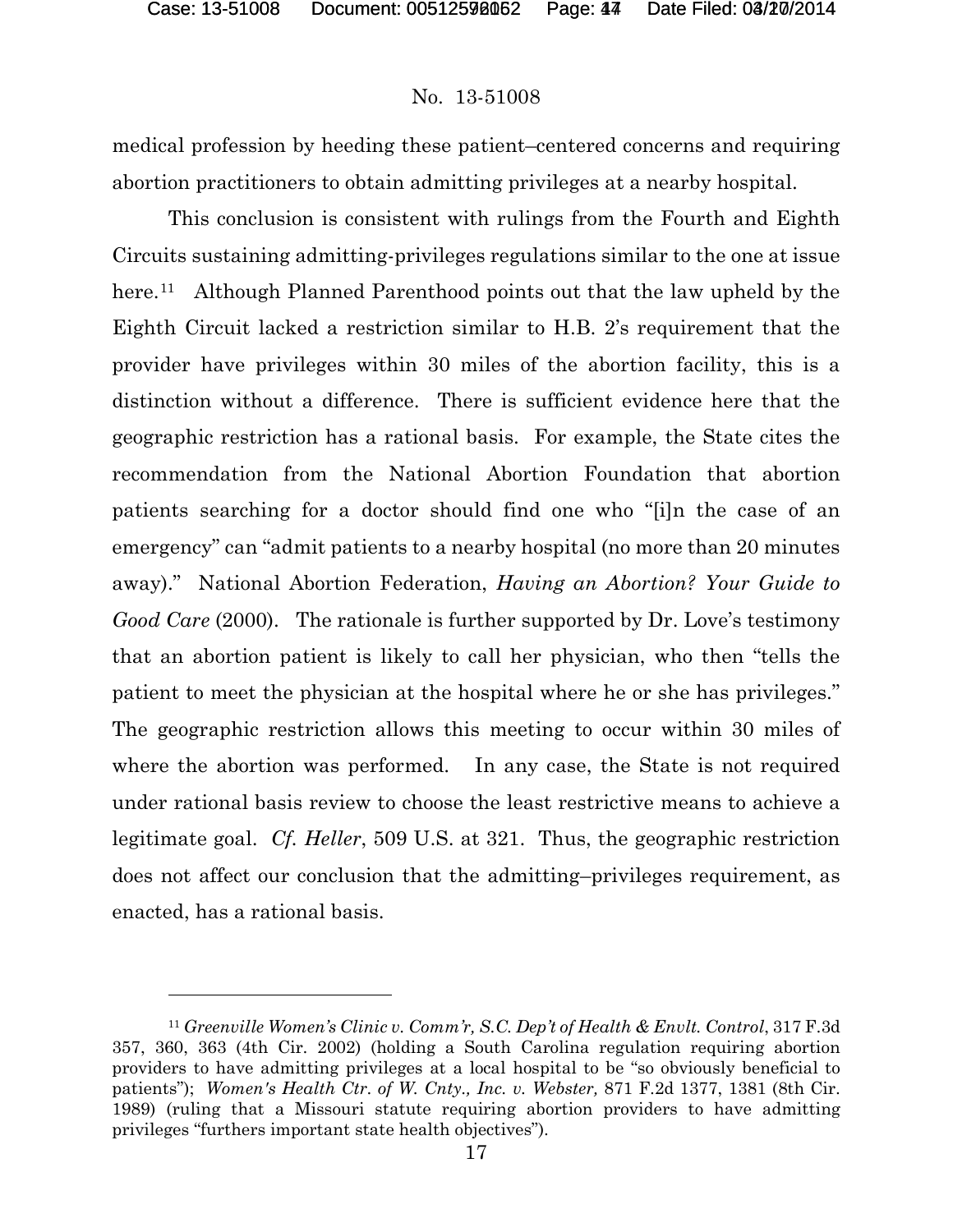The Seventh Circuit recently questioned the constitutionality of a Wisconsin admitting–privileges law. *Planned Parenthood of Wisconsin, Inc. v. Van Hollen*, 738 F.3d 786 (7th Cir. 2013). The court was asked, however, only whether the district judge was justified in entering a *preliminary* injunction against the Wisconsin requirement. *Id*. at 788 ("All we decide today is whether the district judge was justified in entering the preliminary injunction."). The difference between the procedural posture of the Seventh Circuit case and ours is crucial for two reasons. First, unlike our review of the entry of a permanent injunction after a trial on the merits, the Seventh Circuit's ruling was based on a *pre*–trial record, which the circuit court emphasized was "sparse" and could be "critically altered" and "cast . . . in a different light" by the presentation of evidence at trial. *Id*. at 788, 789, 799. Second, unlike H.B. 2, which afforded abortion providers a grace period of more than 100 days to apply for admitting–privileges, the Wisconsin provision was signed into law on a Friday and became effective the following Monday. *Id*. at 788. The immediate effective date of the Wisconsin law furnished "a compelling reason for the preliminary injunction." *Id.* at 789. Since it takes at least two months to obtain admitting privileges in Wisconsin, the *Van Hollen* panel unanimously agreed that the requirement could not have been complied with unless the preliminary injunction was granted. *Id*. at 788–89, 793 (Posner, J.), 799 (Manion, J., concurring).

To the extent that *Van Hollen*'s lengthy discussion of the merits of the Wisconsin law conflicts with our ruling, however, we are unpersuaded by the concerns of the majority. *Van Hollen* faults the state of Wisconsin for not adducing statistical evidence that the admitting–privileges requirement will make abortions safer. It complains that the record includes no evidence that abortion complications are underreported, *id*. at 790, that these complications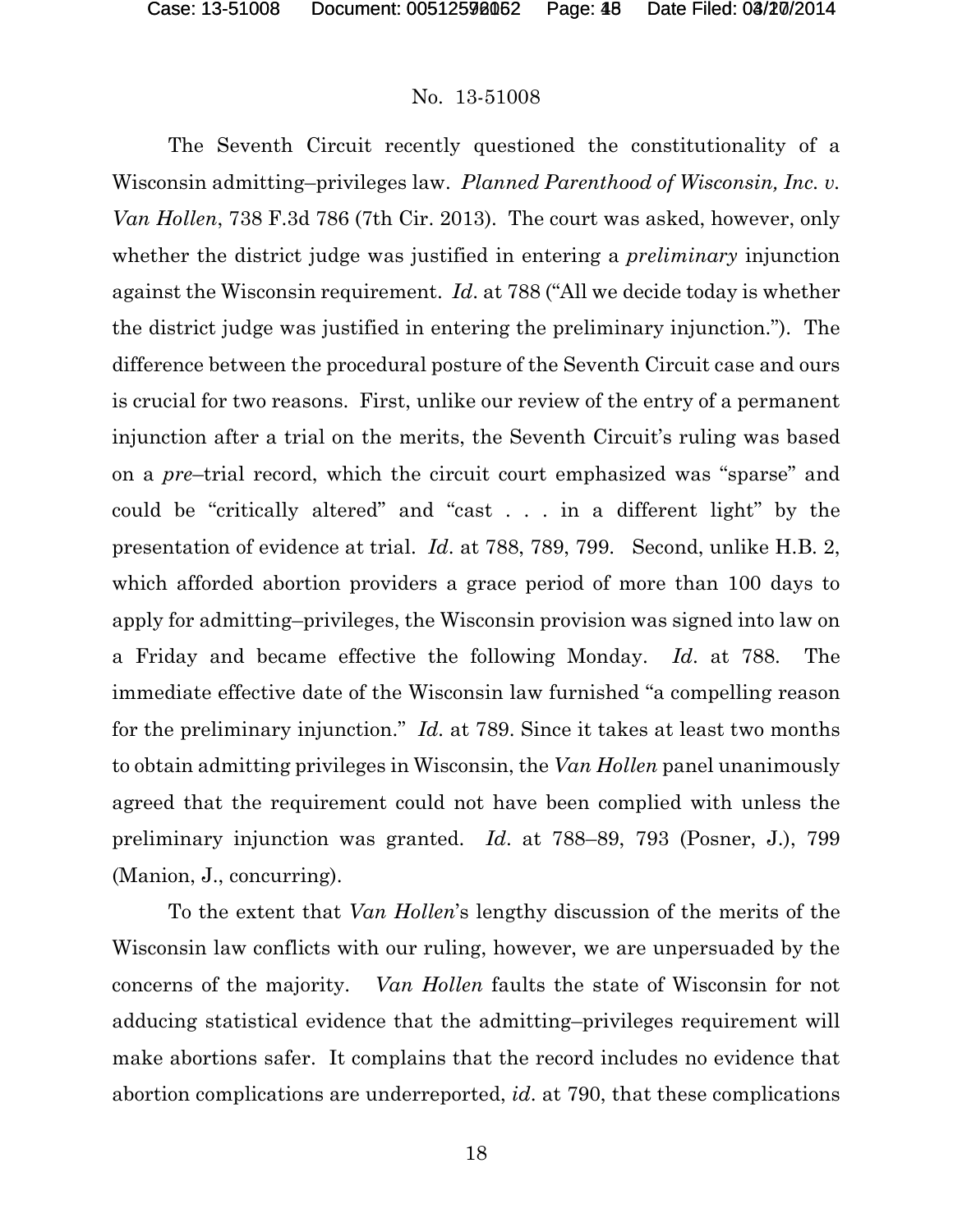require continuity of care more than other outpatient services, *id*. at 793, or that women who have complications from an abortion receiver better care if their abortion provider has hospital privileges, *id*. The first–step in the analysis of an abortion regulation, however, is *rational* basis review, not *empirical* basis review. *Gonzales*, 550 U.S. at 158. By suggesting that Wisconsin needed to offer factual or statistical evidence, *Van Hollen* ignored case law from its own circuit holding, consistent with the Supreme Court's oftrepeated guidance, that there is "never a role for evidentiary proceedings" under rational basis review. *Nat'l Paint & Coatings Ass'n*, 45 F.3d at 1127. *Van Hollen* also sees an equal protection problem lurking about the Wisconsin legislature's choice not to require that doctors who perform outpatient services other than abortions also have admitting privileges. *Van Hollen*, 738 F.3d at 790. The appellate court posits that Wisconsin's abortion providers have been singled out by the state's legislature despite the fact that plaintiffs submitted no evidence that other outpatient doctors are actually treated differently under Wisconsin law. *Id.* at 802 (Manion, J., concurring). There is no requirement, moreover, that a state legislature address all surgical procedures if it chooses to address one. States "may select one phase of one field and apply a remedy there, neglecting the others." *Williamson v. Lee Optical of Okla. Inc.,* 348 U.S. 483, 489 (1955).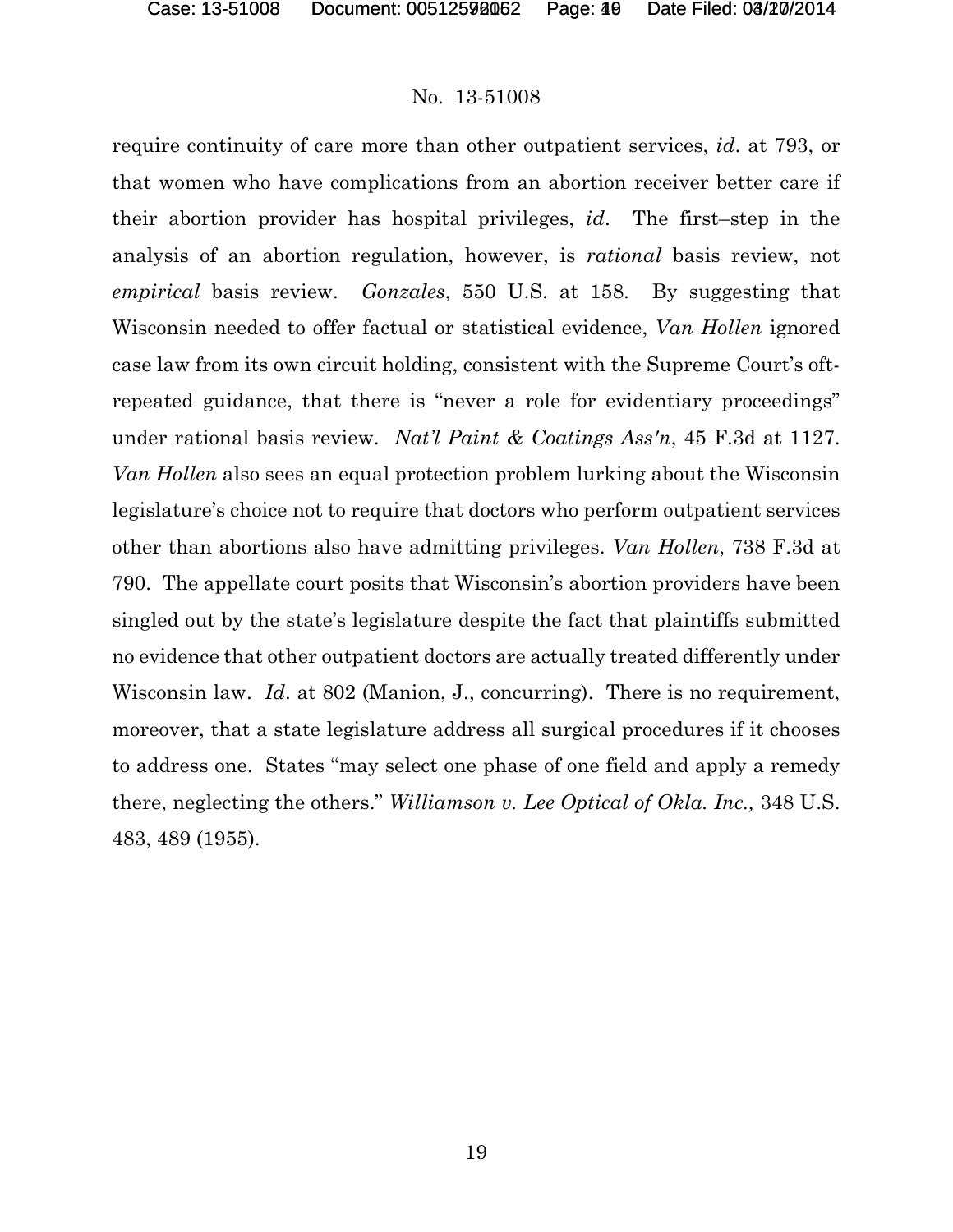#### **D.**

The district court's opinion also erred in its application of the purpose and effect prongs of the undue burden test. *Casey* holds that the legislature may not enact an abortion regulation whose purpose is to create a substantial obstacle to a woman seeking an abortion. The plaintiffs bore the burden of attacking the State's purpose here, yet the court imposed the burden on the State to disprove an improper purpose. This is plainly backwards. As in litigation generally, the burden of proving the unconstitutionality of abortion regulations falls squarely on the plaintiffs. *Mazurek v. Armstrong*, 520 U.S. 968, 972 (1997) (reversing appellate court for enjoining abortion restriction where plaintiffs had not proven that the requirement imposed an undue burden); *Casey*, 505 U.S. at 884 (affirming provision where "there is no evidence on this record" that the restriction would amount to an undue burden). Moreover, the plaintiffs offered no evidence implying that the State enacted the admitting privileges provision in order to limit abortions; in fact, as their reply brief states, they did not attack the State's purpose at all. There is thus no basis for a finding of impermissible purpose under *Casey*.

Even though the State articulated rational bases for this law, and even though its purpose was not impugned, Planned Parenthood could succeed if the effect of the law substantially burdened women's access to abortions in Texas. In this respect as well, however, the opinion erred. Its findings are vague and imprecise, fail to correlate with the evidence, and even if credited, fail to establish an undue burden according to the Supreme Court's decisions.

First, the opinion invalidated the admitting–privileges provision as it pertains to the entire state of Texas, but its only recitation of evidence concerned "24 counties in the Rio Grande Valley," which it predicted would be left with no abortion provider. As an initial matter, the statement that *both*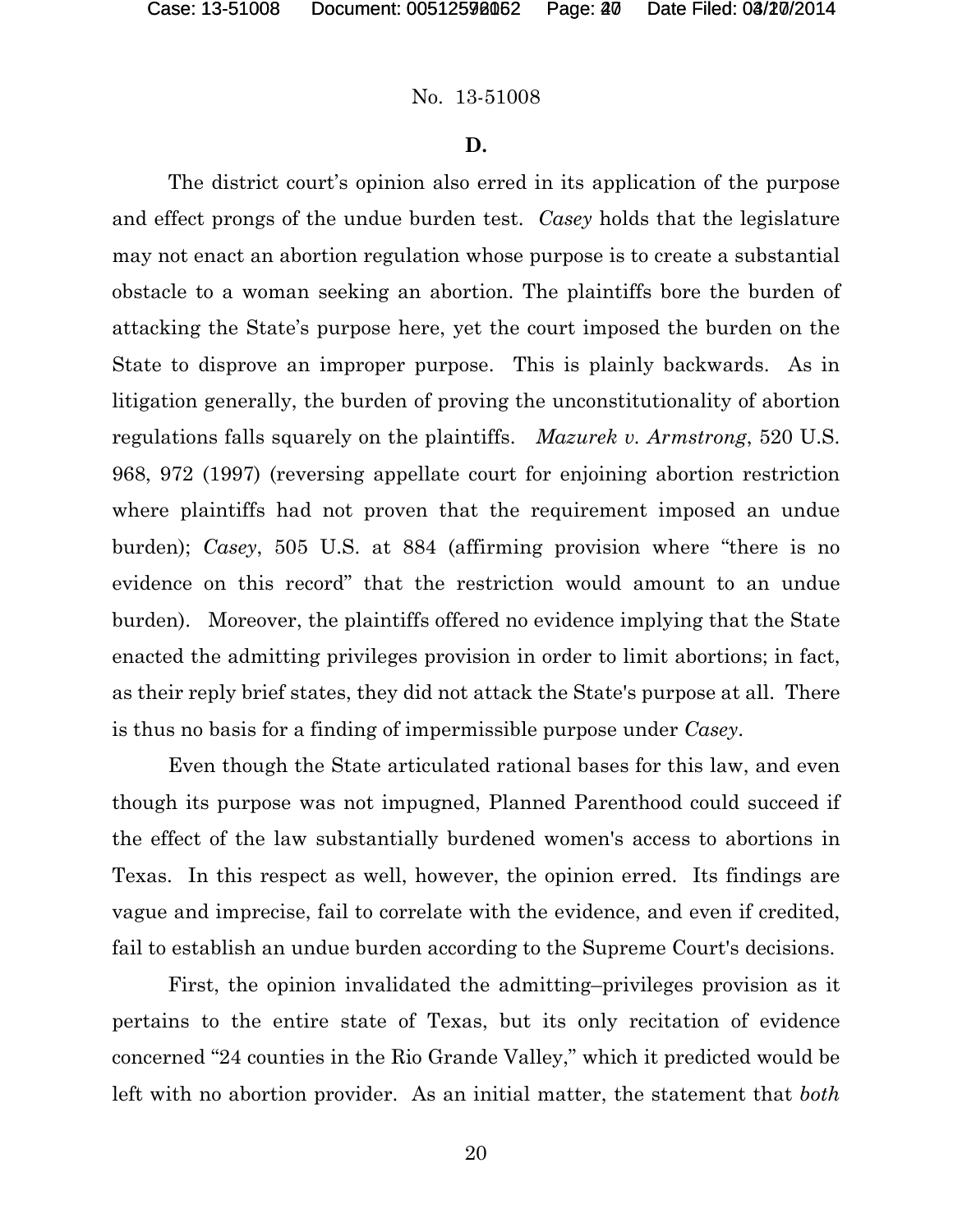l

#### No. 13-51008

clinics in the Rio Grande Valley will close may be disregarded as clearly erroneous based on the trial court record. Hagstrom–Miller and Ferrigno each testified that there were two clinics in the Rio Grande Valley, yet the district court accepted testimony regarding only one of them.[12](#page-47-0) Even if we were to accept that both clinics in the Rio Grande Valley were about to close as a result of the admitting privileges provision, however, this finding does not show an undue burden. To put this "finding" into perspective, of the 254 counties in Texas only thirteen had abortion facilities *before* H.B. 2 was to take effect. The Rio Grande Valley, moreover, has four counties, not twenty-four, and travel between those four counties and Corpus Christi, where abortion services are still provided, takes less than three hours on Texas highways (distances up to 150 miles maximum and most far less). In addition, Texas exempts from its 24-hour waiting period after informed consent those women who must travel more than 100 miles to an abortion facility. Tex. Health & Safety Code  $§ 171.012(a)(4).$ 

As the motions panel correctly concluded, based on the trial court record, an increase of travel of less than 150 miles for some women is not an undue burden under *Casey. Abbott*, 734 F.3d at 415. Indeed, the district court in *Casey* made a finding that, under the Pennsylvania law, women in 62 of Pennsylvania's 67 counties were required to "travel for at least one hour, and sometimes longer than three hours, to obtain an abortion from

<span id="page-47-0"></span><sup>12</sup> Hagstrom–Miller testified that the owner of the clinic in Harlingen—the only other abortion provider, aside from the McAllen clinic, in the Rio Grande Valley—informed her that he was planning on closing his clinic. The district court, however, excluded this statement as hearsay. Planned Parenthood also submitted a written declaration from Ferrigno, which contained the same hearsay statement as to the Harlingen clinic and which the State objected to on hearsay grounds before trial. The district court noted the State's pretrial evidentiary objections in its opinion. Without ruling on any of these objections, the court indicated that its opinion relied only on admissible evidence. *Abbott,* 951 F. Supp. 2d at 896 n.3.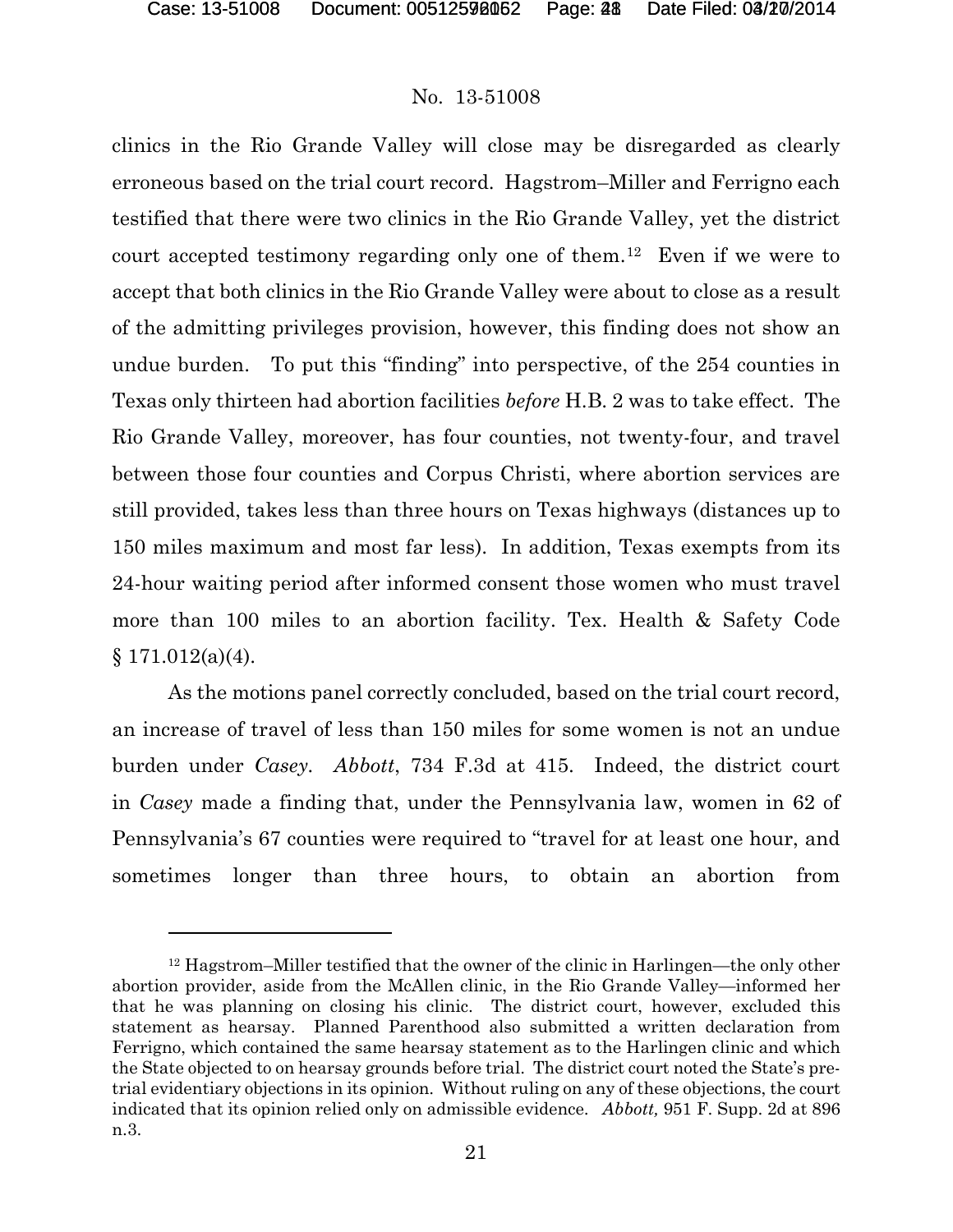the *nearest* provider." *Planned Parenthood of Se. Pa. v. Casey*, 744 F. Supp. 1323, 1352 (E.D. Pa. 1990), *aff'd in part, rev'd in part*, 947 F.2d 682 (3d Cir. 1991), *aff'd in part, rev'd in part*, 505 U.S. 833 (1992). Upholding the law, the Supreme Court recognized that the 24-hour waiting period would require some women to make two trips over these distances. The Supreme Court nonetheless held that the Pennsylvania regulation did not impose an undue burden. We therefore conclude that *Casey* counsels against striking down a statute solely because women may have to travel long distances to obtain abortions.The record before us does not indicate that the admitting–privileges requirement imposes an undue burden by virtue of the potential increase in travel distance in the Rio Grande Valley. *Cf. Casey*, 505 U.S. at 887 ("Hence, on the record before us, and in the context of this facial challenge, we are not convinced that the 24–hour waiting period constitutes an undue burden.").

Second, the opinion's finding that "there will be abortion clinics that will close" is too vague. The opinion made no "baseline" finding as to precisely how many abortion doctors currently lack admitting privileges required by H.B. 2. Planned Parenthood cannot resurrect its assertion that one–third of the state's clinics will close or over 22,000 women will be deprived of access to abortion services each year because the district court also refused to accept these findings. Although some clinics may be required to shut their doors, there is no showing whatsoever that *any* woman will lack reasonable access to a clinic within Texas. All of the major Texas cities, including Austin, Corpus Christi, Dallas, El Paso, Houston, and San Antonio, continue to have multiple clinics where many physicians will have or obtain hospital admitting privileges. Evidence offered by Planned Parenthood showed that more than ninety percent of the women seeking an abortion in Texas would be able to obtain the procedure within 100 miles of their respective residences even if H.B. 2 went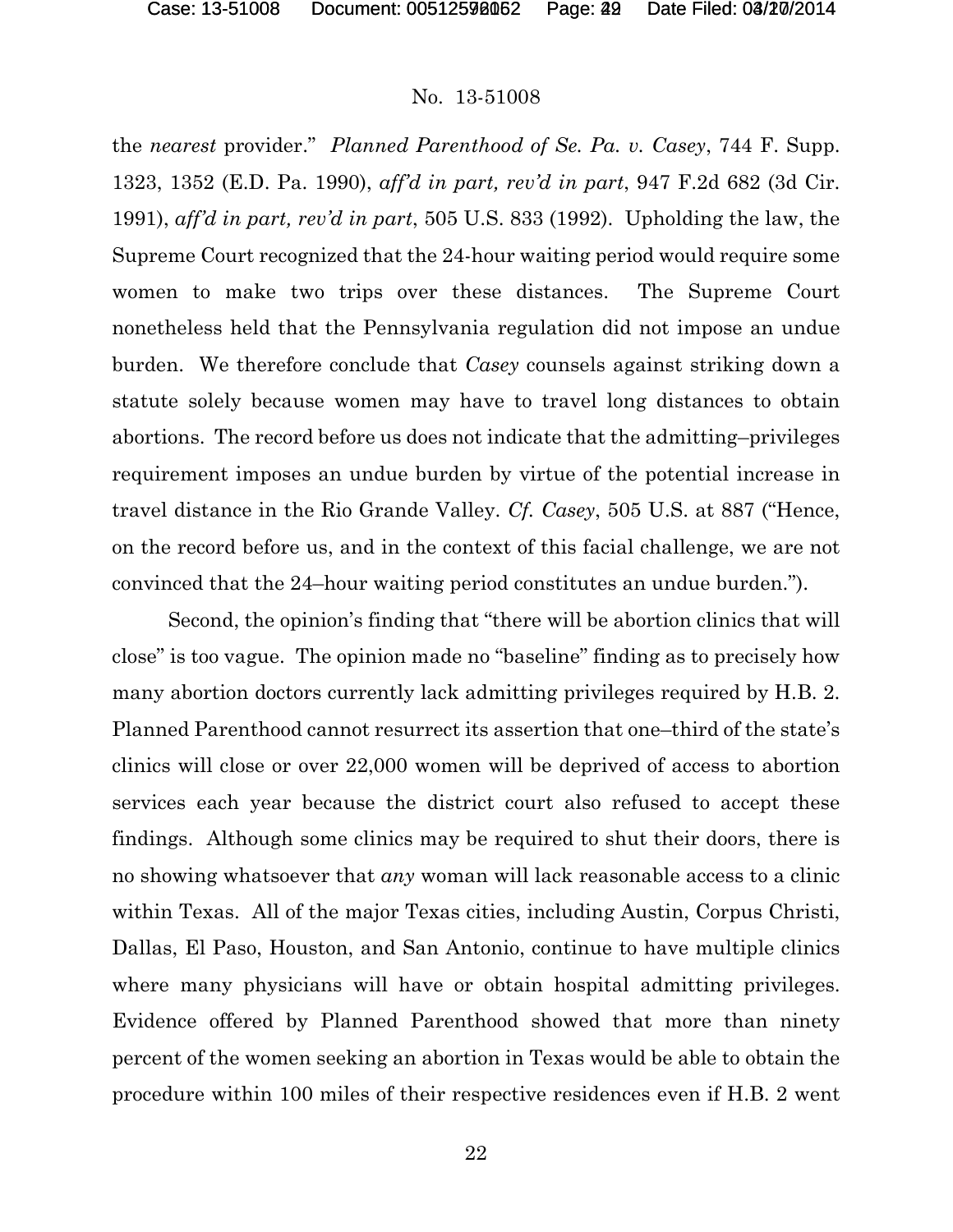l

# No. 13-51008

into effect. *Abbott*, 734 F.3d at 415. As the motions panel ruled, "[t]his does not constitute an undue burden in a large fraction of the relevant cases." *Id*.

Third, the record does not show that abortion practitioners will likely be unable to comply with the privileges requirement. In a number of areas in Texas, physicians who are performing abortions already have admitting privileges. Both state and federal law prohibit hospitals from discriminating against physicians who perform abortions when they grant admitting privileges.[13](#page-49-0) Further, it is undisputed that many hospitals extend admitting privileges without regard to the number of hospital admissions that a physician has had in the past. To be sure, the district court's opinion also found that the "vast majority" of abortion providers could not obtain privileges at hospitals with a minimum admissions requirement because abortion providers do "not generally yield any hospital admissions." *Abbott*, 2013 WL 5781583, at \*5. Yet this finding proves little for the reason explained by the motions panel:

Even if some hospitals have annual admission requirements, it is hardly surprising that the physicians identified by the plaintiffs have virtually no history of hospital admissions since the experts presented by the plaintiffs argued that it is the practice of many abortion physicians to instruct their patients to seek care from an emergency room if complications arise.

<span id="page-49-0"></span><sup>&</sup>lt;sup>13</sup> Texas law specifically prohibits discrimination by hospitals or health care facilities against physicians who perform abortions. "A hospital or health care facility may not discriminate against a physician, nurse, staff member or employee because of the person's willingness to participate in an abortion procedure at another facility." TEX. OCC. CODE ANN. § 103.002(b) (West 2013). Texas law further provides a private cause of action for an individual to enforce this non–discrimination right. *Id*. § 1003.003. Federal law similarly prohibits any entity that receives a "grant, contract, loan, or loan guarantee under the Public Health Service Act, the Community Mental Health Centers Act, or the Development Disabilities Services and Facilities Construction Act" or a "grant or contract for biomedical or behavioral research under any program administered by the Secretary of Health and Human Services" from discriminating "in the extension of staff of other privileges to any physician or other health care personnel . . . because he performed or assisted in the performance of a lawful sterilization procedure or abortion." 42 U.S.C. § 300a-7(c).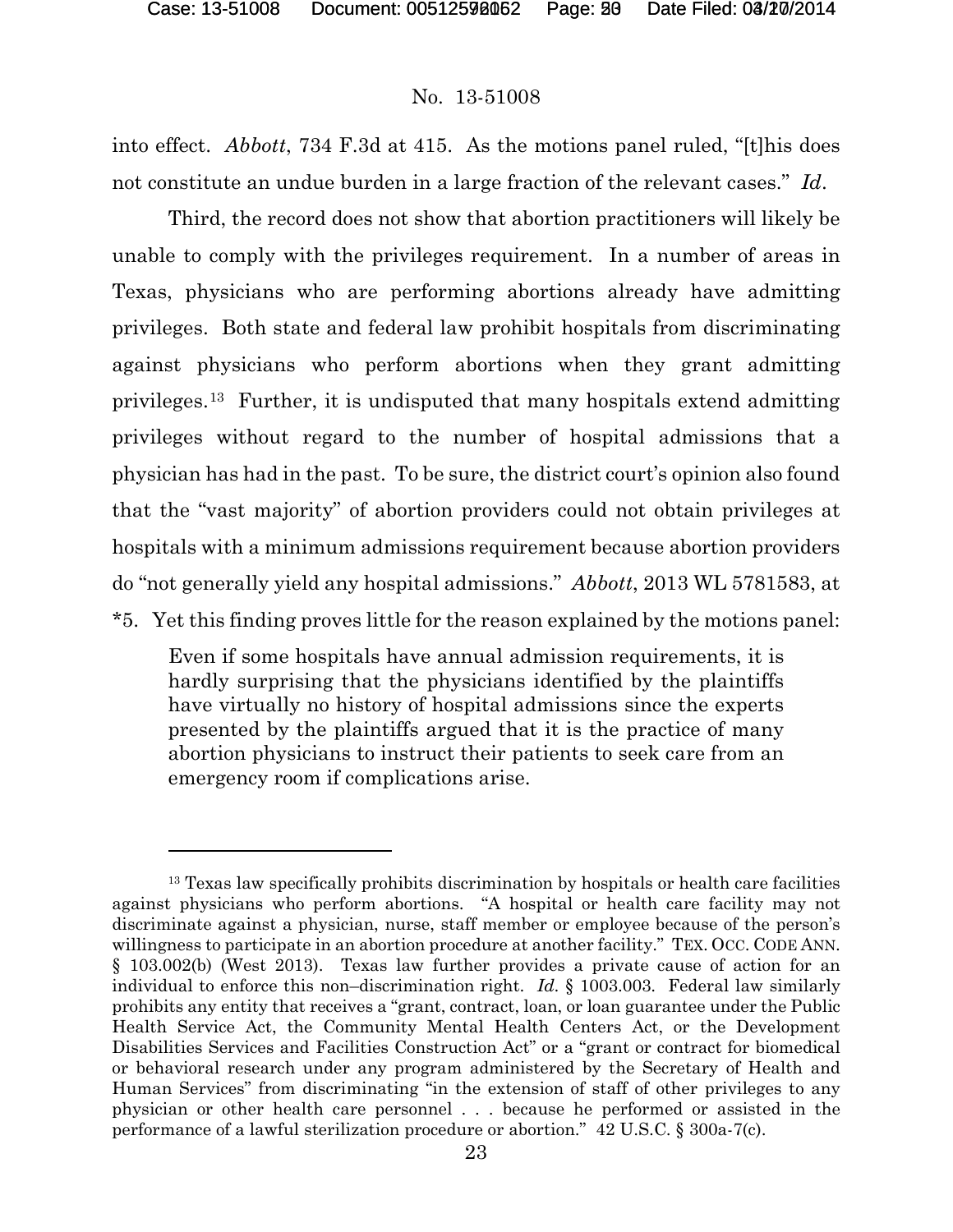*Abbott*, 734 F.3d at 416.

 $\overline{a}$ 

Moreover, the opinion drew the wrong lessons from Hagstrom–Miller's testimony when it relied on her "difficulties getting the current physicians" at WWH in compliance with H.B. 2. *Abbott*, 951 F. Supp. 2d at 901. Hagstrom– Miller described her efforts in obtaining admitting privileges for just two of her organization's current physicians—its primary physician in McAllen, who does not qualify for admitting privileges because he is not a board–certified Ob/Gyn, and a physician in Beaumont, whose application the hospital had yet to process. The remainder of Hagstrom–Miller's testimony concerned her difficulties recruiting *new* physicians and retaining the physicians who had previously done some work for WWH. These challenges were almost entirely unrelated to H.B. 2. Four of the five physicians that she endeavored to recruit could not be persuaded to join WWH because they felt deterred by the terms of their existing employment. The fifth feared anti–abortion violence. None of these reasons is connected with H.B. 2. As to the other physicians, who had previously done some work with WWH, two were worried about the passage of *future* legislation (not H.B. 2), three were prevented by their employers, and one found work in New York. All told, only one of the physicians that Hagstrom–Miller contacted declined to provide abortions in Texas as a consequence of H.B. 2. Here again, we are in substantial accord with the motions panel, which concluded that "many factors other than the hospital– admitting–privileges requirement" affected abortion access in the Rio Grande Valley. *Abbott*, 734 F.3d at 415. There is even less probative evidence regarding the rest of the state.[14](#page-50-0)

<span id="page-50-0"></span><sup>14</sup> To the extent that the State and Planned Parenthood rely on developments since the conclusion of the bench trial and during this appeal, we do not consider any arguments based on those facts, nor do we rely on any facts asserted in amicus briefs. This opinions is confined to the record before the trial court.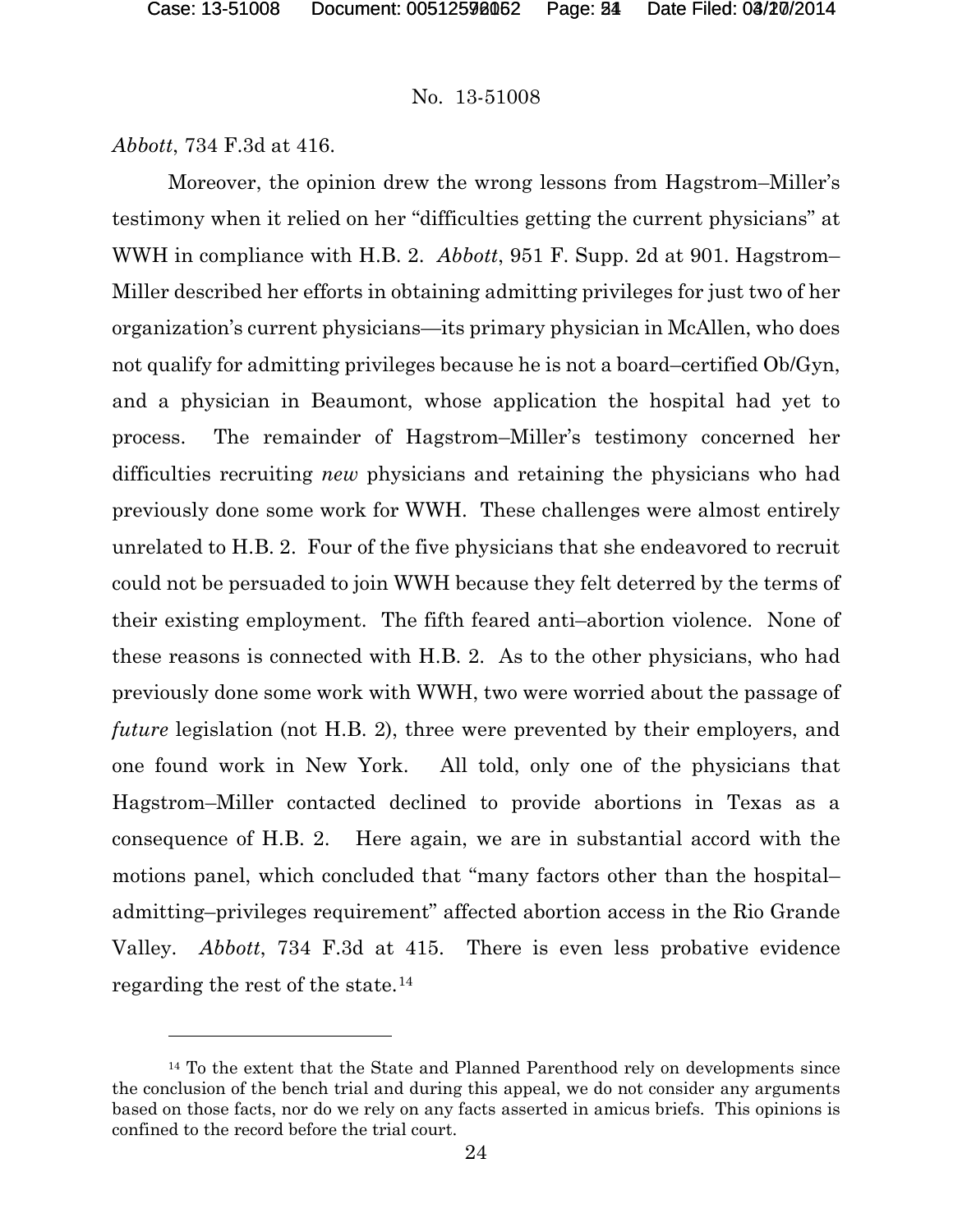# **E.**

In sum, the district court's opinion applied wrong legal standards on the rational basis and purpose tests and clearly erred in finding that "24 counties in the Rio Grande Valley would be left with no abortion provider." With regard to the remainder of the state, the district court opinion erroneously concluded that H.B. 2 imposed an undue burden in a large fraction of the cases. The evidence presented to the district court demonstrates that if the admitting– privileges regulation burdens abortion access by diminishing the number of doctors who will perform abortions and requiring women to travel farther, the burden does not fall on the vast majority of Texas women seeking abortions. Put otherwise, the regulation will not affect a significant (much less "large") fraction of such women, and it imposes on other women in Texas less of a burden than the waiting–period provision upheld in *Casey*. *Casey*, 505 U.S. at 885-87. This suffices to sustain the admitting–privileges requirement.

# **F.**

The court's opinion rejected Planned Parenthood's challenge to the admitting–privileges provision on vagueness grounds and did not rule on plaintiffs' procedural due process and unlawful delegation claims. It is not necessary to remand either of the unresolved arguments to the district court. The unlawful delegation argument fails for the reasons set forth in *Women's Health Center of West County, Inc. v. Webster*, where the Eighth Circuit held:

The requirement that physicians performing abortions obtain surgical privileges, which involves the independent action of a public or private hospital, poses no more significant threat to plaintiffs' due process rights than the requirement that those performing abortions be licensed physicians, which involves the independent action of a medical licensing board.

871 F.2d 1377, 1382 (8th Cir. 1989). As for the procedural due process argument, Planned Parenthood contends that H.B. 2 did not offer abortion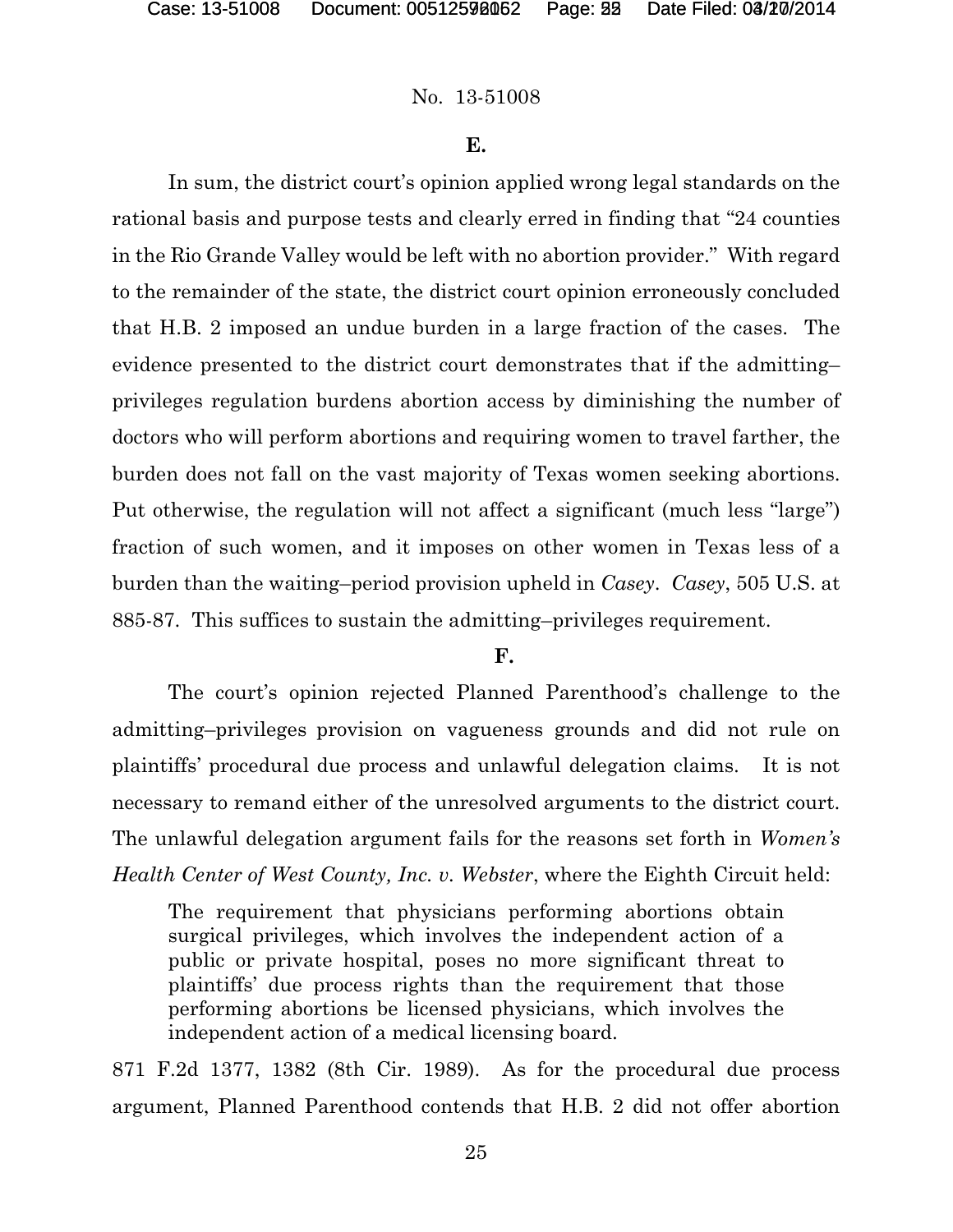providers a long enough "grace period" to comply with the admitting-privileges provision. H.B. 2, however, gave abortion providers approximately 100 days to apply for admitting privilege, which, on its face, is a sufficient grace period. *Atkins v. Parker*, 472 U.S. 115, 130-31 (1985) (maintaining that "a grace period of over 90 days" is adequate). By the same token, it would be absurd to enforce H.B. 2 against physicians who *timely* applied for admitting privileges but have not heard back from the hospital, which can take up to 170 days from the date of application under Texas law. *See* TEX. HEALTH & SAFETY CODE § 41.101 (setting deadlines by which hospitals must act on admitting-privileges applications). Obviously, it is unreasonable to expect that all abortion providers will be able to comply with the admitting-privileges provision within 100 days where receiving a response from a hospital processing an application for admitting privileges can take 170 days. Accordingly, we conclude that pursuant to H.B. 2's severability provision, § 10(b), the admitting–privileges requirement may not be enforced against abortion providers who applied for admitting privileges within the grace period allowed under H.B. 2, but are awaiting a response from a hospital.

#### **IV. Protocol for Medication Abortions**

In addition to requiring hospital admitting privileges, H.B. 2 mandates that medication abortions satisfy the protocol approved for such abortions by the FDA and outlined in the final printed label ("FPL") for the abortifacient drug mifepristone. Since the FDA authorized the protocol for medication abortions in 2000, doctors performing such abortions in Texas, and apparently across the country, have developed an off–label protocol that differs from the FDA–approved version in terms of dosage amounts and administration of the two abortion drugs—mifepristone and misoprostol. In particular, although the FPL limits the administration of a medication abortion to forty–nine days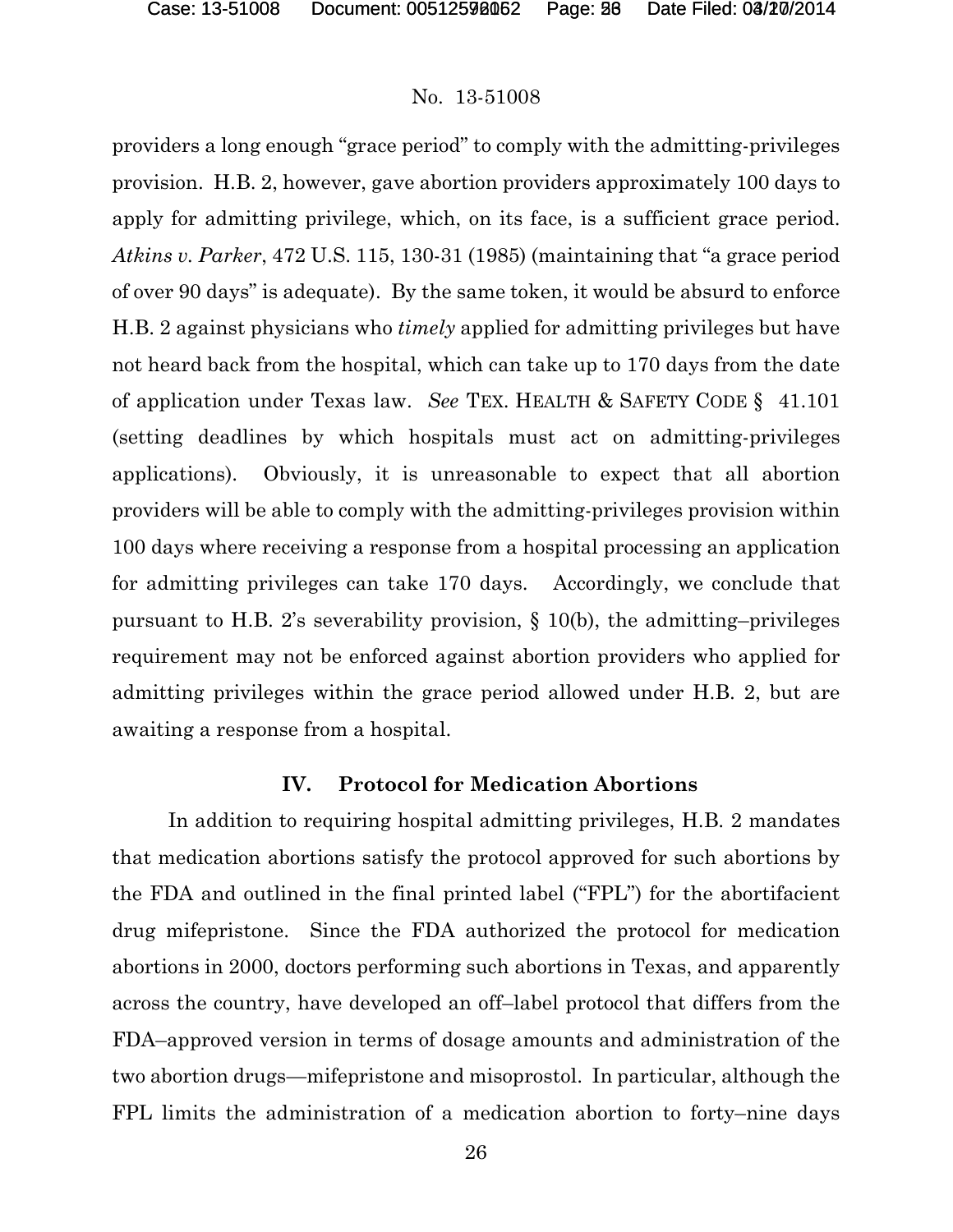l

# No. 13-51008

following a woman's last menstrual period ("LMP"), doctors regularly administer medication abortions up to sixty–three days LMP, and sometimes as late as seventy days LMP.

In ruling on Planned Parenthood's facial challenge of the medication abortion regulations, the opinion found that such regulations do not impose an undue burden on a woman seeking an abortion between one and forty–nine days LMP. [15](#page-53-0) Neither party challenges the district court's conclusion on this point. The opinion went further and found that H.B. 2 does place a substantial obstacle in the path of a woman seeking an abortion between fifty and sixty– three days LMP in situations where surgical abortion is not a medically sound or safe alternative for her. Enjoining application of the law even beyond this finding, however, the district court ruled that H.B. 2's medication abortion provisions, though constitutional, could not be enforced against any physician who determined that using an off–label protocol for a medication abortion (i.e., performing a medication abortion between fifty and sixty–three days LMP) was necessary "for the preservation of the life or health of the mother." *Abbott*, 951 F. Supp. 2d at 908–09.

Planned Parenthood essentially concedes the constitutionality of the FDA protocol as it applies to medication abortions between one and forty–nine days LMP. Because we are required to decide a constitutional case on the narrowest grounds presented, we will assume the district court meant to align

<span id="page-53-0"></span><sup>15</sup> Recently, the Sixth Circuit upheld, in a 2-1 ruling, an Ohio abortion statute that mandated adherence to the FDA–approved forty–nine day LMP limit for medication abortions. *Planned Parenthood S.W. Ohio Region v. DeWine*, 696 F.3d 490 (6th Cir. 2012). The Sixth Circuit reasoned that the constitution protects a woman's right to have an abortion, but it does not protect a woman's choice in the *method* of abortion. *Id.* at 514–15. The court found no evidence that banning medical abortions after forty–nine days LMP imposed an undue burden on a woman's right to bodily integrity or to choose abortion, or that an alleged increase in costs and mandatory doctor visits constituted an undue burden as compared to what the Supreme Court rejected in *Casey*. *Id.*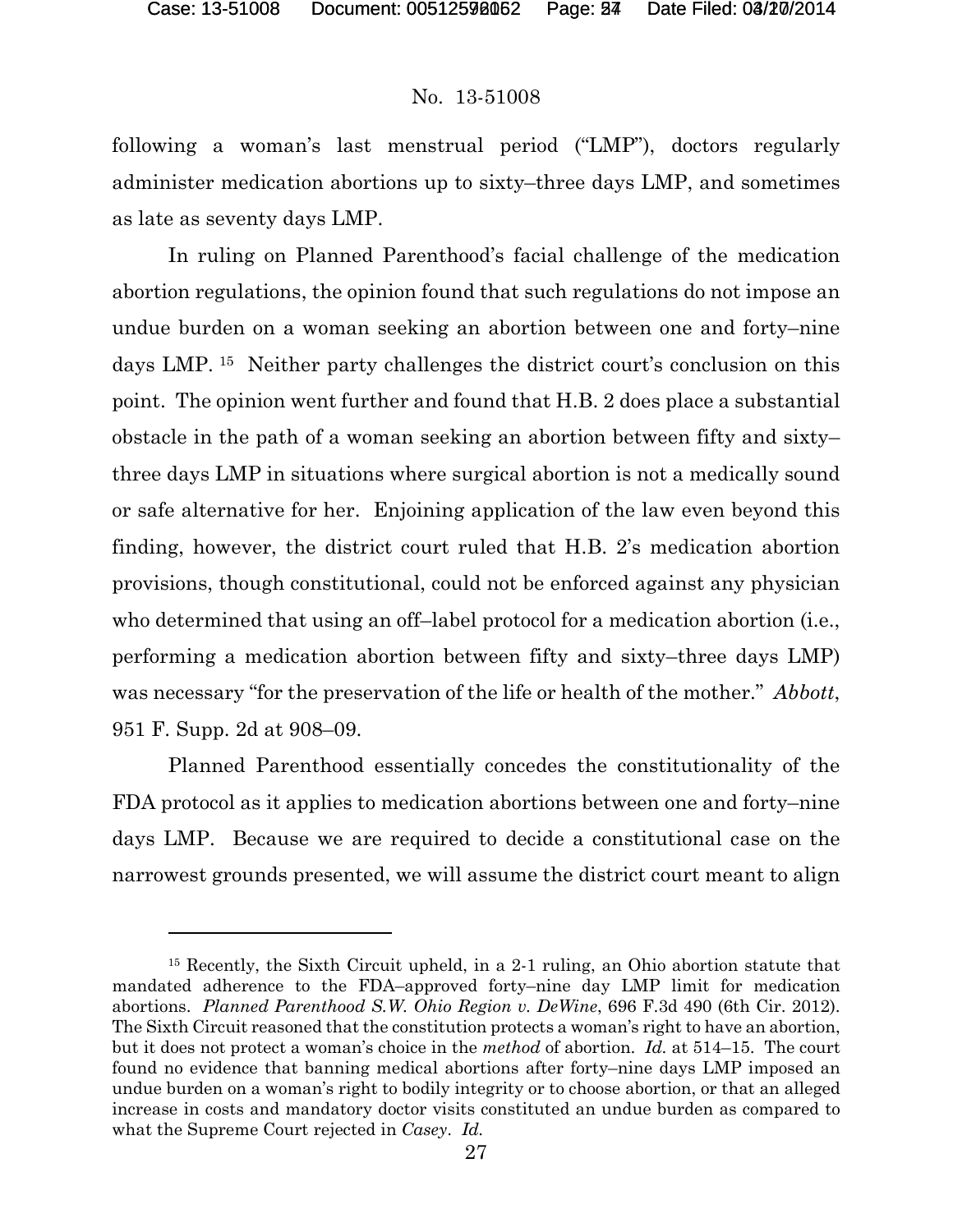the scope of the injunction with the narrower scope of its reasoning. Planned Parenthood's defense of the injunction accords with this view. Our discussion is thus confined to the question whether the district court erred in holding that H.B. 2's rejection of the off–label protocol from fifty to sixty–three days LMP constitutes an undue burden on the abortion rights of women who, because of particular gynecological abnormalities, cannot safely undergo surgical abortion during that period. *See Gonzales*, 550 U.S. at 161.

### **A.**

During trial, both sides presented expert witness testimony and declarations opining on the safety and efficacy of medication abortions. For Planned Parenthood, Dr. Fine stated his opinion that H.B. 2's medication abortion requirements are medically unnecessary and will not improve patient health and safety. In particular, Dr. Fine stated that off–label medication abortions are very safe and highly effective through sixty–three days LMP and that although the FDA has placed certain limitations on the use of mifepristone, those limitations have never required physicians to stop using it after forty–nine days LMP. Dr. Fine indicated that medication abortions are preferable to surgical abortions for women who want to have more personal control over the process or who fear the invasive nature of a surgical abortion. Dr. Fine also asserted that some women have medical conditions that make first–trimester surgical abortion extremely difficult, if not impossible. These scenarios include women who are extremely obese, have uterine fibroids distorting normal anatomy, have a uterus that is very flexed, or have certain uterine anomalies, such as a malformed uterus. Dr. Fine also opined that medication abortions may be significantly safer than surgical abortions for women who have a stenotic cervix or have undergone female genital mutilation. These latter conditions make it very difficult to dilate a woman's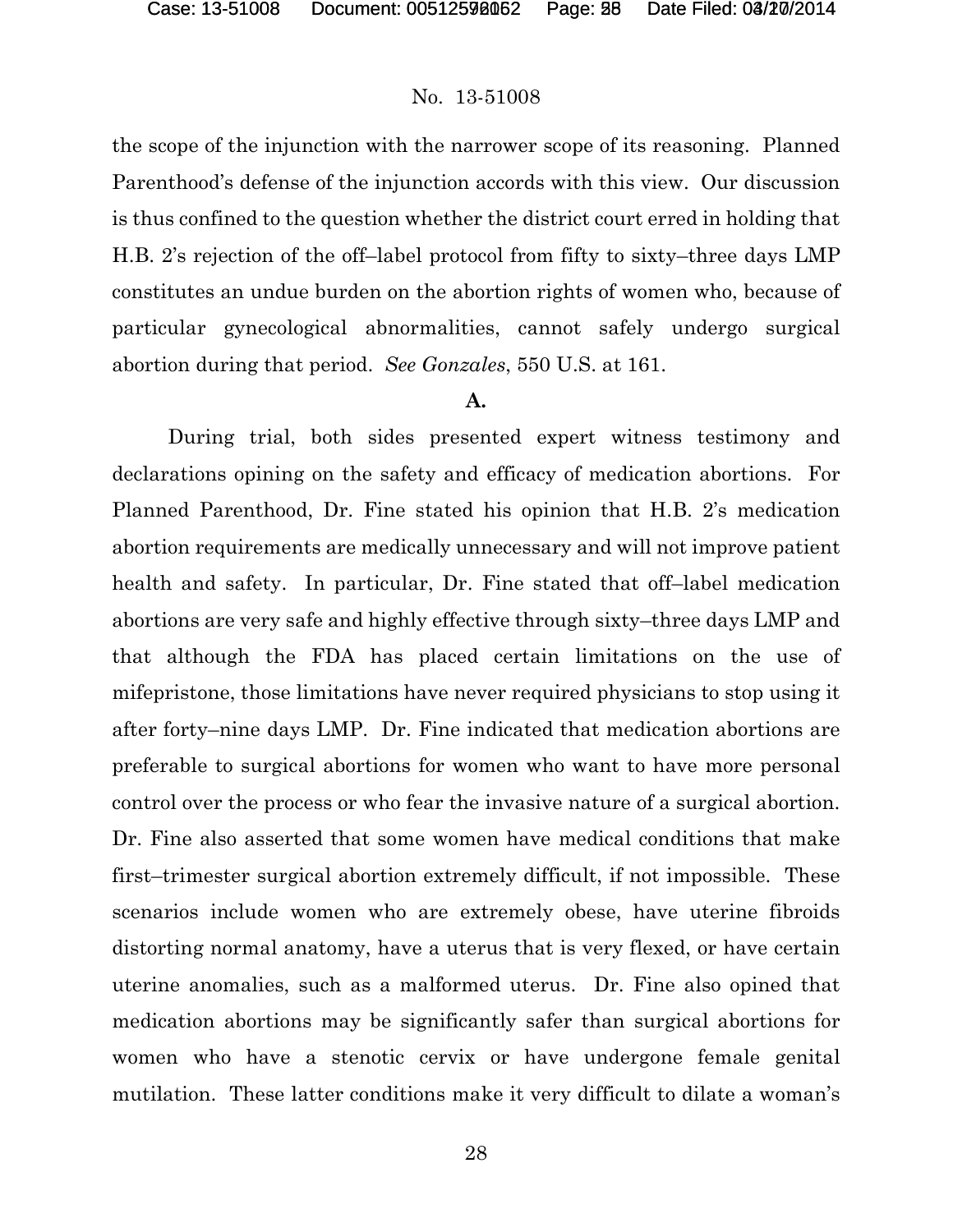cervix, and Dr. Fine stated that performing a surgical abortion on a woman suffering from such conditions would put her at greater risk of damage to her cervix as well as other complications, such as uterine perforation. The bottom line, according to Dr. Fine, is that for women who suffer from certain medical conditions that make surgical abortion significantly more risky, H.B. 2 acts as a ban to previability abortion after forty–nine days LMP.

The State, on the other hand, adduced reasons for upholding the FDA protocol in its entirety, irrespective of a life and health exception. As to the FDA–approved forty–nine day LMP limit, the State's expert, Dr. Donna Harrison, pointed out that the FDA's approval of mifepristone as an abortifacient hinged on the imposition of post–approval restrictions, which have included requiring women to sign a Patient Agreement before using mifepristone. Among other things, the Patient Agreement requires a woman to confirm prior to the medication abortion that she believes she is no more than forty–nine days pregnant. Dr. Harrison also emphasized how medical research has shown that drug–induced abortions present more medical complications and adverse events than surgical abortions, with six percent of medication abortions eventually requiring surgery to complete the abortion, often on an emergency basis. With this statistic in mind, Dr. Harrison opined that when surgery is already contraindicated for a woman, it would be medically irresponsible and contrary to her best interest for a physician to submit her to a medication abortion, for in the event an emergency surgical abortion is later needed, she will be placed at an even higher risk of adverse health results.

#### **B.**

Considering the evidence, the district court opinion found that "there are certain situations where medication abortion is the only safe and medically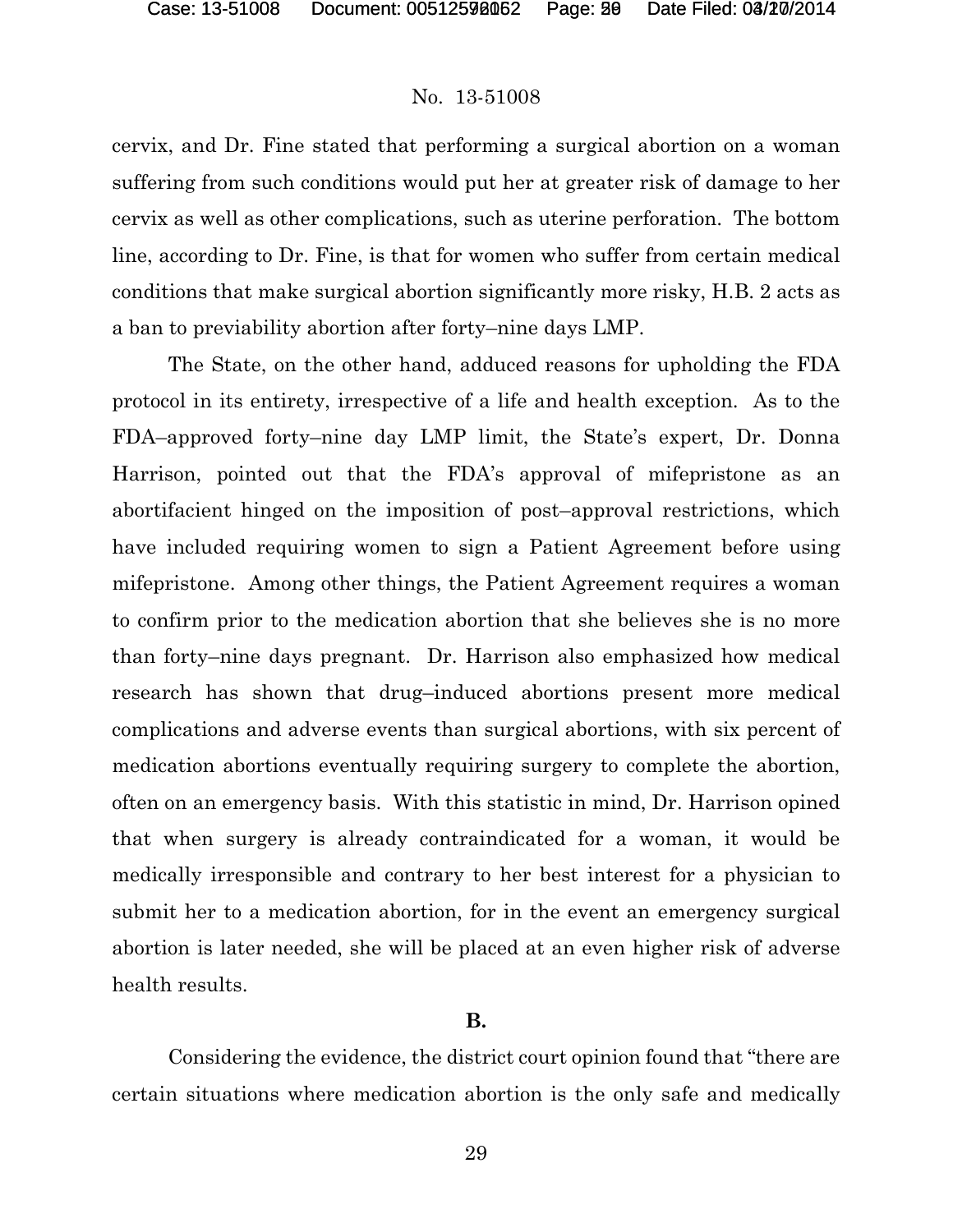sound option for women with particular physical abnormalities or preexisting conditions." *Abbott*, 951 F. Supp. 2d at 907. The opinion also concluded, while noting it had no specific evidence on the point, that "it is possible that a sizeable fraction of women may [first] discover pregnancy or elect abortion during the period from 50 to 63 days LMP." *Id.* at 906 n.20. Accordingly, the opinion found that for women who discover or elect abortion between fifty and sixty– three days LMP, but for whom surgical abortion represents a significant health risk, H.B. 2's regulations of medication abortion "act as a total method ban after 49 days LMP," thereby "plac[ing] a substantial obstacle" in the way of a woman's right to abortion. *Id.* at 907. The opinion emphasized that H.B. 2 did not fail constitutional review due to the lack of a specific health–of–the–mother exception. Nevertheless, the court enjoined enforcement of H.B. 2's medication abortion regulations "to the extent those provisions prohibit a medication abortion where a physician determines in appropriate medical judgment, [that] such a procedure is necessary for the preservation of the life or health of the mother." The court's injunction also indiscriminately enjoined the State from enforcing certain H.B. 2 requirements that Planned Parenthood never challenged and that have nothing to do with patients' access to drug-induced abortions.[16](#page-56-0) Indeed, Planned Parenthood does not seek to affirm this part of the injunction on appeal.

 $\overline{a}$ 

<span id="page-56-0"></span><sup>16</sup> As summarized by this court in its prior opinion,

The Final Judgment . . . removes the requirement in [Texas Health and Safety Code] § 171.063(c) that before the physician may dispense or administer an abortion– inducing drug, he or she must examine the pregnant woman and document, in the patient's medical record, the gestational age, and intrauterine location of the pregnancy. The injunction similarly inexplicably removes the requirement in § 171.063(e) that the physician schedule a follow-up visit for a woman who has received an abortion–inducing drug not more than 14 days after the administration of the drug and the requirement that at that follow–up visit, the physician must determine whether the pregnancy is completely terminated and assess the degree of bleeding. The injunction likewise removes the applicability of § 171.063(f), which also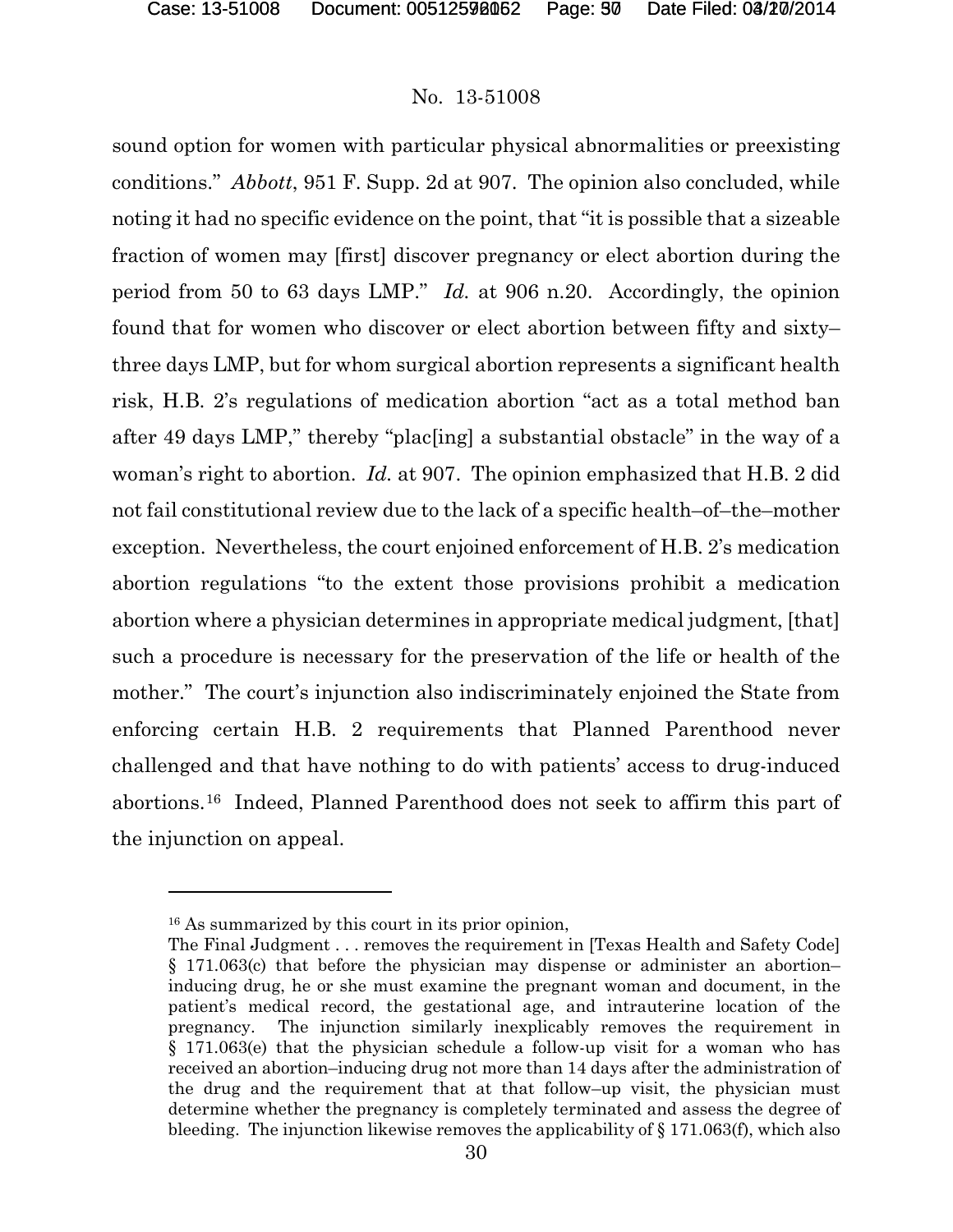l

#### No. 13-51008

#### **C.**

To evaluate the district court's partial injunction against H.B. 2's medication abortion regulations, we turn once more to *Gonzales*. In *Gonzales* the Supreme Court considered whether the Partial–Birth Abortion Ban Act of 2003 ("the Act"), which otherwise passed constitutional muster against the respondents' facial challenges, had the effect of imposing an unconstitutional burden on a woman's right to abortion because it did not allow the use of intact dilation and evacuation ("D  $\&$  E") where "necessary, in appropriate medical judgment, for the preservation of the . . . health of the mother." *Gonzales*, 550 U.S. at 161 (internal quotation marks omitted) (quoting *Ayotte v. Planned Parenthood of N. New Eng.*, 546 U.S. 320, 327-28 (2006)). In addressing this issue, the Court reasoned that the lack of a health exception in an abortion statute imposes an unconstitutional burden on a woman's right to abortion if it subjects a woman to significant health risks.[17](#page-57-0) *Id.*

pertains to the follow–up visit. There is no indication from the district court's opinion that there is any constitutional infirmity in these sections.

*Planned Parenthood of Greater Tex. Surgical Health Servs. v. Abbott*, 734 F.3d 406, 418-19 (5th Cir. 2013).

<span id="page-57-0"></span><sup>&</sup>lt;sup>17</sup> The State suggests that introductory language to H.B. 2 specifies a general statutory intent to preserve the life or health of the mother, by stating: "[T]his Act does not apply to abortions that are necessary to avert the death or substantial and irreversible physical impairment of a major bodily function of the pregnant woman." Section 1(4)(B). According to the State, this language, plus its in-court assurances that no physician would be prosecuted for a medication abortion outside the FDA protocol if the health of the woman was jeopardized as provided, renders the district court's inclusion of its own health provision redundant. We doubt that the statute creates a general limitation. First, the language appears in a provision that describes only H.B. 2's prohibition on late–term abortions, which is not at issue in this case. It is arguable that this health of the mother language concerns only late–term abortions. Second, even if a legislature's statutory declarations of purpose, as opposed to its affirmative dictates, apply in holistic interpretation of the entire statute, this language does not appear broad enough to cover the type of reproductive system abnormalities or conditions that, according to Dr. Fine, render medication abortions safer for certain women during the 50-63 day LMP window at issue here. Because of the above disposition, however, we do not resolve this issue.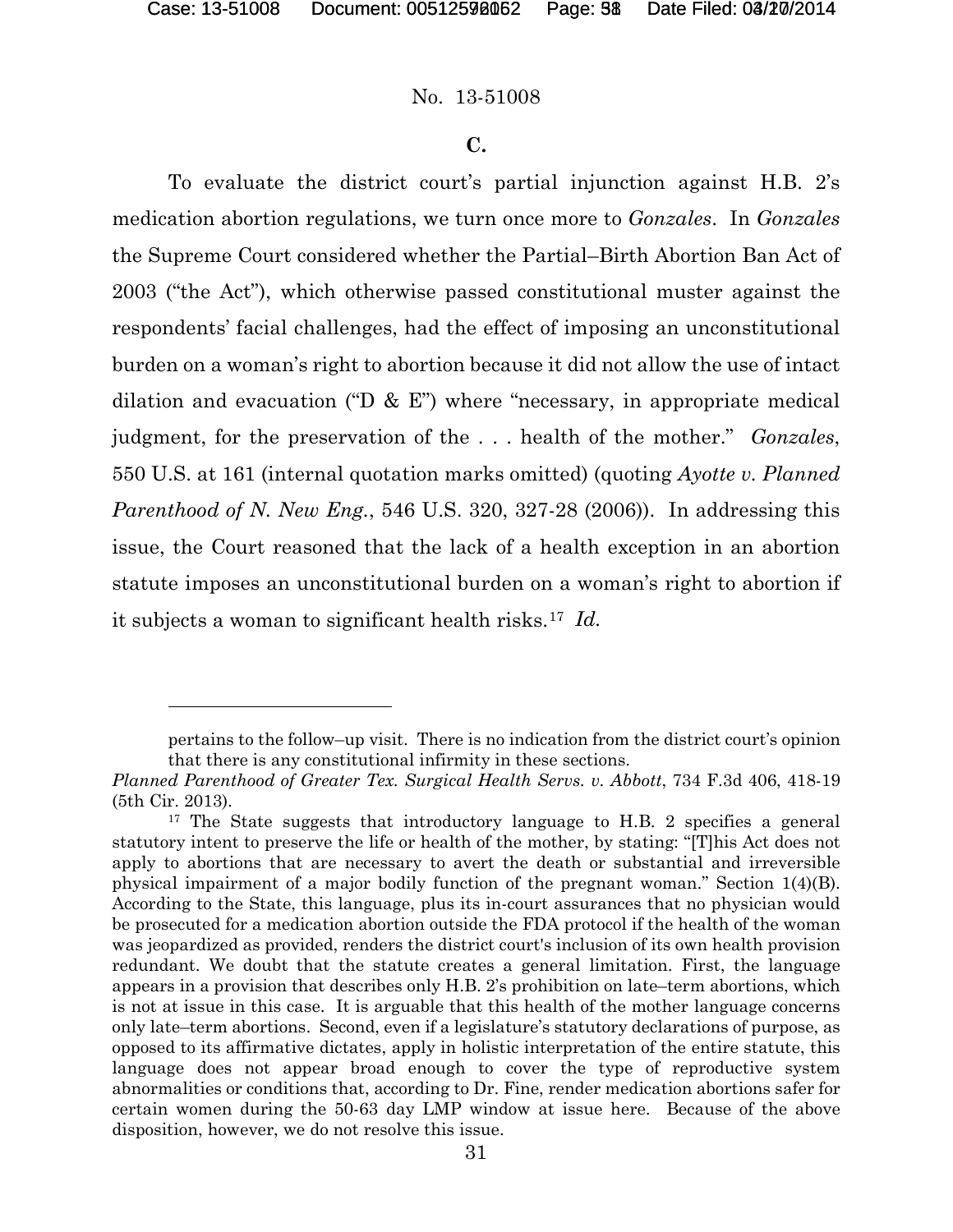$\overline{a}$ 

# No. 13-51008

The respondents in *Gonzales* proffered evidence concerning intact D & E, including that it "was safer for women with certain medical conditions or women with fetuses that had certain anomalies." *Id.* Despite this evidence, the Court found that the Act's lack of a health exception did not facially impose an undue burden on the right to abortion because (1) there was medical disagreement as to whether prohibiting intact  $D \& E$  as a method of abortion would actually impose a significant health risk on women,<sup>[18](#page-58-0)</sup> *id.* at 162-64; (2) alternative methods to intact  $D \& E$  remained available for women seeking abortions, *id.* at 164; and (3) the Act still allowed performance of another "commonly used and generally accepted" method of abortion, *id.* at 165.

In light of this precedent, we conclude that H.B. 2's regulations on medication abortion, like the Act in *Gonzales*, do not facially require a court– imposed exception for the life and health of the woman. First, we emphasize that the conditions that supposedly require off-label protocol have not been clearly defined. The district court's opinion asserted that such cases include women who are "extremely obese" or who have "certain uterine anomalies." *Abbott*, 951 F. Supp. 2d at 906 n.18. As the State argued, granting an injunction to this vague group would effectively give doctors wide latitude to prescribe the medication between 49 and 63 days LMP. Second, although Dr. Fine baldly asserts that surgical abortion is nearly, if not actually, impossible for a particular subset of women, Planned Parenthood has not pointed this court to any evidence of scientific studies or research in the record showing this to be true. *See Gonzales*, 550 U.S. at 162. Moreover, there appears to be disagreement over whether medication abortions are actually safer for that

<span id="page-58-0"></span><sup>18</sup> The petitioners in *Gonzales* offered evidence from doctors who had testified before Congress and in the lower courts that the alleged health advantages of intact  $D \& E$  "were based on speculation without scientific studies to support them." *Gonzales*, 550 U.S. at 162.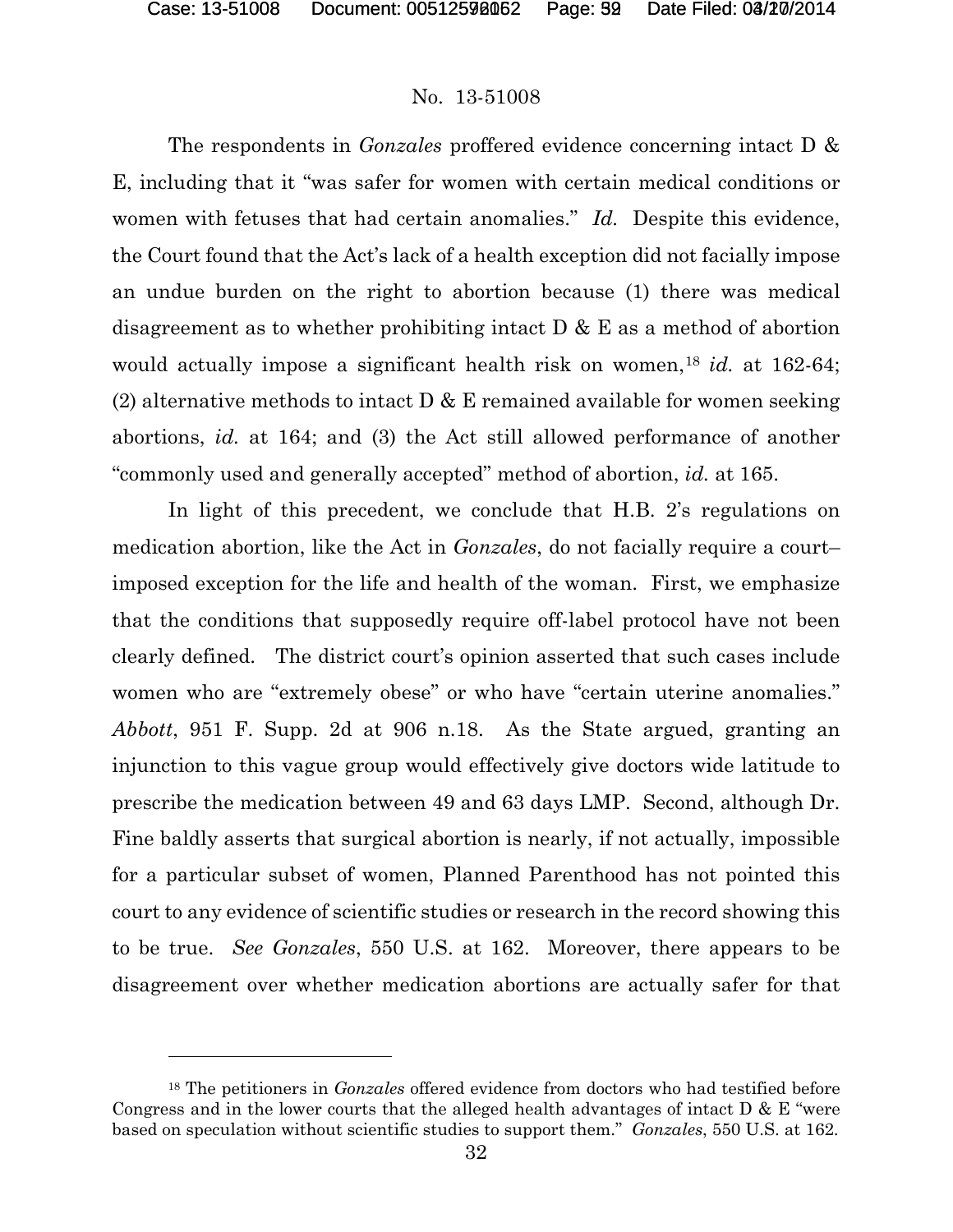same subset of women, at least when subsequent emergency surgical abortions are necessary. Third, H.B. 2, unlike the Act in *Gonzales*, does not ban an entire abortion method. Rather, it merely shortens the window during which a woman may elect to have a medication abortion, leaving open the possibility for any woman to have a medication abortion up to forty–nine days LMP. Although Dr. Fine mentioned in passing that many women do not detect pregnancies until they are *close* to forty–nine days LMP, there is no evidence that such women are unable to obtain a medication abortion before the forty– nine day FDA–approved window closes. The district court's opinion speculated, absent any evidence, that at least some women for whom surgical abortion is contraindicated will likely not discover or choose abortion until after forty–nine days LMP. *Abbott*, 951 F. Supp. 2d at 906 n.20. Courts, however, must base decisions on facts, not hypothesis and speculation.

This brings us to our final point. The *Gonzales* court noted in closing that the respondents' facial attack on the Act should not have been entertained in the first place because "the proper means to consider exceptions is by as– applied challenge." *Gonzales*, 550 U.S. at 167. Facial challenges impose a "heavy burden' upon the parties maintaining the suit" because there is often too little evidence to show that a particular condition has in fact occurred or is very likely to occur. *Id*. That is the case here. We follow in the Supreme Court's footsteps by noting that in an as–applied challenge, which is the proper means of challenging the lack of an exception to the regulations at issue, "the nature of the medical risk can be better quantified and balanced than in a facial attack." *Id.* As this case currently stands, H.B. 2 on its face does not impose an undue burden on the life and health of a woman, and the district court erred in finding to the contrary. We underscore that nothing in our opinion or the law as we have affirmed it detracts from *Casey*'s requirement regarding